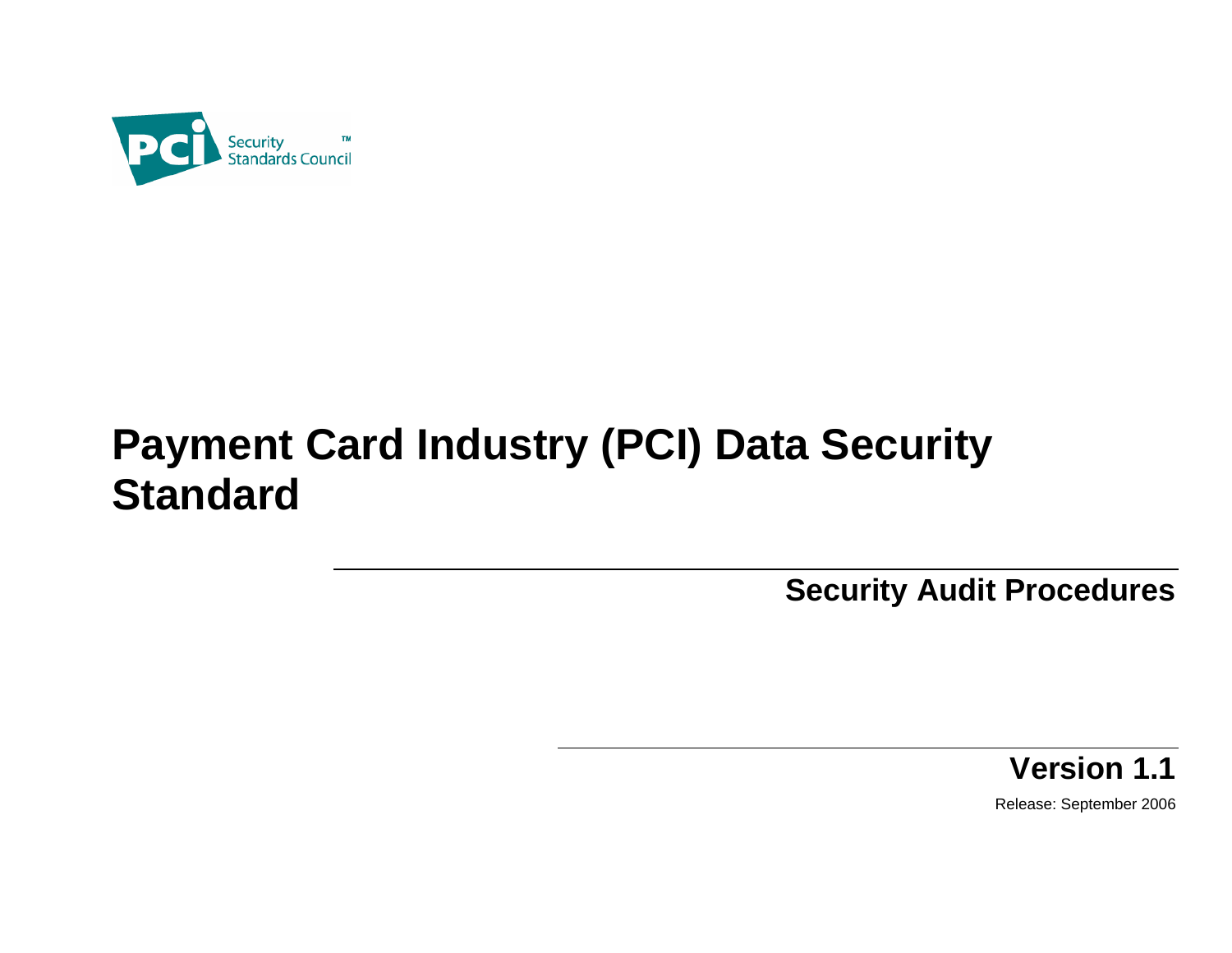

# **Table of Contents**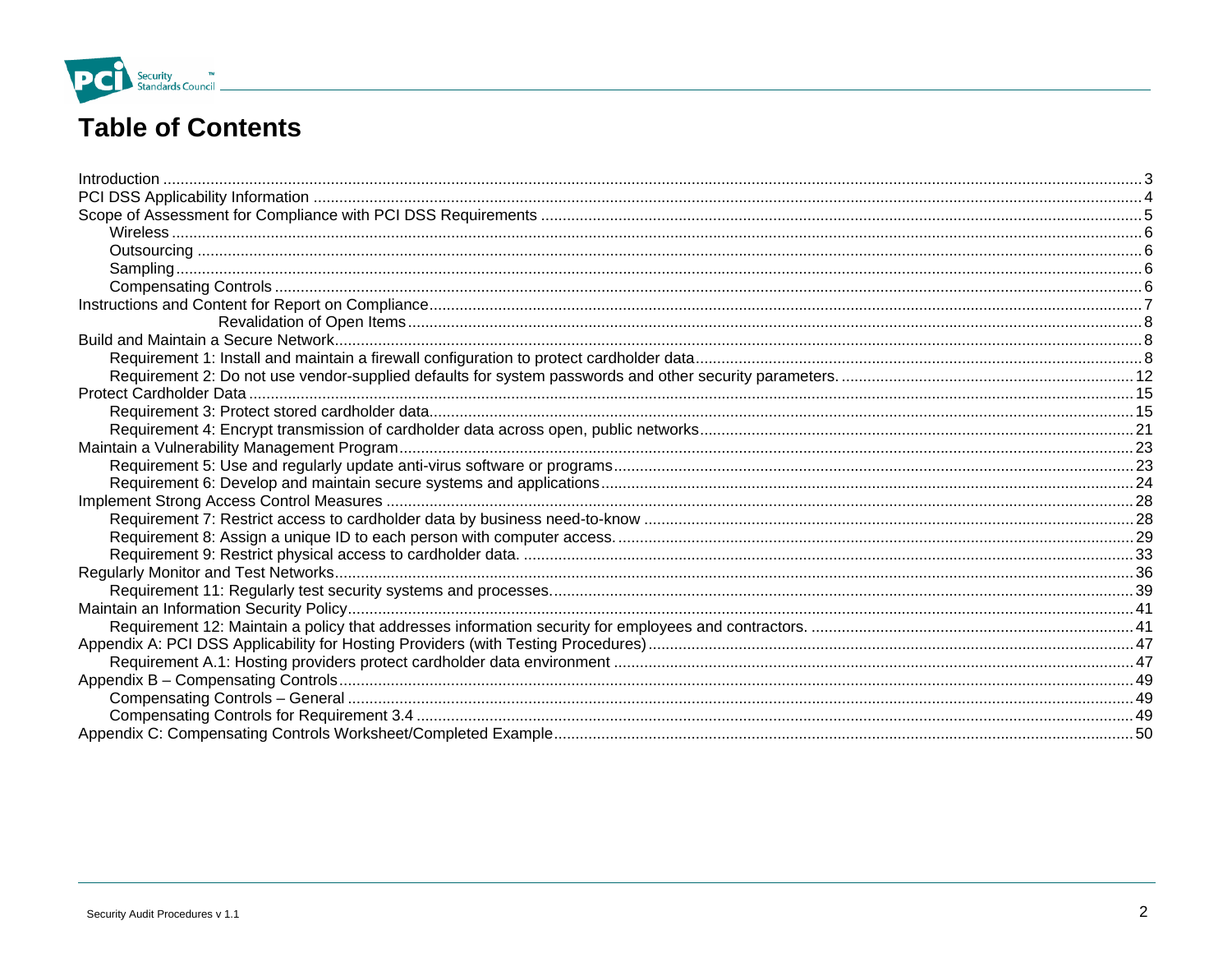<span id="page-2-0"></span>

# **Introduction**

The PCI Security Audit Procedures are designed for use by assessors conducting onsite reviews for merchants and service providers required to validate compliance with Payment Card Industry (PCI) Data Security Standard (DSS) requirements. The requirements and audit procedures presented in this document are based on the PCI DSS.

This document contains the following:

- **Introduction**
- •**PCI DSS Applicability Information**
- **Scope of Assessment for Compliance with PCI DSS Requirements**
- **Instructions and Content for** *Report On Compliance*
- **Revalidation of Open Items**
- **Security Audit Procedures**

#### **APPENDICES**

- **Appendix A: PCI DSS Applicability for Hosting Providers (with Testing Procedures)**
- $\bullet$ **Appendix B: Compensating Controls**
- •**Appendix C: Compensating Controls Worksheet/Completed Example**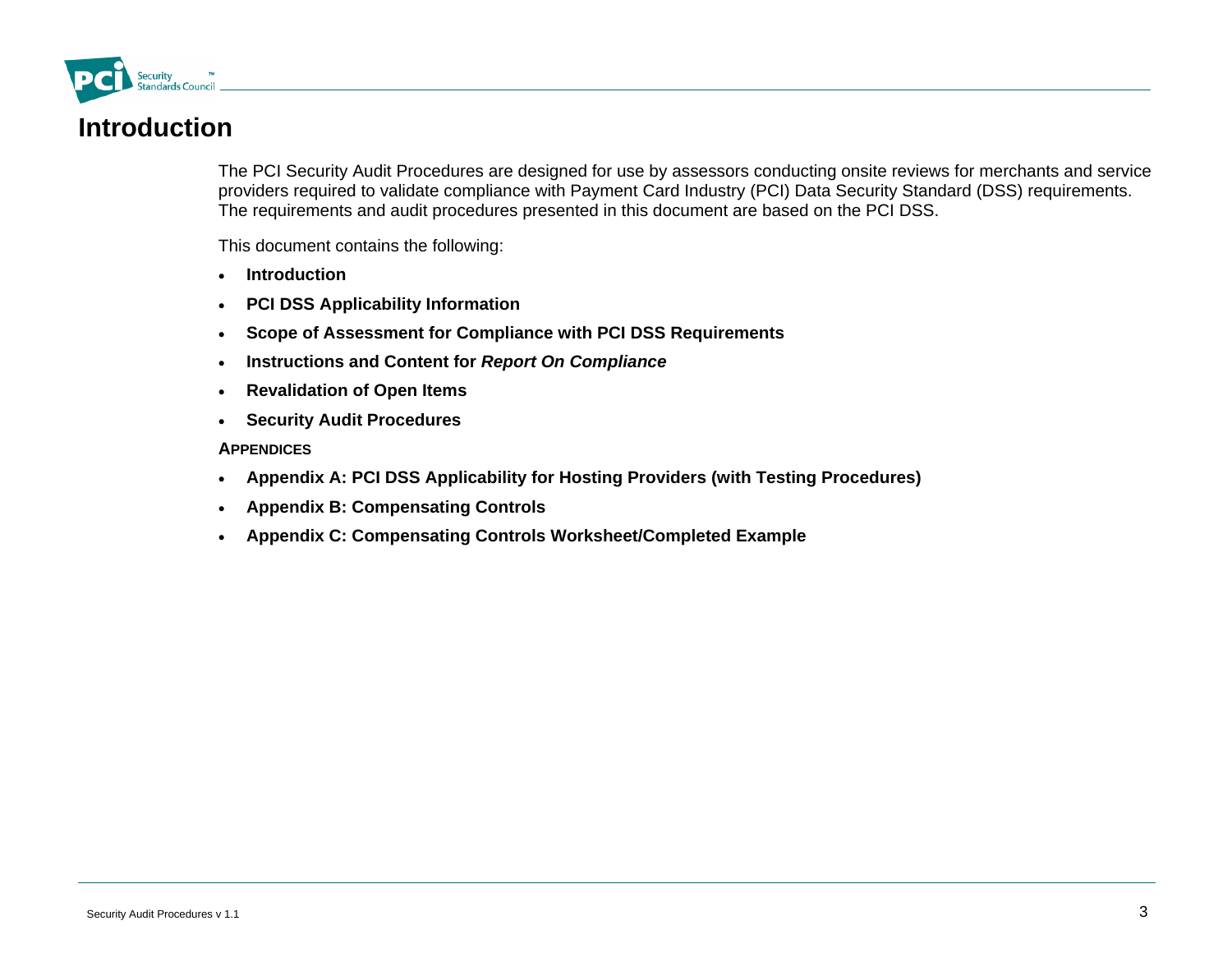<span id="page-3-0"></span>

# **PCI DSS Applicability Information**

The following table illustrates commonly used elements of cardholder and sensitive authentication data; whether **storage** of each data element is permitted or prohibited; **and if each data element** must be **protected**. This table is not exhaustive, but is presented to illustrate the different types of requirements that apply to each data element.

|                                        | Data Element                           | <b>Storage</b><br><b>Permitted</b> | <b>Protection</b><br><b>Required</b> | <b>PCI DSS</b><br><b>REQ. 3.4</b> |
|----------------------------------------|----------------------------------------|------------------------------------|--------------------------------------|-----------------------------------|
| <b>Cardholder Data</b>                 | <b>Primary Account</b><br>Number (PAN) | <b>YES</b>                         | <b>YES</b>                           | <b>YES</b>                        |
|                                        | Cardholder Name*                       | <b>YES</b>                         | YES*                                 | NO.                               |
|                                        | Service Code*                          | <b>YES</b>                         | YES*                                 | NO.                               |
|                                        | <b>Expiration Date*</b>                | <b>YES</b>                         | YES*                                 | NO.                               |
| <b>Sensitive Authentication Data**</b> | <b>Full Magnetic Stripe</b>            | <b>NO</b>                          | N/A                                  | N/A                               |
|                                        | CVC2/CVV2/CID                          | <b>NO</b>                          | N/A                                  | N/A                               |
|                                        | PIN / PIN Block                        | <b>NO</b>                          | N/A                                  | N/A                               |

*\** These data elements must be protected if stored in conjunction with the PAN. This protection must be consistent with PCI DSS requirements for general protection of the cardholder environment. Additionally, other legislation (for example, related to consumer personal data protection, privacy, identity theft, or data security) may require specific protection of this data, or proper disclosure of a company's practices if consumer-related personal data is being collected during the course of business. PCI DSS, however, does not apply if PANs are not stored, processed, or transmitted.

\*\* Sensitive authentication data must not be stored subsequent to authorization (even if encrypted).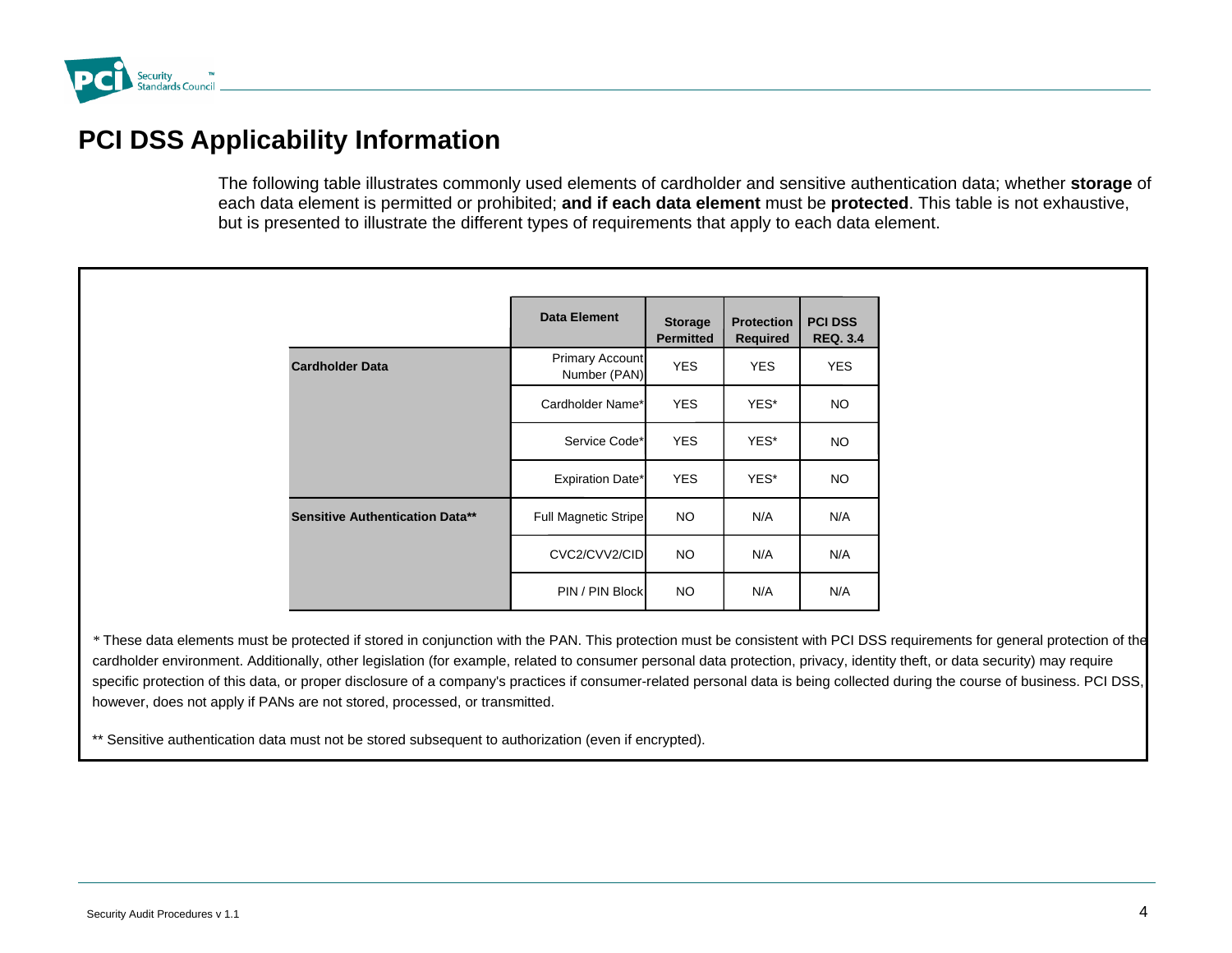<span id="page-4-0"></span>

### **Scope of Assessment for Compliance with PCI DSS Requirements**

The PCI DSS security requirements apply to all "system components." A system component is defined as any network component, server, or application that is included in or connected to the cardholder data environment. The cardholder data environment is that part of the network that possesses cardholder data or sensitive authentication data. Network components include but are not limited to firewalls, switches, routers, wireless access points, network appliances, and other security appliances. Server types include, but are not limited to the following: web, database, authentication, mail, proxy, network time protocol (NTP), and domain name server (DNS). Applications include all purchased and custom applications, including internal and external (internet) applications.

Adequate network segmentation, which isolates systems that store, process, or transmit cardholder data from the rest of the network, may reduce the scope of the cardholder data environment. The assessor must verify that the segmentation is adequate to reduce the scope of the audit.

A service provider or merchant may use a third party provider to manage components such as routers, firewalls, databases, physical security, and/or servers. If so, there may be an impact on the security of the cardholder data environment. The relevant services of the third party provider must be scrutinized either in 1) each of the third party provider's clients' PCI audits; or 2) the third party provider's own PCI audit.

For service providers required to undergo an annual onsite review, compliance validation must be performed on all system components where cardholder data is stored, processed, or transmitted, unless otherwise specified.

For merchants required to undergo an annual onsite review, the scope of compliance validation is focused on any system(s) or system component(s) related to authorization and settlement where cardholder data is stored, processed, or transmitted, including the following:

- All external connections into the merchant network (for example; employee remote access, payment card company, third party access for processing, and maintenance)
- All connections to and from the authorization and settlement environment (for example, connections for employee access or for devices such as firewalls and routers)
- Any data repositories outside of the authorization and settlement environment where more than 500 thousand account numbers are stored. Note: Even if some data repositories or systems are excluded from the audit, the merchant is still responsible for ensuring that all systems that store, process, or transmit cardholder data are compliant with the PCI DSS
- A point-of-sale (POS) environment the place where a transaction is accepted at a merchant location (that is, retail store, restaurant, hotel property, gas station, supermarket, or other POS location)
- If there is no external access to the merchant location (by Internet, wireless, virtual private network (VPN), dial-in, broadband, or publicly accessible machines such as kiosks), the POS environment may be excluded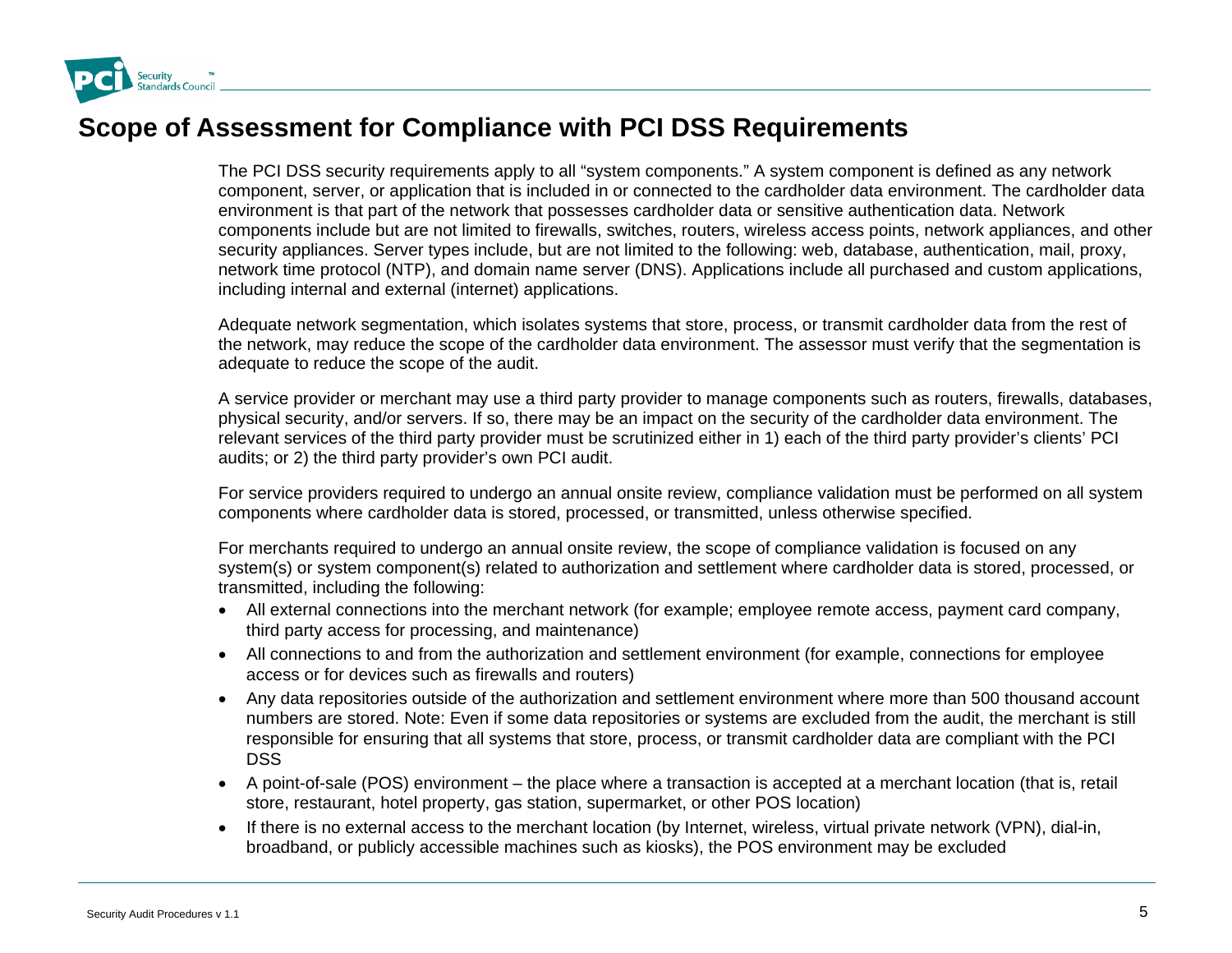<span id="page-5-0"></span>

### **Wireless**

If wireless technology is used to store, process, or transmit cardholder data (for example, point-of-sale transactions, "linebusting"), or if a wireless local area network (LAN) is connected to or part of the cardholder environment (for example, not clearly separated by a firewall), the Requirements and Testing Procedures for wireless environments apply and must be performed as well. Wireless security is not mature yet, but these requirements specify that basic wireless security features be implemented to provide minimal protection. Since wireless technologies cannot yet be secured well, before wireless technology is put in place, a company should carefully evaluate the need for the technology against the risk. Consider deploying wireless technology only for non-sensitive data transmission or waiting to deploy more secure technology.

#### **Outsourcing**

For those entities that outsource storage, processing, or transmission of cardholder data to third party service providers, the *Report on Compliance* must document the role of each service provider. Additionally, the service providers are responsible for validating their own compliance with the PCI DSS requirements, independent of their customers' audits. Additionally, merchants and service providers must contractually require all associated third parties with access to cardholder data to adhere to the PCI DSS. *Refer to Requirement 12.8 in this document for details.* 

### **Sampling**

The assessor may select a representative sample of system components to test. The sample must be a representative selection of all of the types of system components, and include a variety of operating systems, functions, and applications that are applicable to the area being reviewed. For example, the reviewer could choose Sun servers running Apache WWW, NT servers running Oracle, mainframe systems running legacy card processing applications, data transfer servers running HP-UX, and Linux Servers running MYSQL. If all applications run from a single OS (for example, NT, Sun), then the sample should still include a variety of applications (for example, database servers, web servers, data transfer servers).

*When selecting samples of merchants' stores or for franchised merchants, assessors should consider the following:* 

- If there are standard, required PCI DSS processes in place that each store must follow, the sample can be smaller than is necessary if there are no standard processes, to provide reasonable assurance that each store is configured per the standard process.
- If there is more than one type of standard process in place (for example, for different types of stores), then the sample must be large enough to include stores secured with each type of process.
- If there are no standard PCI DSS processes in place and each store is responsible for their processes, then sample size must be larger to be assured that each store understands and implements PCI DSS requirements appropriately.

### **Compensating Controls**

Compensating controls must be documented by the assessor and included with the Report on Compliance submission, as shown in Appendix C – Compensating Controls Worksheet / Completed Example.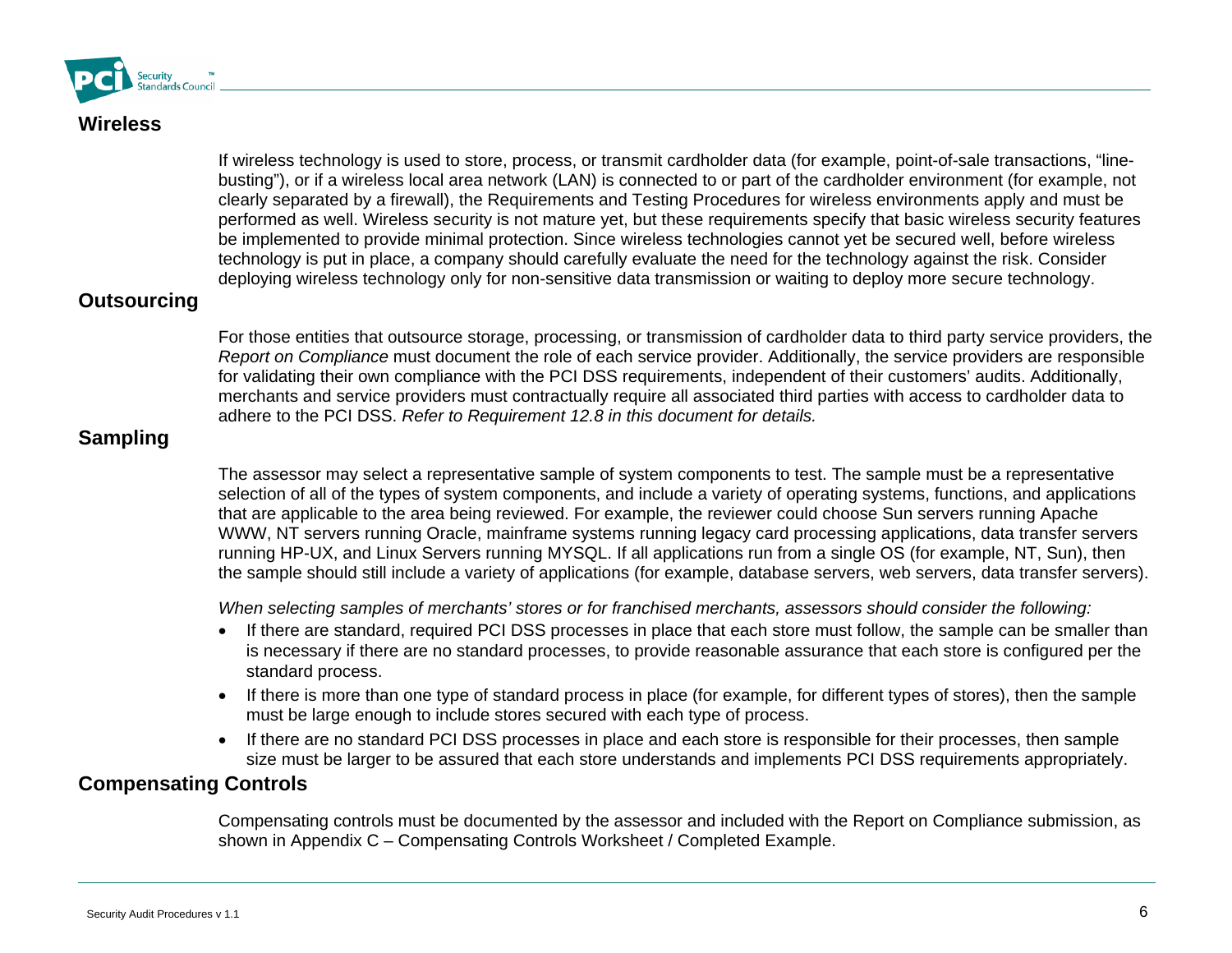<span id="page-6-0"></span>

See PCI DSS Glossary, Abbreviation, and Acronyms for the definitions of "compensating controls."

### **Instructions and Content for Report on Compliance**

This document is to be used by assessors as the template for creating the *Report on Compliance*. The audited entity should follow each payment card company's respective reporting requirements to ensure each payment card company acknowledges the entity's compliance status. Contact each payment card company to determine each company's reporting requirements and instructions. All assessors must follow the instructions for report content and format when completing a *Report on Compliance*:

#### **1. Contact Information and Report Date**

- Include contact information for merchant or service provider and assessor
- •Date of report

#### **2. Exec utive Summary**

Include the following:

- Business description
- •List service providers and other entities with which the company shares cardholder data
- •List processor relationships
- •Describe whether entity is directly connected to payment card company
- For merchants, POS products used
- •Any wholly-owned entities that require compliance with the PCI DSS
- •Any international entities that require compliance with the PCI DSS
- Any wireless LANs and/or wireless POS terminals connected to the cardholder environment

#### **3. Description of Scope of Work and Approach Taken**

- Version of the Security Audit Procedures document used to conduct the assessment
- •Timeframe of assessment
- • Environment on which assessment focused (for example, client's Internet access points, internal corporate network, processing points for the payment card company)
- Any areas excluded from the review
- •Brief description or high-level drawing of network topology and controls
- •List of individuals interviewed
- •List of documentation reviewed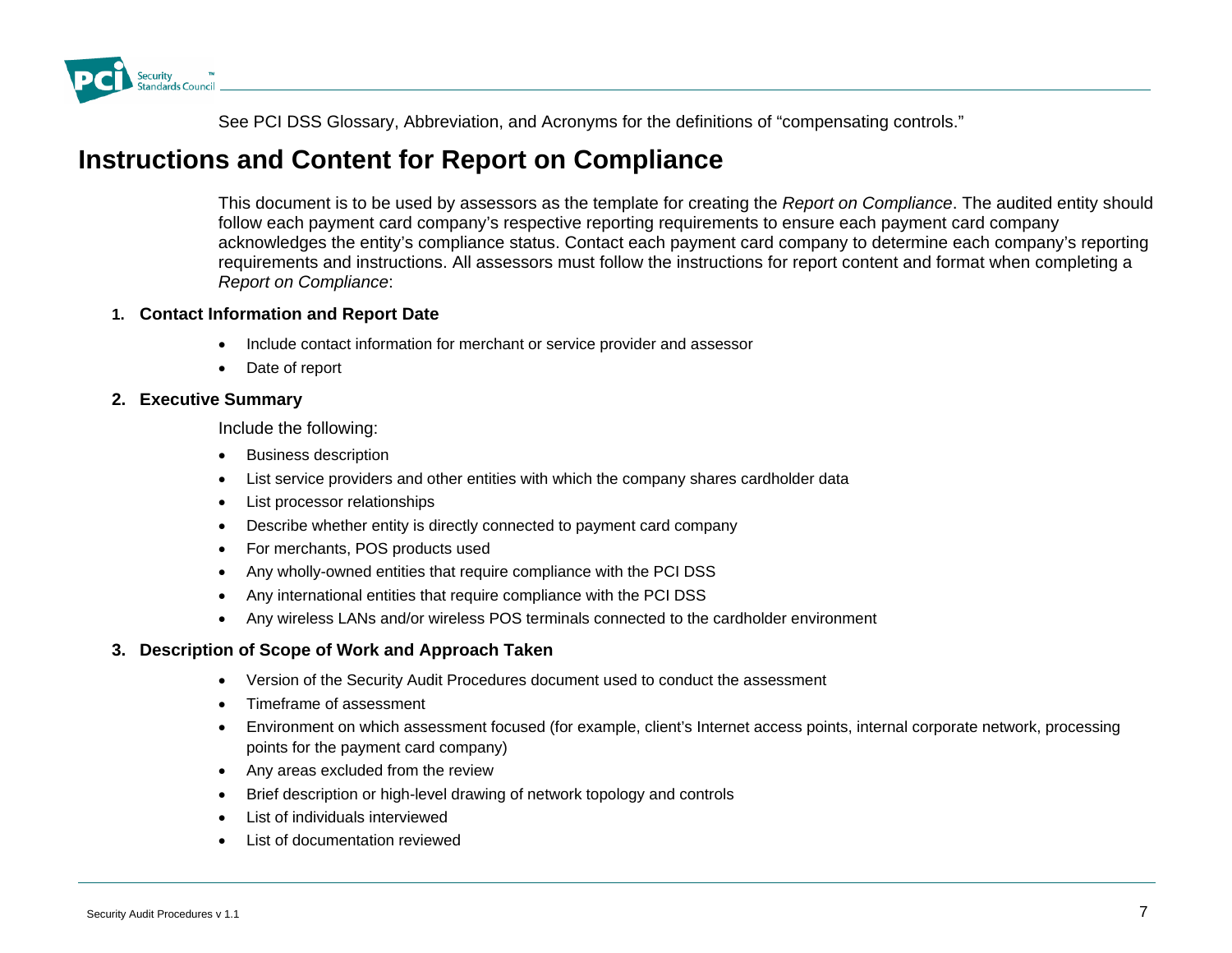<span id="page-7-0"></span>

- List of hardware and critical (for example, database or encryption) software in use
- For Managed Service Provider (MSP) reviews, clearly delineate which requirements in this document apply to the MSP (and are included in the review), and which are not included in the review and are the responsibility of the MSP's customers to include in their reviews. Include information about which of the MSP's IP addresses are scanned as part of the MSP's quarterly vulnerability scans, and which IP addresses are the responsibility of the MSP's customers to include in their own quarterly scans

#### **4. Quart erly Scan Results**

- Summarize the four most recent quarterly scan results in comments at Requirement 11.2
- Scan must cover all externally accessible (Internet-facing) IP addresses in existence at the entity

#### **5. Findi ngs and Observations**

- All assessors must use the following template to provide detailed report descriptions and findings on each requirement and sub-requirement
- Where applicable, document any compensating controls considered to conclude that a control is in place
- $\bullet$ *See* PCI DSS Glossary, Abbreviation, and Acronyms *for the definitions of "compensating controls."*

### **Revalidation of Open Items**

A "controls in place" report is required to verify compliance. If the initial report by the auditor/assessor contains "open items," the merchant/service provider must address these items before validation is completed. The assessor/auditor will then reassess to validate that the remediation occurred and that all requirements are satisfied. After revalidation, the assessor will issue a new *Report on Compliance*, verifying that the system is fully compliant and submit it consistent with instructions (See above.).

### **Build and Maintain a Secure Network**

#### **Requirement 1: Install and maintain a firewall configuration to protect cardholder data**

Firewalls are computer devices that control computer traffic allowed into and out of a company's network, as well as traffic into more sensitive areas within a company's internal network. A firewall examines all network traffic and blocks those transmissions that do not meet the specified security criteria.

All systems must be protected from unauthorized access from the Internet, whether entering the system as e-commerce, employees' Internet-based access through desktop browsers, or employees' e-mail access. Often, seemingly insignificant paths to and from the Internet can provide unprotected pathways into key systems. Firewalls are a key protection mechanism for any computer network.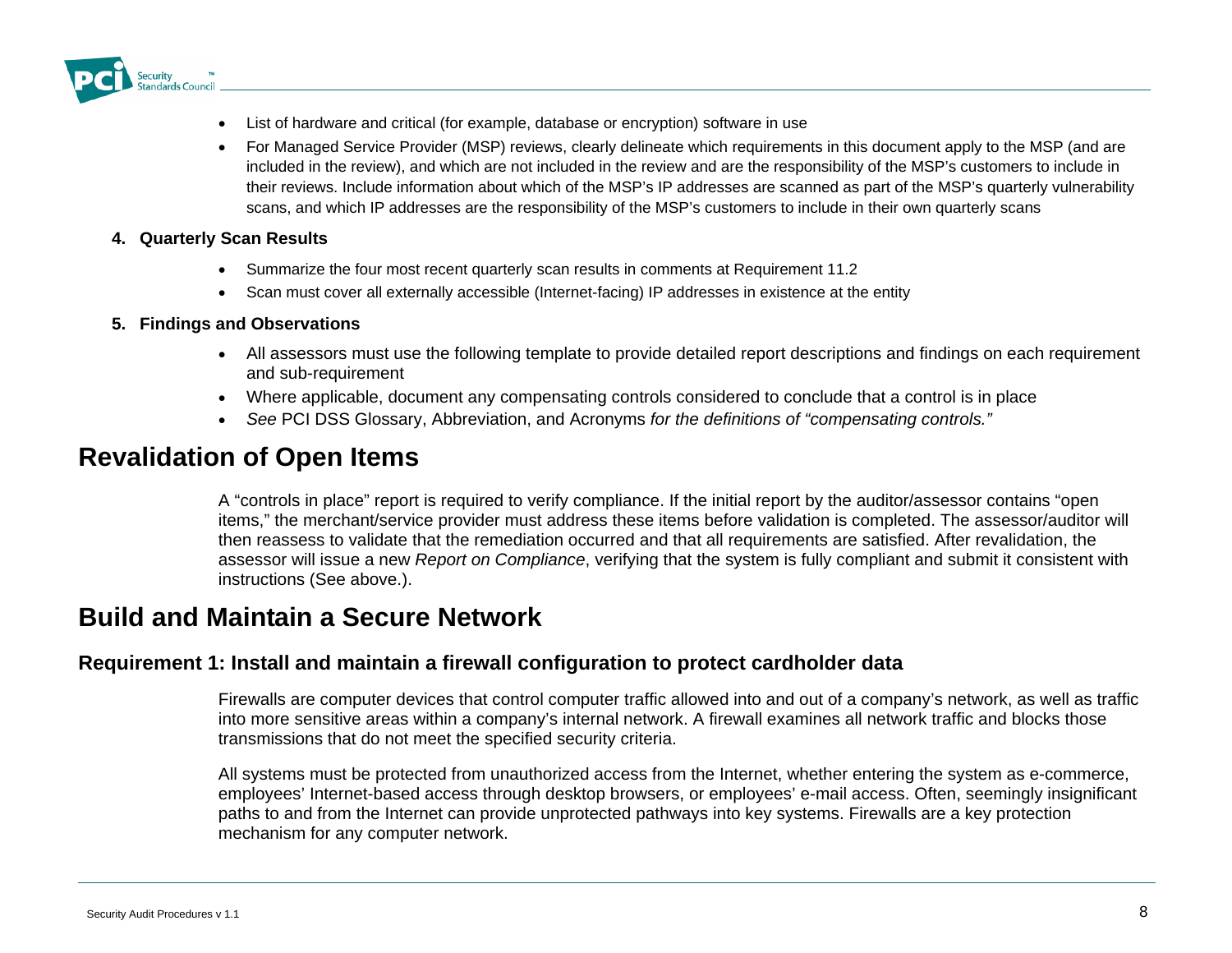

| <b>PCI DSS REQUIREMENTS</b>                                                                                                                                                                                        | <b>TESTING PROCEDURES</b>                                                                                                                                                                                                                                             | <b>IN PLACE</b> | <b>NOT IN</b><br><b>PLACE</b> | <b>TARGET DATE/</b><br><b>COMMENTS</b> |
|--------------------------------------------------------------------------------------------------------------------------------------------------------------------------------------------------------------------|-----------------------------------------------------------------------------------------------------------------------------------------------------------------------------------------------------------------------------------------------------------------------|-----------------|-------------------------------|----------------------------------------|
| Establish firewall configuration<br>1.1<br>standards that include the following:                                                                                                                                   | 1.1 Obtain and inspect the firewall configuration standards<br>and other documentation specified below to verify that<br>standards are complete. Complete each item in this section                                                                                   |                 |                               |                                        |
| 1.1.1 A formal process for<br>approving and testing all external<br>network connections and changes to<br>the firewall configuration                                                                               | 1.1.1 Verify that firewall configuration standards include a<br>formal process for all firewall changes, including testing and<br>management approval of all changes to external<br>connections and firewall configuration                                            |                 |                               |                                        |
| 1.1.2 A current network diagram<br>with all connections to cardholder<br>data, including any wireless networks                                                                                                     | 1.1.2.a Verify that a current network diagram exists and<br>verify that it documents all connections to cardholder data,<br>including any wireless networks                                                                                                           |                 |                               |                                        |
|                                                                                                                                                                                                                    | 1.1.2.b. Verify that the diagram is kept current                                                                                                                                                                                                                      |                 |                               |                                        |
| Requirements for a firewall at<br>1.1.3<br>each Internet connection and<br>between any demilitarized zone<br>(DMZ) and the internal network zone                                                                   | 1.1.3 Verify that firewall configuration standards include<br>requirements for a firewall at each Internet connection and<br>between any DMZ and the Intranet. Verify that the current<br>network diagram is consistent with the firewall configuration<br>standards. |                 |                               |                                        |
| 1.1.4 Description of groups, roles,<br>and responsibilities for logical<br>management of network components                                                                                                        | 1.1.4 Verify that firewall configuration standards include a<br>description of groups, roles, and responsibilities for logical<br>management of network components                                                                                                    |                 |                               |                                        |
| 1.1.5 Documented list of services<br>and ports necessary for business                                                                                                                                              | 1.1.5 Verify that firewall configuration standards include a<br>documented list of services/ports necessary for business                                                                                                                                              |                 |                               |                                        |
| 1.1.6 Justification and<br>documentation for any available<br>protocols besides hypertext transfer<br>protocol (HTTP), and secure sockets<br>layer (SSL), secure shell (SSH), and<br>virtual private network (VPN) | 1.1.6 Verify that firewall configuration standards include<br>justification and documentation for any available protocols<br>besides HTTP and SSL, SSH, and VPN                                                                                                       |                 |                               |                                        |
| 1.1.7 Justification and<br>documentation for any risky protocols<br>allowed (for example, file transfer<br>protocol (FTP), which includes reason<br>for use of protocol and security                               | 1.1.7.a Verify that firewall configuration standards include<br>justification and documentation for any risky protocols<br>allowed (for example, FTP), which includes reason for use<br>of protocol, and security features implemented                                |                 |                               |                                        |
| features implemented                                                                                                                                                                                               | 1.1.7.b Examine documentation and settings for each<br>service in use to obtain evidence that the service is<br>necessary and secured                                                                                                                                 |                 |                               |                                        |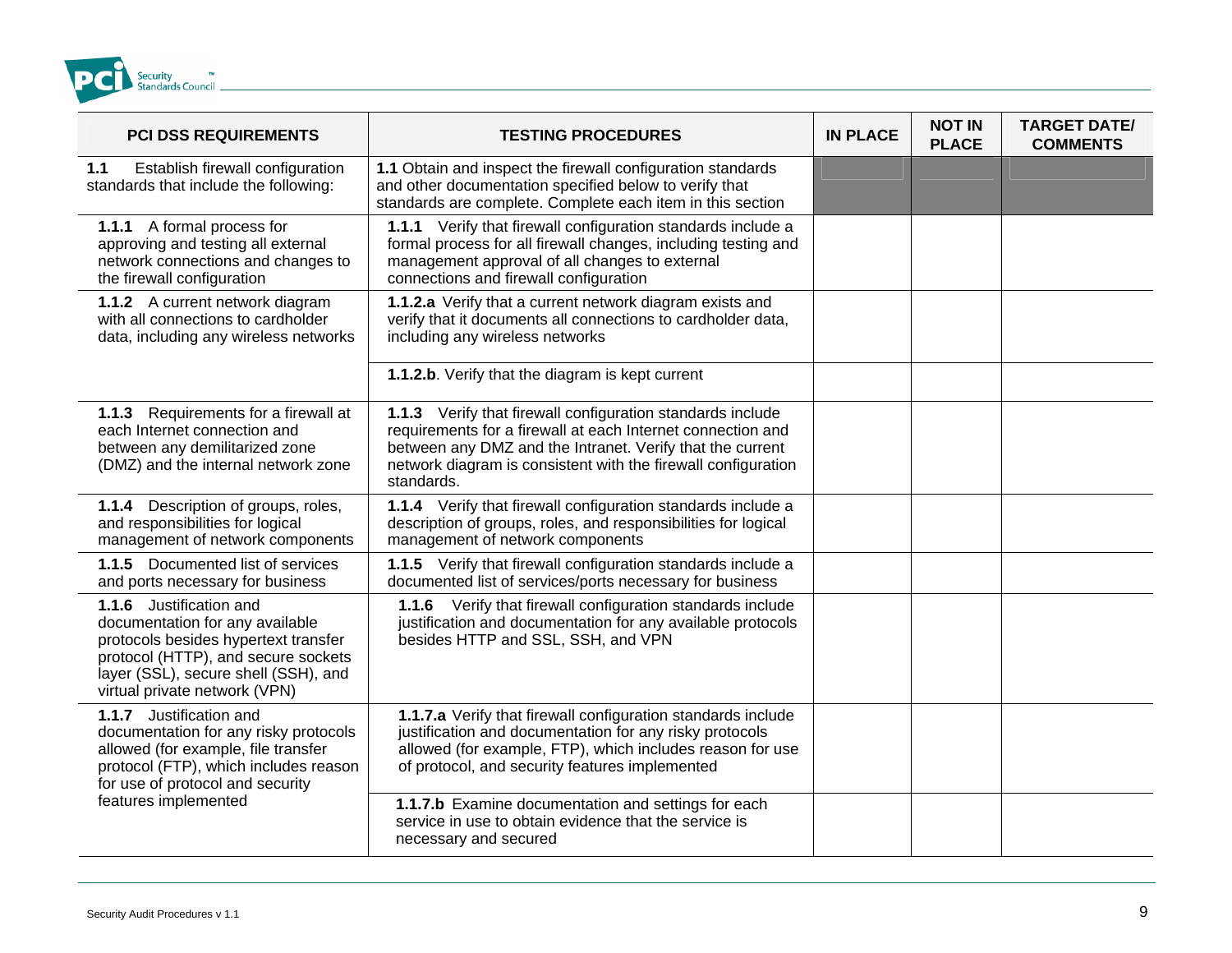

| <b>PCI DSS REQUIREMENTS</b>                                                                                                                                                                                                                                            | <b>TESTING PROCEDURES</b>                                                                                                                                                                                                                                                                                                                                                                                                                                                                                                     | <b>IN PLACE</b> | <b>NOT IN</b><br><b>PLACE</b> | <b>TARGET DATE/</b><br><b>COMMENTS</b> |
|------------------------------------------------------------------------------------------------------------------------------------------------------------------------------------------------------------------------------------------------------------------------|-------------------------------------------------------------------------------------------------------------------------------------------------------------------------------------------------------------------------------------------------------------------------------------------------------------------------------------------------------------------------------------------------------------------------------------------------------------------------------------------------------------------------------|-----------------|-------------------------------|----------------------------------------|
| 1.1.8 Quarterly review of firewall<br>and router rule sets                                                                                                                                                                                                             | 1.1.8.a Verify that firewall configuration standards require<br>quarterly review of firewall and router rule sets                                                                                                                                                                                                                                                                                                                                                                                                             |                 |                               |                                        |
|                                                                                                                                                                                                                                                                        | 1.1.8.b Verify that the rule sets are reviewed each quarter                                                                                                                                                                                                                                                                                                                                                                                                                                                                   |                 |                               |                                        |
| Configuration standards for<br>1.1.9<br>routers                                                                                                                                                                                                                        | 1.1.9 Verify that firewall configuration standards exist for<br>both firewalls and routers                                                                                                                                                                                                                                                                                                                                                                                                                                    |                 |                               |                                        |
| Build a firewall configuration that<br>$1.2$<br>denies all traffic from "untrusted"<br>networks and hosts, except for<br>protocols necessary for the cardholder<br>data environment.                                                                                   | $1.2$<br>Select a sample of firewalls/routers 1) between the<br>Internet and the DMZ and 2) between the DMZ and the<br>internal network. The sample should include the choke router<br>at the Internet, the DMZ router and firewall, the DMZ<br>cardholder segment, the perimeter router, and the internal<br>cardholder network segment. Examine firewall and router<br>configurations to verify that inbound and outbound traffic is<br>limited to only protocols that are necessary for the cardholder<br>data environment |                 |                               |                                        |
| 1.3<br>Build a firewall configuration that<br>restricts connections between publicly<br>accessible servers and any system<br>component storing cardholder data,<br>including any connections from<br>wireless networks. This firewall<br>configuration should include: | $1.3$<br>Examine firewall/router configurations to verify that<br>connections are restricted between publicly accessible<br>servers and components storing cardholder data, as follows:                                                                                                                                                                                                                                                                                                                                       |                 |                               |                                        |
| <b>1.3.1</b> Restricting inbound Internet<br>traffic to internet protocol (IP)<br>addresses within the DMZ (ingress<br>filters)                                                                                                                                        | 1.3.1 Verify that inbound Internet traffic is limited to IP<br>addresses within the DMZ                                                                                                                                                                                                                                                                                                                                                                                                                                       |                 |                               |                                        |
| 1.3.2 Not allowing internal<br>addresses to pass from the Internet<br>into the DMZ                                                                                                                                                                                     | 1.3.2 Verify that internal addresses cannot pass from the<br>Internet into the DMZ                                                                                                                                                                                                                                                                                                                                                                                                                                            |                 |                               |                                        |
| 1.3.3 Implementing stateful<br>inspection, also known as dynamic<br>packet filtering (that is, only<br>"established" connections are allowed<br>into the network)                                                                                                      | 1.3.3 Verify that the firewall performs stateful inspection<br>(dynamic packet filtering). [Only established connections<br>should be allowed in, and only if they are associated with a<br>previously established session (run NMAP on all TCP ports<br>with "syn reset" or "syn ack" bits set - a response means<br>packets are allowed through even if they are not part of a<br>previously established session)]                                                                                                          |                 |                               |                                        |
| 1.3.4 Placing the database in an                                                                                                                                                                                                                                       | 1.3.4 Verify that the database is on an internal network                                                                                                                                                                                                                                                                                                                                                                                                                                                                      |                 |                               |                                        |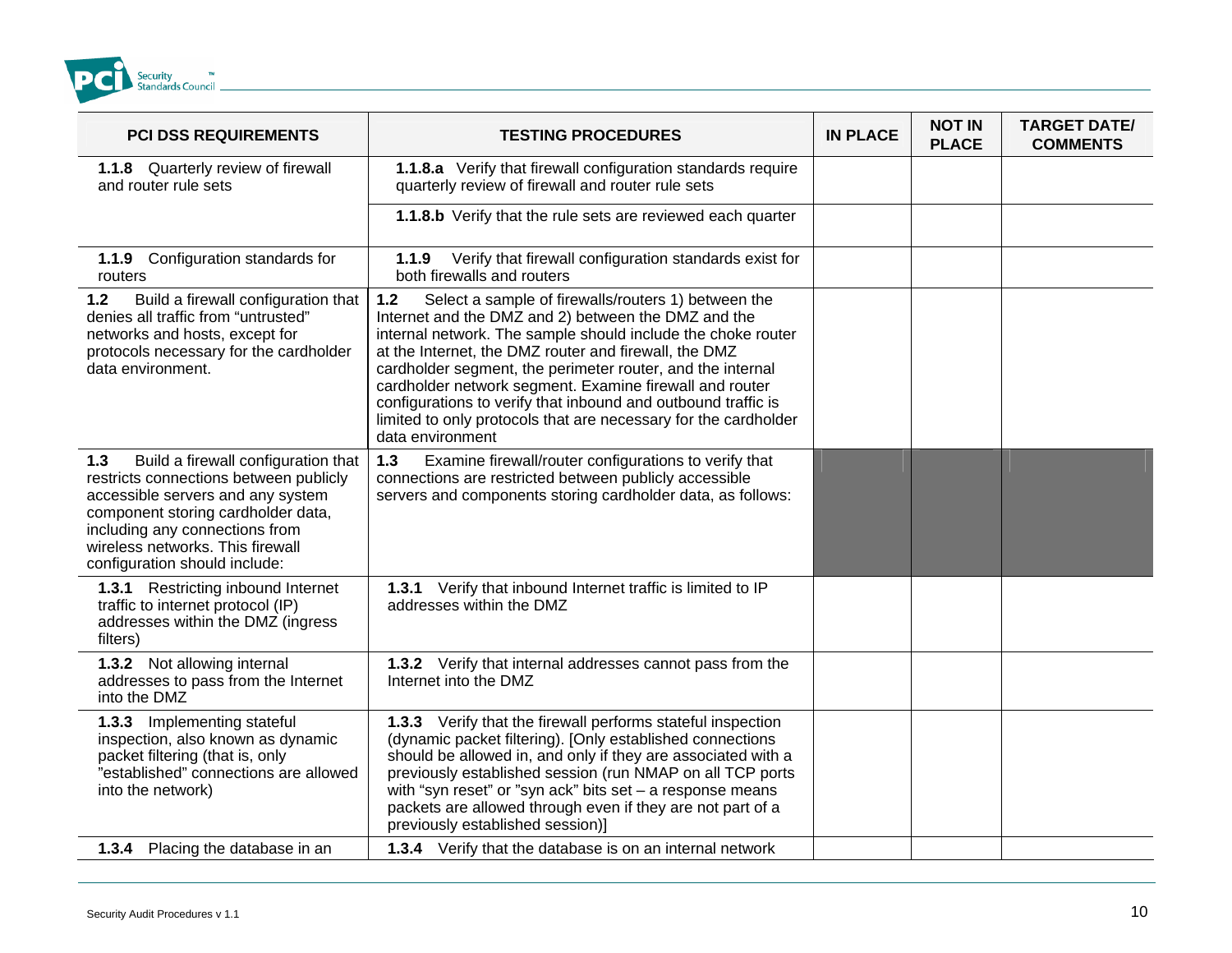

| <b>PCI DSS REQUIREMENTS</b>                                                                                                                                                                                                                                                                         | <b>TESTING PROCEDURES</b>                                                                                                                                                                                                                                                                                                                                                    | <b>IN PLACE</b> | <b>NOT IN</b><br><b>PLACE</b> | <b>TARGET DATE/</b><br><b>COMMENTS</b> |
|-----------------------------------------------------------------------------------------------------------------------------------------------------------------------------------------------------------------------------------------------------------------------------------------------------|------------------------------------------------------------------------------------------------------------------------------------------------------------------------------------------------------------------------------------------------------------------------------------------------------------------------------------------------------------------------------|-----------------|-------------------------------|----------------------------------------|
| internal network zone, segregated<br>from the DMZ                                                                                                                                                                                                                                                   | zone, segregated from the DMZ                                                                                                                                                                                                                                                                                                                                                |                 |                               |                                        |
| 1.3.5 Restricting inbound and<br>outbound traffic to that which is<br>necessary for the cardholder data<br>environment                                                                                                                                                                              | 1.3.5 Verify that inbound and outbound traffic is limited to<br>that which is necessary for the cardholder environment, and<br>that the restrictions are documented                                                                                                                                                                                                          |                 |                               |                                        |
| 1.3.6 Securing and synchronizing<br>router configuration files. For<br>example, running configuration files<br>(for normal functioning of the routers),<br>and start-up configuration files (when<br>machines are re-booted) should have<br>the same secure configuration                           | 1.3.6 Verify that router configuration files are secure and<br>synchronized [for example, running configuration files (used<br>for normal running of the routers) and start-up configuration<br>files (used when machines are re-booted), have the same,<br>secure configurations]                                                                                           |                 |                               |                                        |
| 1.3.7 Denying all other inbound and<br>outbound traffic not specifically<br>allowed                                                                                                                                                                                                                 | 1.3.7 Verify that all other inbound and outbound traffic not<br>covered in 1.2 and 1.3 above is specifically denied                                                                                                                                                                                                                                                          |                 |                               |                                        |
| 1.3.8 Installing perimeter firewalls<br>between any wireless networks and<br>the cardholder data environment, and<br>configuring these firewalls to deny<br>any traffic from the wireless<br>environment or from controlling any<br>traffic (if such traffic is necessary for<br>business purposes) | 1.3.8 Verify that there are perimeter firewalls installed<br>between any wireless networks and systems that store<br>cardholder data, and that these firewalls deny or control (if<br>such traffic is necessary for business purposes) any traffic<br>from the wireless environment into systems storing<br>cardholder data                                                  |                 |                               |                                        |
| 1.3.9 Installing personal firewall<br>software on any mobile and<br>employee-owned computers with<br>direct connectivity to the Internet (for<br>example, laptops used by<br>employees), which are used to<br>access the organization's network.                                                    | 1.3.9 Verify that mobile and/or employee-owned<br>computers with direct connectivity to the Internet (for<br>example, laptops used by employees), and which are used<br>to access the organization's network, have personal firewall<br>software installed and active, which is configured by the<br>organization to specific standards and not alterable by the<br>employee |                 |                               |                                        |
| Prohibit direct public access<br>1.4<br>between external networks and any<br>system component that stores<br>cardholder data (for example,<br>databases, logs, trace files).                                                                                                                        | 1.4<br>To determine that direct access between external<br>public networks and system components storing cardholder<br>data are prohibited, perform the following, specifically for the<br>firewall/router configuration implemented between the DMZ<br>and the internal network:                                                                                            |                 |                               |                                        |
| 1.4.1 Implement a DMZ to filter and<br>screen all traffic and to prohibit direct                                                                                                                                                                                                                    | 1.4.1 Examine firewall/router configurations and verify<br>there is no direct route inbound or outbound for Internet                                                                                                                                                                                                                                                         |                 |                               |                                        |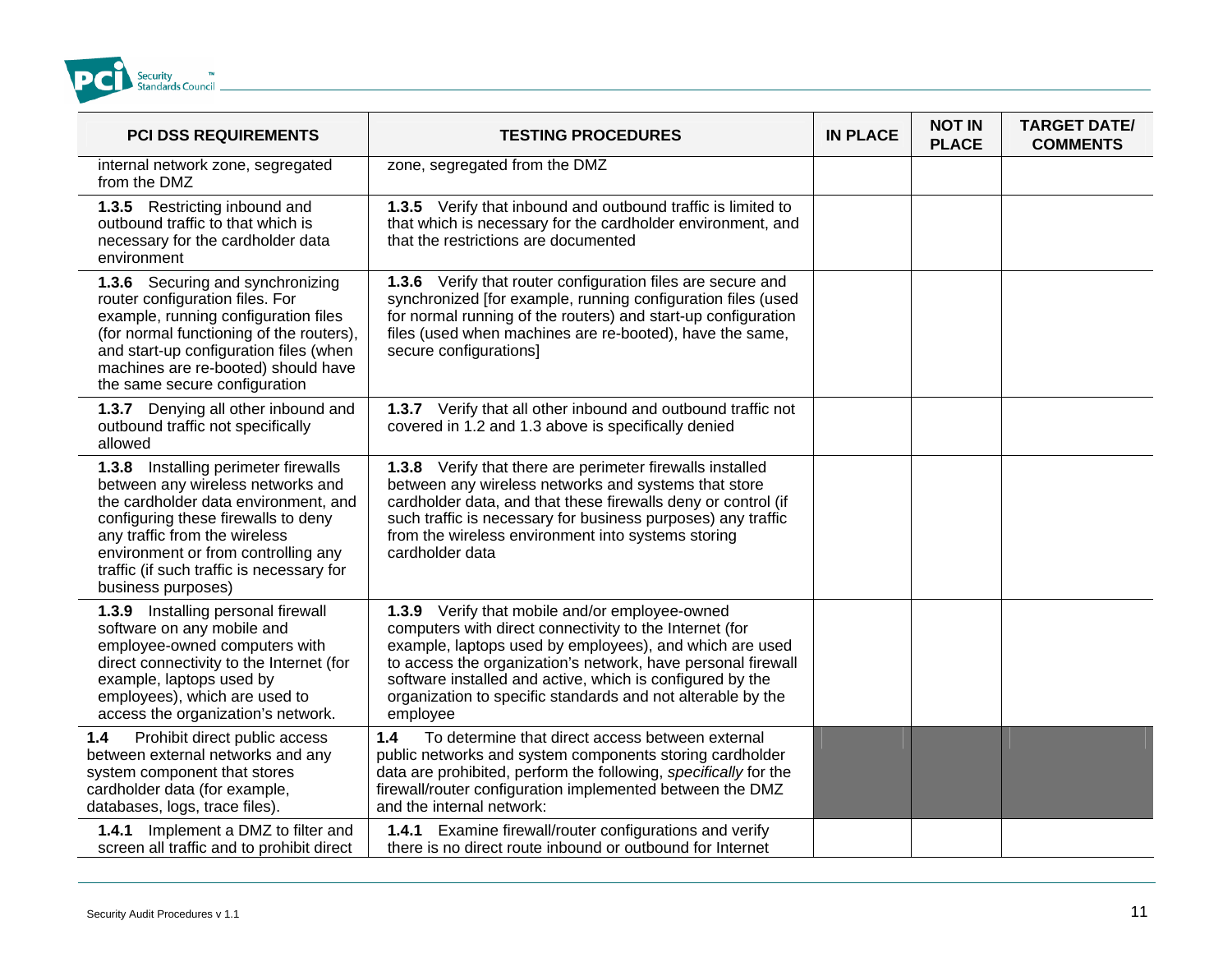<span id="page-11-0"></span>

| <b>PCI DSS REQUIREMENTS</b>                                                                                                                                                                                                                                               | <b>TESTING PROCEDURES</b>                                                                                                                                                                                                                      | <b>IN PLACE</b> | <b>NOT IN</b><br><b>PLACE</b> | <b>TARGET DATE/</b><br><b>COMMENTS</b> |
|---------------------------------------------------------------------------------------------------------------------------------------------------------------------------------------------------------------------------------------------------------------------------|------------------------------------------------------------------------------------------------------------------------------------------------------------------------------------------------------------------------------------------------|-----------------|-------------------------------|----------------------------------------|
| routes for inbound and outbound<br>Internet traffic                                                                                                                                                                                                                       | traffic                                                                                                                                                                                                                                        |                 |                               |                                        |
| Restrict outbound traffic from<br>1.4.2<br>payment card applications to IP<br>addresses within the DMZ.                                                                                                                                                                   | 1.4.2 Examine firewall/router configurations and verify that<br>internal outbound traffic from cardholder applications can<br>only access IP addresses within the DMZ                                                                          |                 |                               |                                        |
| 1.5<br>Implement IP masquerading to<br>prevent internal addresses from being<br>translated and revealed on the Internet.<br>Use technologies that implement RFC<br>1918 address space, such as port<br>address translation (PAT) or network<br>address translation (NAT). | For the sample of firewall/router components above,<br>1.5<br>verify that NAT or other technology using RFC 1918 address<br>space is used to restrict broadcast of IP addresses from the<br>internal network to the Internet (IP masquerading) |                 |                               |                                        |

#### Requirement 2: Do not use vendor-supplied defaults for system passwords and other security parameters.

Hackers (external and internal to a company) often use vendor default passwords and other vendor default settings to compromise systems. These passwords and settings are well known in hacker communities and easily determined via public information.

| <b>PCI DSS REQUIREMENTS</b>                                                                                                                                                                                                                    | <b>TESTING PROCEDURES</b>                                                                                                                                                                                                                                                                                                                                                                               | <b>IN PLACE</b> | <b>NOT IN</b><br><b>PLACE</b> | <b>TARGET DATE/</b><br><b>COMMENTS</b> |
|------------------------------------------------------------------------------------------------------------------------------------------------------------------------------------------------------------------------------------------------|---------------------------------------------------------------------------------------------------------------------------------------------------------------------------------------------------------------------------------------------------------------------------------------------------------------------------------------------------------------------------------------------------------|-----------------|-------------------------------|----------------------------------------|
| 2.1 Always change vendor-supplied<br>defaults before installing a system on<br>the network (for example, include<br>passwords, simple network<br>management protocol (SNMP)<br>community strings, and elimination of<br>unnecessary accounts). | 2.1<br>Choose a sample of system components, critical<br>servers, and wireless access points, and attempt to log on<br>(with system administrator help) to the devices using default<br>vendor-supplied accounts and passwords, to verify that<br>default accounts and passwords have been changed. (Use<br>vendor manuals and sources on the Internet to find vendor-<br>supplied accounts/passwords.) |                 |                               |                                        |
| 2.1.1 For wireless environments.<br>change wireless vendor defaults,<br>including but not limited to, wireless<br>equivalent privacy (WEP) keys,<br>default service set identifier (SSID),<br>passwords, and SNMP community                    | <b>2.1.1</b> Verify the following regarding vendor default settings<br>for wireless environments:<br>WEP keys were changed from default at<br>installation, and are changed anytime any one with<br>knowledge of the keys leaves the company or<br>changes positions                                                                                                                                    |                 |                               |                                        |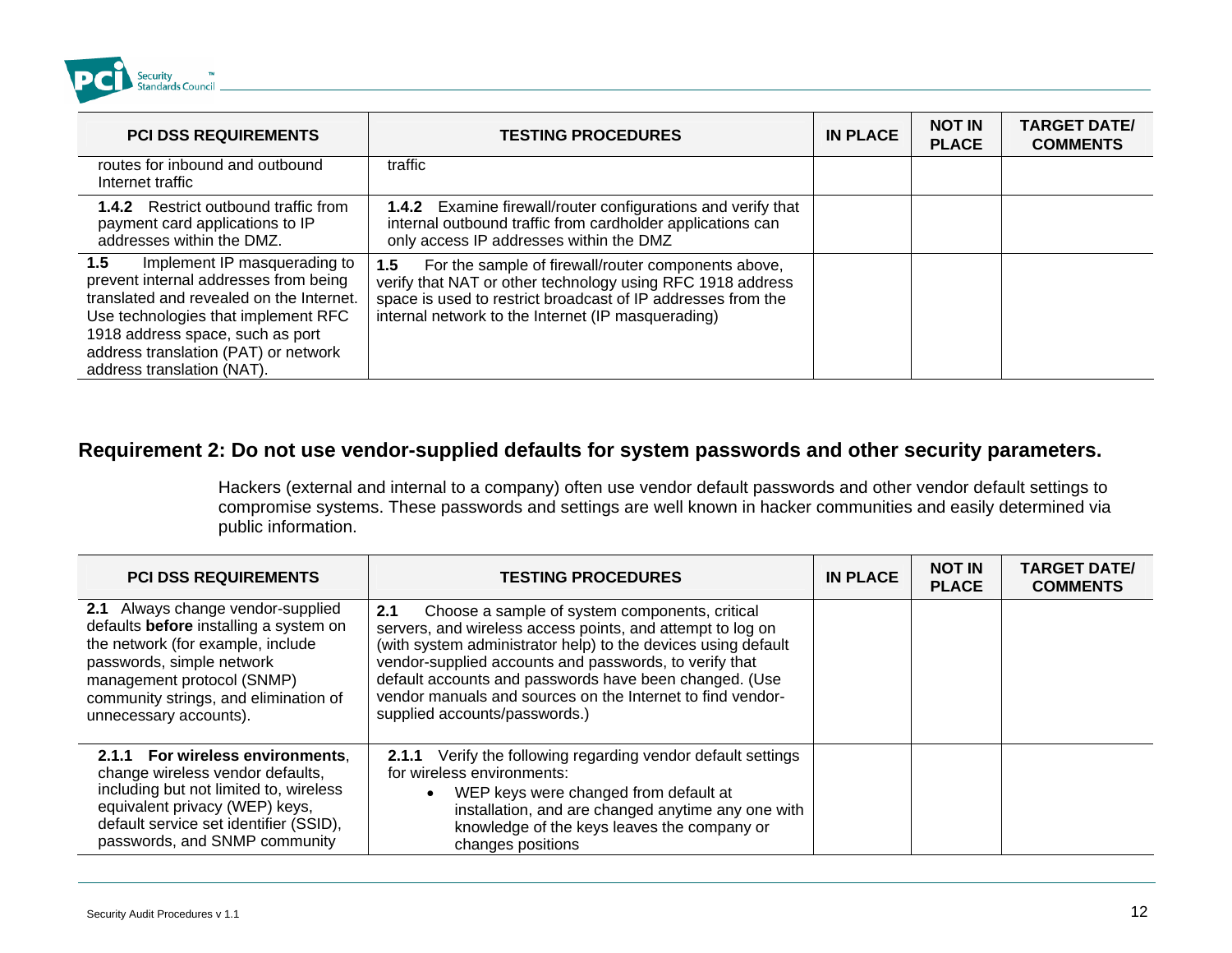

| <b>PCI DSS REQUIREMENTS</b>                                                                                                                                                                                                     | <b>TESTING PROCEDURES</b>                                                                                                                                                                                                                                                                                                                                                                     | <b>IN PLACE</b> | <b>NOT IN</b><br><b>PLACE</b> | <b>TARGET DATE/</b><br><b>COMMENTS</b> |
|---------------------------------------------------------------------------------------------------------------------------------------------------------------------------------------------------------------------------------|-----------------------------------------------------------------------------------------------------------------------------------------------------------------------------------------------------------------------------------------------------------------------------------------------------------------------------------------------------------------------------------------------|-----------------|-------------------------------|----------------------------------------|
| strings. Disable SSID broadcasts.<br>Enable WiFi protected access (WPA<br>and WPA2) technology for encryption<br>and authentication when WPA-<br>capable.                                                                       | Default SSID was changed<br>Broadcast of the SSID was disabled<br>Default SNMP community strings on access points<br>were changed<br>Default passwords on access points were changed<br>WPA or WPA2 technology is enabled if the<br>wireless system is WPA-capable<br>Other security-related wireless vendor defaults, if<br>applicable                                                       |                 |                               |                                        |
| Develop configuration standards<br>2.2<br>for all system components. Assure that<br>these standards address all known<br>security vulnerabilities and are<br>consistent with industry-accepted<br>system hardening standards as | Examine the organization's system configuration<br>2.2.a<br>standards for network components, critical servers, and<br>wireless access points, and verify the system configuration<br>standards are consistent with industry-accepted hardening<br>standards as defined, for example, by SANS, NIST, and CIS                                                                                  |                 |                               |                                        |
| defined, for example, by SysAdmin<br><b>Audit Network Security Network</b><br>(SANS), National Institute of Standards<br>Technology (NIST), and Center for<br>Internet Security (CIS).                                          | 2.2.b Verify that system configuration standards include<br>each item below (at $2.2.1 - 2.2.4$ )                                                                                                                                                                                                                                                                                             |                 |                               |                                        |
|                                                                                                                                                                                                                                 | 2.2.c Verify that system configuration standards are applied<br>when new systems are configured                                                                                                                                                                                                                                                                                               |                 |                               |                                        |
| 2.2.1 Implement only one primary<br>function per server (for example, web<br>servers, database servers, and DNS<br>should be implemented on separate<br>servers)                                                                | 2.2.1 For a sample of system components, critical servers,<br>and wireless access points, verify that only one primary<br>function is implemented per server                                                                                                                                                                                                                                  |                 |                               |                                        |
| 2.2.2 Disable all unnecessary and<br>insecure services and protocols<br>(services and protocols not directly<br>needed to perform the devices'<br>specified function)                                                           | 2.2.2 For a sample of system components, critical servers,<br>and wireless access points, inspect enabled system<br>services, daemons, and protocols. Verify that unnecessary<br>or insecure services or protocols are not enabled, or are<br>justified and documented as to appropriate use of the<br>service (for example, FTP is not used, or is encrypted via<br>SSH or other technology) |                 |                               |                                        |
| Configure system security<br>2.2.3<br>parameters to prevent misuse                                                                                                                                                              | 2.2.3.a Interview system administrators and/or security<br>managers to verify that they have knowledge of common<br>security parameter settings for their operating systems,<br>database servers, Web servers, and wireless systems                                                                                                                                                           |                 |                               |                                        |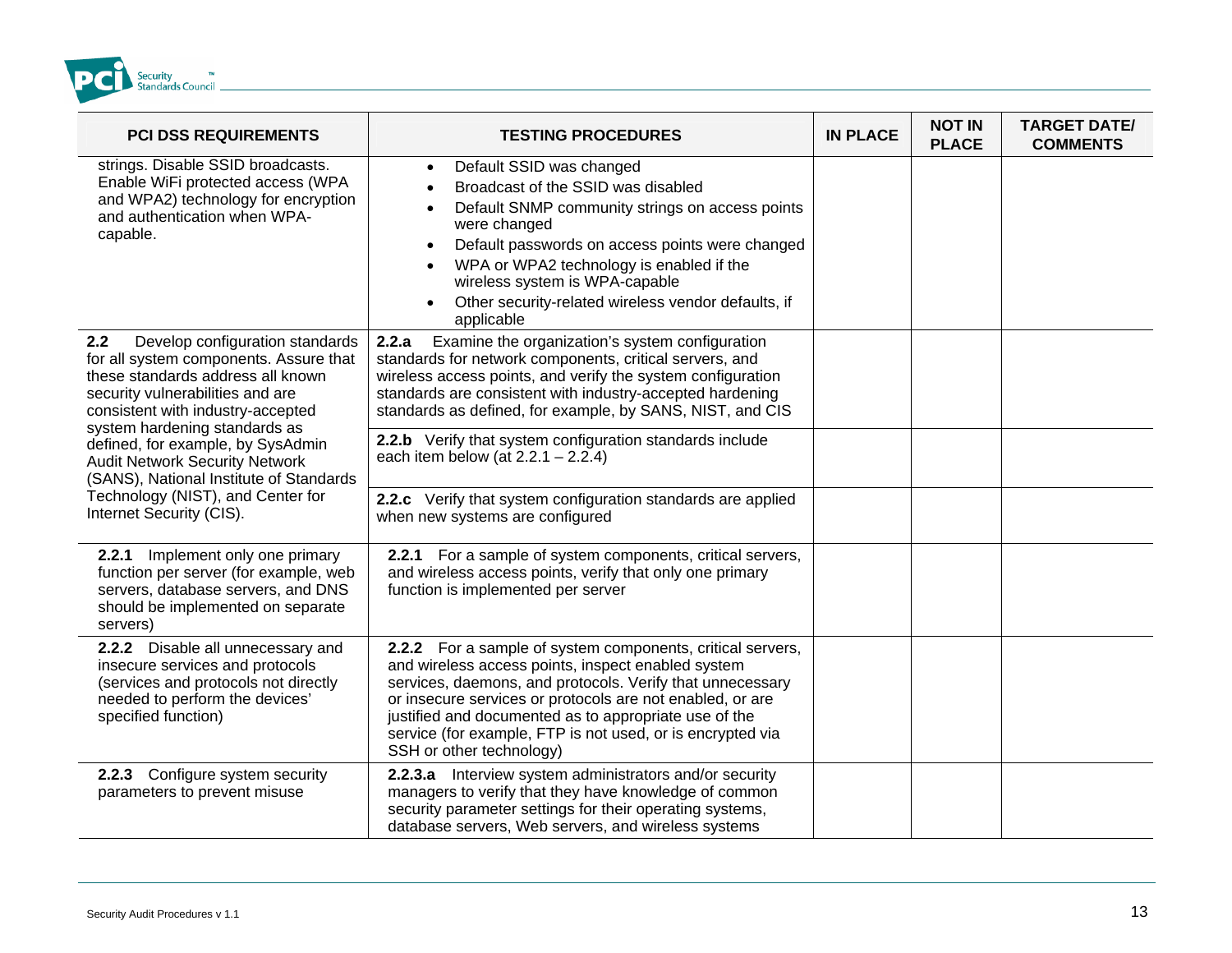

| <b>PCI DSS REQUIREMENTS</b>                                                                                                                                                                                               | <b>TESTING PROCEDURES</b>                                                                                                                                                                                                                                                                                                                                                                                                                                                                                                                                                                                                                                                                                                                                                                                        | <b>IN PLACE</b> | <b>NOT IN</b><br><b>PLACE</b> | <b>TARGET DATE/</b><br><b>COMMENTS</b> |
|---------------------------------------------------------------------------------------------------------------------------------------------------------------------------------------------------------------------------|------------------------------------------------------------------------------------------------------------------------------------------------------------------------------------------------------------------------------------------------------------------------------------------------------------------------------------------------------------------------------------------------------------------------------------------------------------------------------------------------------------------------------------------------------------------------------------------------------------------------------------------------------------------------------------------------------------------------------------------------------------------------------------------------------------------|-----------------|-------------------------------|----------------------------------------|
|                                                                                                                                                                                                                           | 2.2.3.b Verify that common security parameter settings are<br>included in the system configuration standards                                                                                                                                                                                                                                                                                                                                                                                                                                                                                                                                                                                                                                                                                                     |                 |                               |                                        |
|                                                                                                                                                                                                                           | 2.2.3.c For a sample of system components, critical<br>servers, and wireless access points, verify that common<br>security parameters are set appropriately                                                                                                                                                                                                                                                                                                                                                                                                                                                                                                                                                                                                                                                      |                 |                               |                                        |
| 2.2.4 Remove all unnecessary<br>functionality, such as scripts, drivers,<br>features, subsystems, file systems,<br>and unnecessary web servers.                                                                           | 2.2.4<br>For a sample of system components, critical<br>servers, and wireless access points,, verify that all<br>unnecessary functionality (for example, scripts, drivers,<br>features, subsystems, file systems, etc.) is removed. Verify<br>enabled functions are documented, support secure<br>configuration, and that only documented functionality is<br>present on the sampled machines                                                                                                                                                                                                                                                                                                                                                                                                                    |                 |                               |                                        |
| Encrypt all non-console<br>2.3<br>administrative access. Use<br>technologies such as SSH, VPN, or<br>SSL/TLS (transport layer security) for<br>web-based management and other<br>non-console administrative access.       | 2.3<br>For a sample of system components, critical servers,<br>and wireless access points,, verify that non-console<br>administrative access is encrypted by:<br>Observing an administrator log on to each system<br>$\bullet$<br>to verify that SSH (or other encryption method) is<br>invoked before the administrator's password is<br>requested<br>Reviewing services and parameter files on<br>systems to determine that Telnet and other remote<br>log-in commands are not available for use<br>internally<br>Verifying that administrator access to the wireless<br>management interface is encrypted with SSL/TLS.<br>Alternatively, verify that administrators cannot<br>connect remotely to the wireless management<br>interface (all management of wireless<br>environments is only from the console) |                 |                               |                                        |
| 2.4<br>Hosting providers must protect<br>each entity's hosted environment and<br>data. These providers must meet<br>specific requirements as detailed in<br>Appendix A: "PCI DSS Applicability for<br>Hosting Providers." | 2.4<br>Perform testing procedures A.1.1 through A.1.4<br>detailed in Appendix A, "PCI DSS Applicability for Hosting<br>Providers (with Testing Procedures)" for PCI audits of Shared<br>Hosting Providers, to verify that Shared Hosting Providers<br>protect their entities' (merchants and service providers)<br>hosted environment and data.                                                                                                                                                                                                                                                                                                                                                                                                                                                                  |                 |                               |                                        |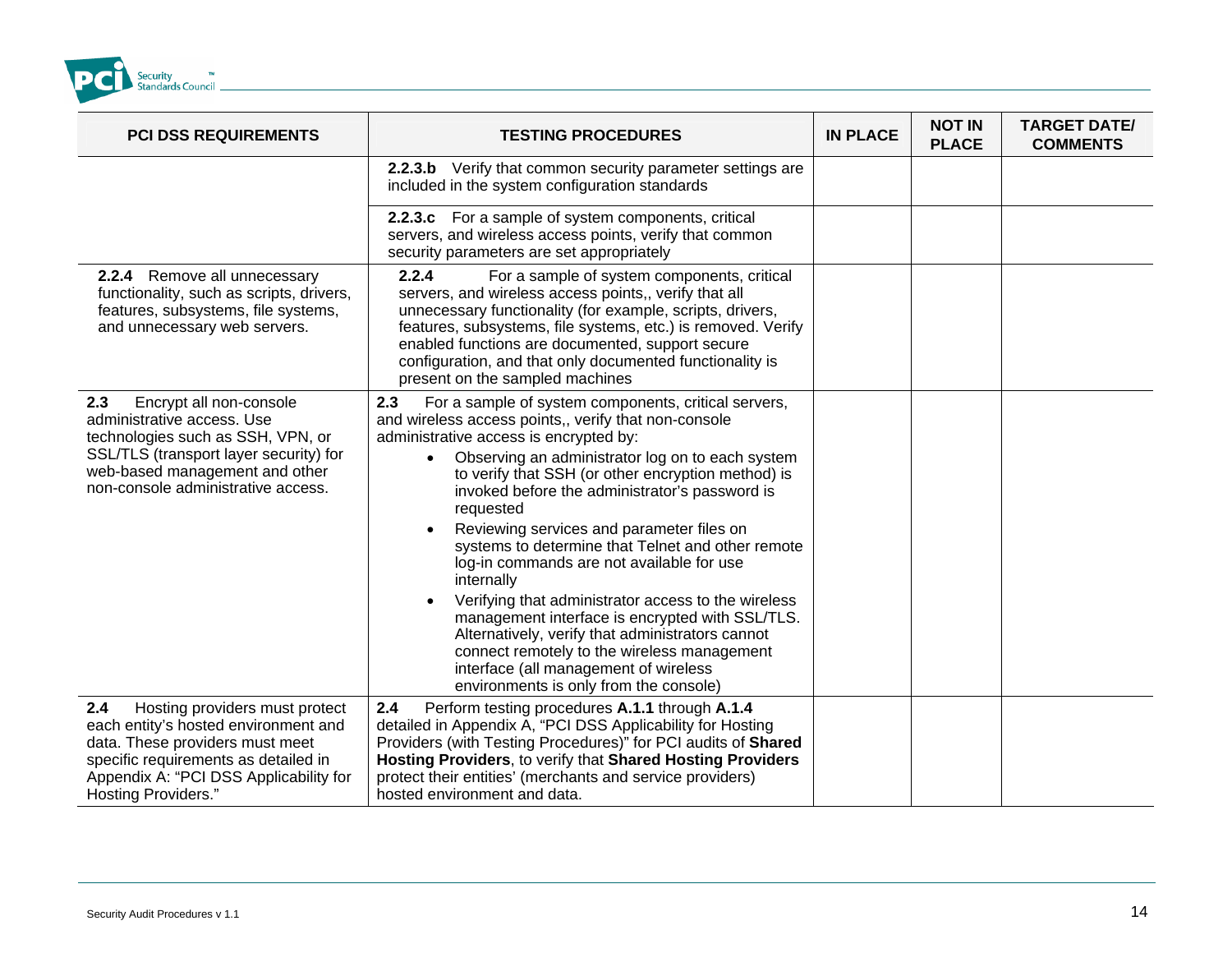

### **Protect Cardholder Data**

#### **Requirement 3: Protect stored cardholder data**

Encryption is a critical component of cardholder data protection. If an intruder circumvents other network security controls and gains access to encrypted data, without the proper cryptographic keys, the data is unreadable and unusable to that person. Other effective methods of protecting stored data should be considered as potential risk mitigation opportunities. For example, methods for minimizing risk include not storing cardholder data unless absolutely necessary, truncating cardholder data if full PAN is not needed, and not sending PAN in unencrypted e-mails.

| <b>PCI DSS REQUIREMENTS</b>                                                                                                                                                                                                                                                         | <b>TESTING PROCEDURES</b>                                                                                                                                                                                                                                                                                                                                                                                                                                                                                                                                                                                                                                                                                                                                                                                                                                                                                                                                                                                                                                                                                                                                                                                                                                                                                                            | <b>IN PLACE</b> | <b>NOT IN</b><br><b>PLACE</b> | <b>TARGET DATE/</b><br><b>COMMENTS</b> |
|-------------------------------------------------------------------------------------------------------------------------------------------------------------------------------------------------------------------------------------------------------------------------------------|--------------------------------------------------------------------------------------------------------------------------------------------------------------------------------------------------------------------------------------------------------------------------------------------------------------------------------------------------------------------------------------------------------------------------------------------------------------------------------------------------------------------------------------------------------------------------------------------------------------------------------------------------------------------------------------------------------------------------------------------------------------------------------------------------------------------------------------------------------------------------------------------------------------------------------------------------------------------------------------------------------------------------------------------------------------------------------------------------------------------------------------------------------------------------------------------------------------------------------------------------------------------------------------------------------------------------------------|-----------------|-------------------------------|----------------------------------------|
| 3.1<br>Keep cardholder data storage<br>to a minimum. Develop a data<br>retention and disposal policy. Limit<br>storage amount and retention time to<br>that which is required for business,<br>legal, and/or regulatory purposes, as<br>documented in the data retention<br>policy. | 3.1<br>Obtain and examine the company policies and<br>procedures for data retention and disposal, and perform the<br>following<br>Verify that policies and procedures include legal,<br>regulatory, and business requirements for data<br>retention, including specific requirements for<br>retention of cardholder data (for example,<br>cardholder data needs to be held for X period for Y<br>business reasons)<br>Verify that policies and procedures include<br>provisions for disposal of data when no longer<br>needed for legal, regulatory, or business reasons,<br>including disposal of cardholder data<br>Verify that policies and procedures include<br>coverage for all storage of cardholder data,<br>including database servers, mainframes, transfer<br>directories, and bulk data copy directories used to<br>transfer data between servers, and directories<br>used to normalize data between server transfers<br>Verify that policies and procedures include A<br>programmatic (automatic) process to remove, at<br>least on a quarterly basis, stored cardholder data<br>that exceeds business retention requirements, or,<br>alternatively, requirements for an audit, conducted<br>at least on a quarterly basis, to verify that stored<br>cardholder data does not exceed business<br>retention requirements |                 |                               |                                        |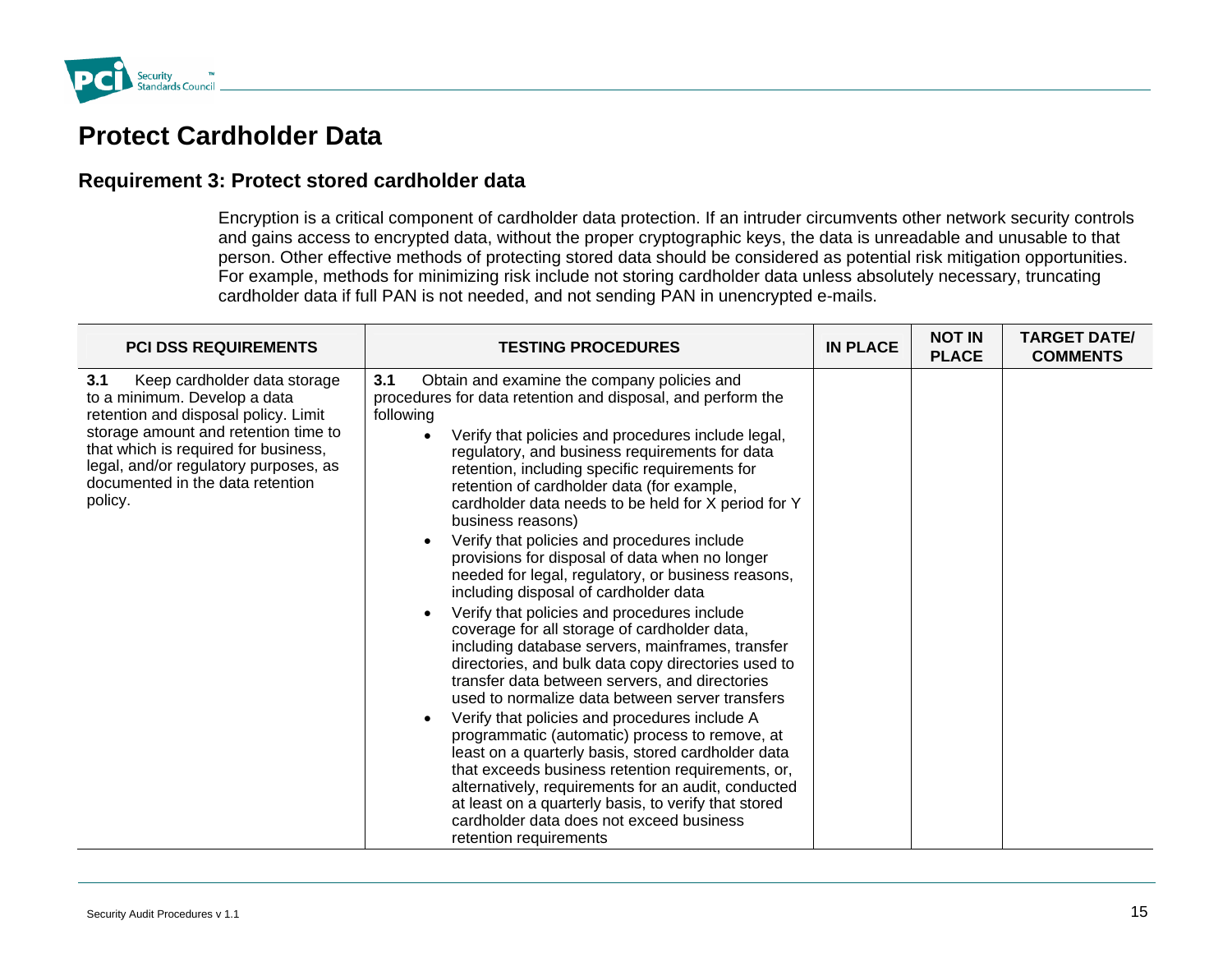<span id="page-15-0"></span>

| <b>PCI DSS REQUIREMENTS</b>                                                                                                                                                                                                                                                                                                                                                                                                                                                                                                                                                                                                                                                                                             | <b>TESTING PROCEDURES</b>                                                                                                                                                                                                                                                                                                                                                                                                                                                | <b>IN PLACE</b> | <b>NOT IN</b><br><b>PLACE</b> | <b>TARGET DATE/</b><br><b>COMMENTS</b> |
|-------------------------------------------------------------------------------------------------------------------------------------------------------------------------------------------------------------------------------------------------------------------------------------------------------------------------------------------------------------------------------------------------------------------------------------------------------------------------------------------------------------------------------------------------------------------------------------------------------------------------------------------------------------------------------------------------------------------------|--------------------------------------------------------------------------------------------------------------------------------------------------------------------------------------------------------------------------------------------------------------------------------------------------------------------------------------------------------------------------------------------------------------------------------------------------------------------------|-----------------|-------------------------------|----------------------------------------|
| 3.2<br>Do not store sensitive<br>authentication data subsequent to<br>authorization (even if encrypted).<br>Sensitive authentication data includes<br>the data as cited in the following<br>Requirements 3.2.1 through 3.2.3.                                                                                                                                                                                                                                                                                                                                                                                                                                                                                           | 3.2<br>If sensitive authentication data is received and deleted.<br>obtain and review the processes for deleting the data to verify<br>that the data is unrecoverable<br>For each item of sensitive authentication data below, perform<br>the following steps:                                                                                                                                                                                                           |                 |                               |                                        |
| 3.2.1 Do not store the full contents<br>of any track from the magnetic<br>stripe (that is on the back of a card,<br>in a chip or elsewhere). This data is<br>alternatively called full track, track,<br>track 1, track 2, and magnetic stripe<br>data<br>In the normal course of business,<br>the following data elements from the<br>magnetic stripe may need to be<br>retained: the accountholder's name.<br>primary account number (PAN),<br>expiration date, and service code.<br>To minimize risk, store only those<br>data elements needed for business.<br>NEVER store the card verification<br>code or value or PIN verification<br>value data elements.<br>Note: See "Glossary" for additional<br>information. | 3.2.1 For a sample of system components, critical servers,<br>and wireless access points, examine the following and verify<br>that the full contents of any track from the magnetic stripe on<br>the back of card are not stored under any circumstance:<br>Incoming transaction data<br>$\bullet$<br><b>Transaction logs</b><br>$\bullet$<br><b>History files</b><br><b>Trace files</b><br>Debugging logs<br>Several database schemas<br>Database contents              |                 |                               |                                        |
| 3.2.2 Do not store the card-<br>validation value or code (three-digit<br>or four-digit number printed on the<br>front or back of a payment card) used<br>to verify card-not-present<br>transactions<br>Note: See "Glossary" for additional<br>information.                                                                                                                                                                                                                                                                                                                                                                                                                                                              | 3.2.2 For a sample of system components, critical servers,<br>and wireless access points, examine the following and verify<br>that the three-digit or four-digit card-validation code printed<br>on the front of the card or the signature panel (CVV2, CVC2,<br>CID, CAV2 data) is not stored under any circumstance:<br>Incoming transaction data<br>$\bullet$<br><b>Transaction logs</b><br>$\bullet$<br><b>History files</b><br><b>Trace files</b><br>Debugging logs |                 |                               |                                        |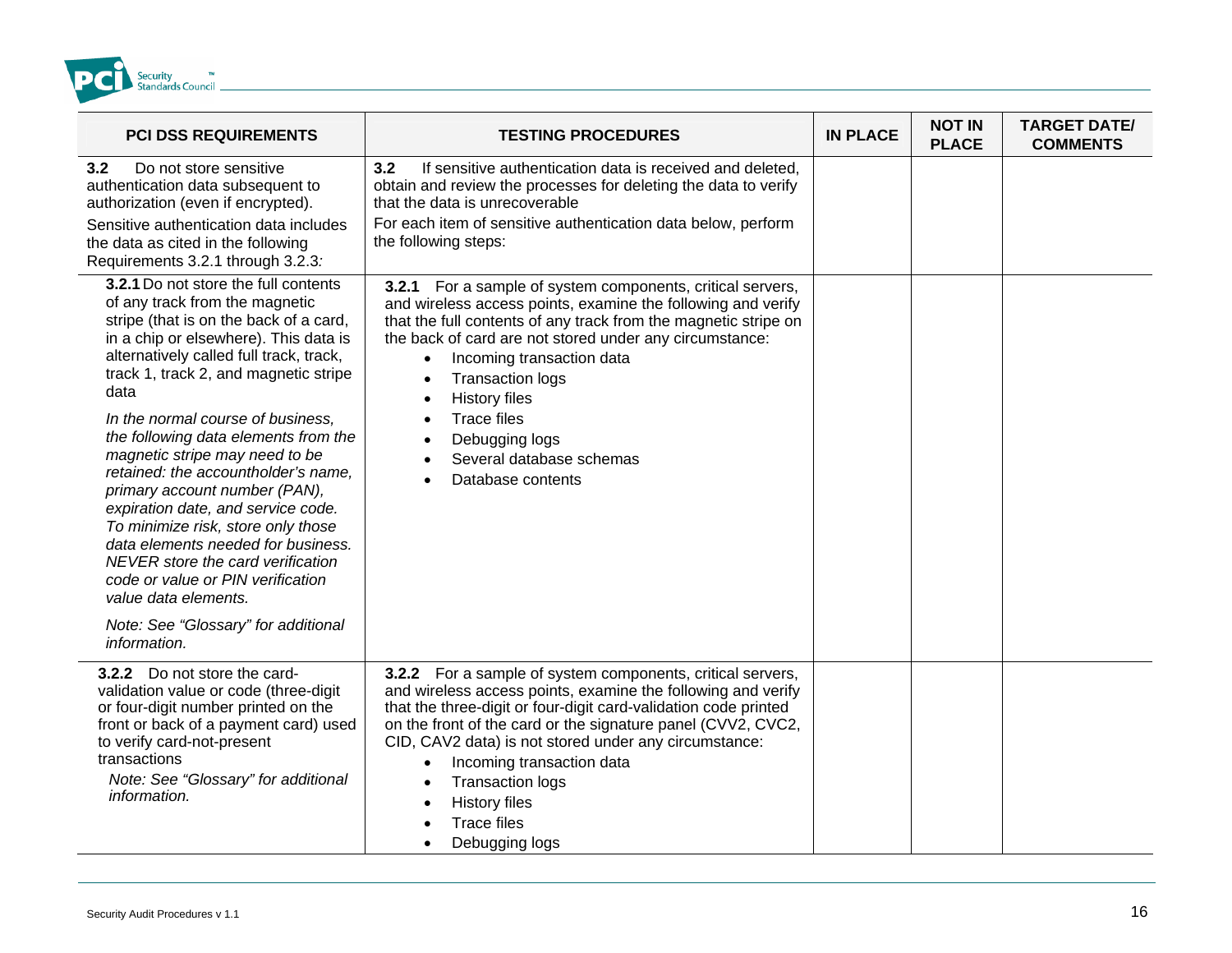

| <b>PCI DSS REQUIREMENTS</b>                                                                                                                                                                                                                                                                                                                                                                                              | <b>TESTING PROCEDURES</b>                                                                                                                                                                                                                                                                                                                                                                                        | <b>IN PLACE</b> | <b>NOT IN</b><br><b>PLACE</b> | <b>TARGET DATE/</b><br><b>COMMENTS</b> |
|--------------------------------------------------------------------------------------------------------------------------------------------------------------------------------------------------------------------------------------------------------------------------------------------------------------------------------------------------------------------------------------------------------------------------|------------------------------------------------------------------------------------------------------------------------------------------------------------------------------------------------------------------------------------------------------------------------------------------------------------------------------------------------------------------------------------------------------------------|-----------------|-------------------------------|----------------------------------------|
|                                                                                                                                                                                                                                                                                                                                                                                                                          | Several database schemas<br>$\bullet$<br>Database contents                                                                                                                                                                                                                                                                                                                                                       |                 |                               |                                        |
| 3.2.3 Do not store the personal<br>identification number (PIN) or the<br>encrypted PIN block.                                                                                                                                                                                                                                                                                                                            | For a sample of system components, critical servers,<br>3.2.3<br>and wireless access points, examine the following and verify<br>that PINs and encrypted PIN blocks are not stored under any<br>circumstance:<br>Incoming transaction data<br>$\bullet$<br><b>Transaction logs</b><br><b>History files</b><br>$\bullet$<br><b>Trace files</b><br>Debugging logs<br>Several database schemas<br>Database contents |                 |                               |                                        |
| 3.3<br>Mask PAN when displayed (the<br>first six and last four digits are the<br>maximum number of digits to be<br>displayed).<br>Note: This requirement does not apply<br>to employees and other parties with a<br>specific need to see the full PAN; nor<br>does the requirement supersede<br>stricter requirements in place for<br>displays of cardholder data (for<br>example, for point of sale [POS]<br>receipts). | 3.3<br>Obtain and examine written policies and examine<br>online displays of credit card data to verify that credit card<br>numbers are masked when displaying cardholder data, except<br>for those with a specific need to see full credit card numbers                                                                                                                                                         |                 |                               |                                        |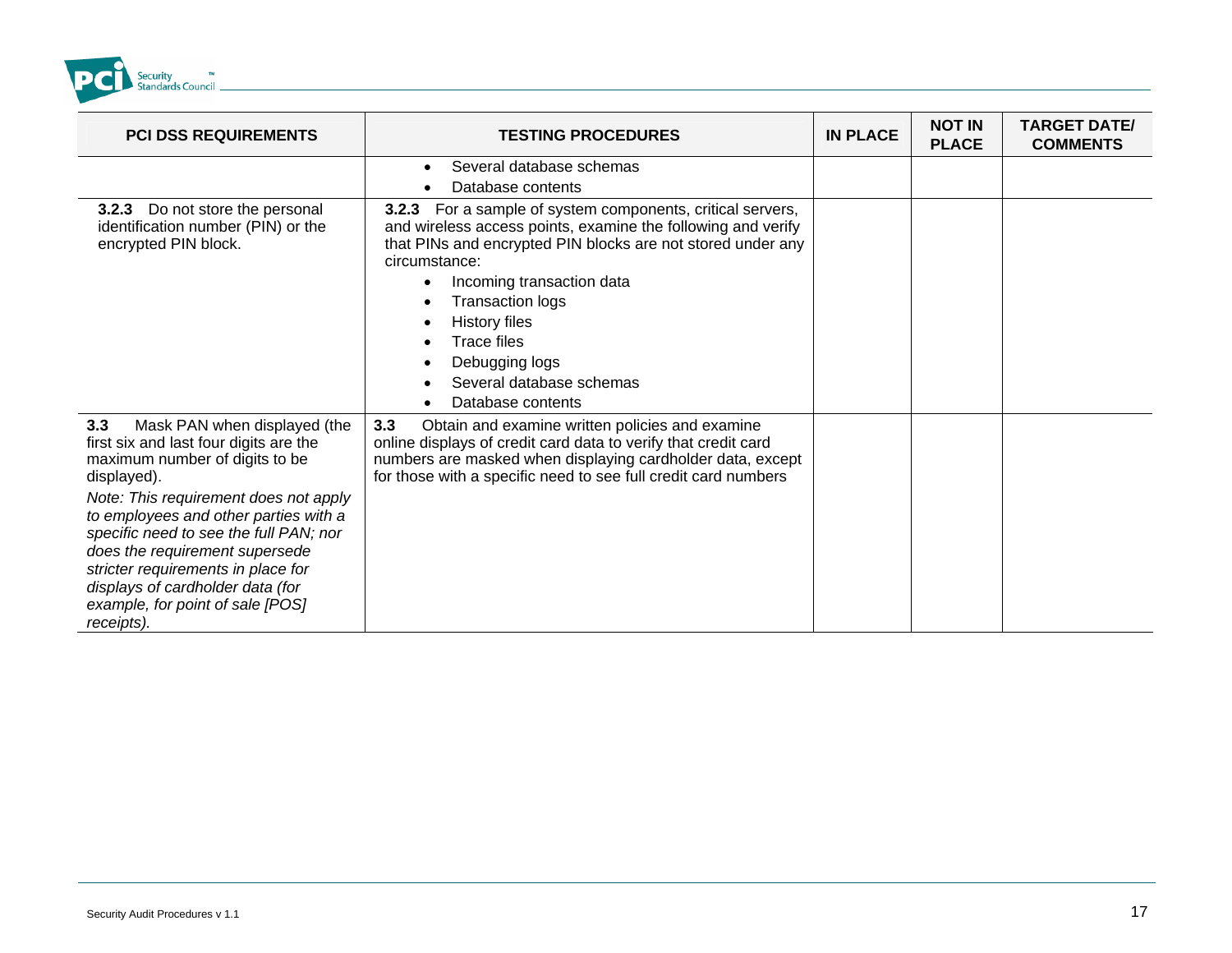

| <b>PCI DSS REQUIREMENTS</b>                                                                                                                                                                                                                                                                                                                                                                                                                                                                                                                                                                                                                                                                                                                     | <b>TESTING PROCEDURES</b>                                                                                                                                                                                                                                                                                                                                                                                                                                                                                                                                                                                                                                                                                                                                                                                                                                                                                                                                                                                                                                                                                                             | <b>IN PLACE</b> | <b>NOT IN</b><br><b>PLACE</b> | <b>TARGET DATE/</b><br><b>COMMENTS</b> |
|-------------------------------------------------------------------------------------------------------------------------------------------------------------------------------------------------------------------------------------------------------------------------------------------------------------------------------------------------------------------------------------------------------------------------------------------------------------------------------------------------------------------------------------------------------------------------------------------------------------------------------------------------------------------------------------------------------------------------------------------------|---------------------------------------------------------------------------------------------------------------------------------------------------------------------------------------------------------------------------------------------------------------------------------------------------------------------------------------------------------------------------------------------------------------------------------------------------------------------------------------------------------------------------------------------------------------------------------------------------------------------------------------------------------------------------------------------------------------------------------------------------------------------------------------------------------------------------------------------------------------------------------------------------------------------------------------------------------------------------------------------------------------------------------------------------------------------------------------------------------------------------------------|-----------------|-------------------------------|----------------------------------------|
| 3.4<br>Render PAN, at minimum,<br>unreadable anywhere it is stored<br>(including data on portable digital<br>media, backup media, in logs, and<br>data received from or stored by<br>wireless networks) by using any of the<br>following approaches:<br>Strong one-way hash<br>$\bullet$<br>functions (hashed indexes)<br>Truncation<br>$\bullet$<br>Index tokens and pads (pads<br>$\bullet$<br>must be securely stored)<br>Strong cryptography with<br>$\bullet$<br>associated key management<br>processes and procedures<br>The MINIMUM account information<br>that must be rendered unreadable is<br>the PAN.<br>If for some reason, a company is<br>unable to encrypt cardholder data,<br>refer to Appendix B: "Compensating<br>Controls.' | 3.4.a Obtain and examine documentation about the system<br>used to protect stored data, including the vendor, type of<br>system/process, and the encryption algorithms (if applicable).<br>Verify that data is rendered unreadable using one of the<br>following methods:<br>One-way hashes (hashed indexes) such as SHA-1<br>$\bullet$<br>Truncation or masking<br>$\bullet$<br>Index tokens and PADs, with the PADs being securely<br>$\bullet$<br>stored<br>Strong cryptography, such as Triple-DES 128-bit or<br>$\bullet$<br>AES 256-bit, with associated key management<br>processes and procedures<br>3.4.b Examine several tables from a sample of database<br>servers to verify the data is rendered unreadable (that is, not<br>stored in plain text)<br>3.4.c Examine a sample of removable media (for example,<br>backup tapes) to confirm that cardholder data is rendered<br>unreadable<br>3.4.d Examine a sample of audit logs to confirm that<br>cardholder data is sanitized or removed from the logs<br>3.4.e Verify that cardholder data received from wireless<br>networks is rendered unreadable wherever stored |                 |                               |                                        |
| 3.4.1 If disk encryption is used<br>(rather than file- or column-level<br>database encryption), logical<br>access must be managed<br>independently of native operating<br>system access control mechanisms<br>(for example, by not using local<br>system or Active Directory<br>accounts). Decryption keys must                                                                                                                                                                                                                                                                                                                                                                                                                                 | <b>3.4.1.a</b> If disk encryption is used, verify that logical access<br>to encrypted file systems is implemented via a mechanism<br>that is separate from the native operating systems<br>mechanism (for example, not using local or Active Directory<br>accounts)<br>3.4.1.b Verify that decryption keys are not stored on the<br>local system (for example, store keys on floppy disk, CD-<br>ROM, etc. that can be secured and retrieved only when<br>needed)                                                                                                                                                                                                                                                                                                                                                                                                                                                                                                                                                                                                                                                                     |                 |                               |                                        |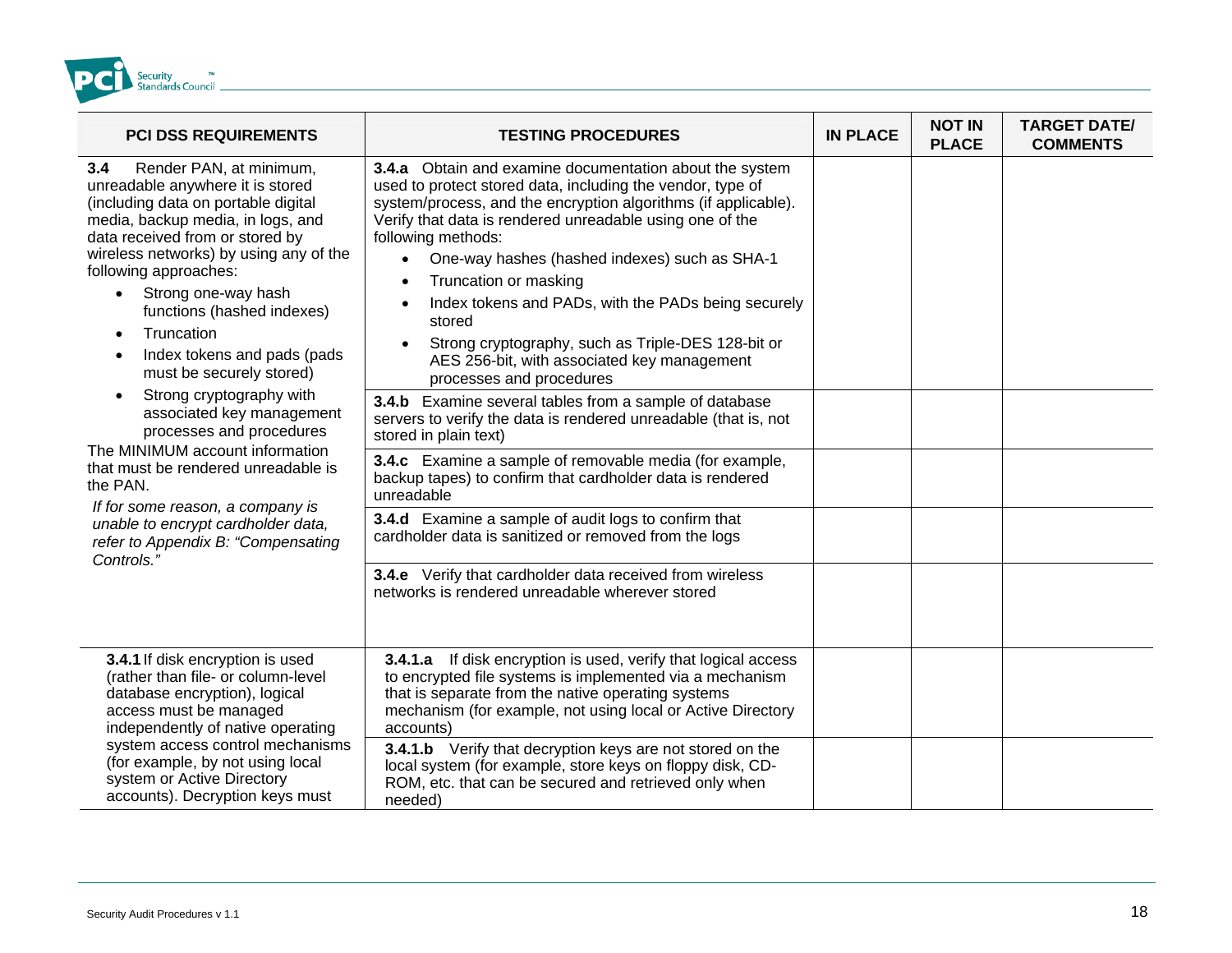

| <b>PCI DSS REQUIREMENTS</b>                                                                                     | <b>TESTING PROCEDURES</b>                                                                                                                                                                                                                                                                                                                                               | <b>IN PLACE</b> | <b>NOT IN</b><br><b>PLACE</b> | <b>TARGET DATE/</b><br><b>COMMENTS</b> |
|-----------------------------------------------------------------------------------------------------------------|-------------------------------------------------------------------------------------------------------------------------------------------------------------------------------------------------------------------------------------------------------------------------------------------------------------------------------------------------------------------------|-----------------|-------------------------------|----------------------------------------|
| not be tied to user accounts.                                                                                   | <b>3.4.1.c</b> Verify that cardholder data on removable media is<br>encrypted wherever stored (disk encryption often cannot<br>encrypt removable media)                                                                                                                                                                                                                 |                 |                               |                                        |
| 3.5<br>Protect encryption keys used<br>for encryption of cardholder data<br>against both disclosure and misuse: | 3.5 Verify processes to protect encryption keys used for<br>encryption of cardholder data against disclosure and misuse<br>by performing the following:                                                                                                                                                                                                                 |                 |                               |                                        |
| 3.5.1 Restrict access to keys to the<br>fewest number of custodians<br>necessary                                | Examine user access lists to verify that access to<br>3.5.1<br>cryptographic keys is restricted to very few custodians                                                                                                                                                                                                                                                  |                 |                               |                                        |
| 3.5.2 Store keys securely in the<br>fewest possible locations and forms                                         | Examine system configuration files to verify that<br>3.5.2<br>cryptographic keys are stored in encrypted format and that<br>key-encrypting keys are stored separately from data-<br>encrypting keys                                                                                                                                                                     |                 |                               |                                        |
| 3.6<br>Fully document and implement<br>all key management processes and<br>procedures for keys used for         | 3.6.a Verify the existence of key management procedures for<br>keys used for encryption of cardholder data                                                                                                                                                                                                                                                              |                 |                               |                                        |
| encryption of cardholder data,<br>including the following:                                                      | 3.6.b For Service Providers only: If the Service Provider<br>shares keys with their customers for transmission of<br>cardholder data, verify that the Service Provider provides<br>documentation to customers that includes guidance on how to<br>securely store and change customer's encryption keys (used<br>to transmit data between customer and service provider) |                 |                               |                                        |
|                                                                                                                 | 3.6.c<br>Examine the key management procedures and<br>perform the following:                                                                                                                                                                                                                                                                                            |                 |                               |                                        |
| Generation of strong keys<br>3.6.1                                                                              | Verify that key management procedures require the<br>3.6.1<br>generation of strong keys                                                                                                                                                                                                                                                                                 |                 |                               |                                        |
| 3.6.2 Secure key distribution                                                                                   | 3.6.2 Verify that key management procedures require<br>secure key distribution                                                                                                                                                                                                                                                                                          |                 |                               |                                        |
| Secure key storage<br>3.6.3                                                                                     | <b>3.6.3</b> Verify that key management procedures require<br>secure key storage                                                                                                                                                                                                                                                                                        |                 |                               |                                        |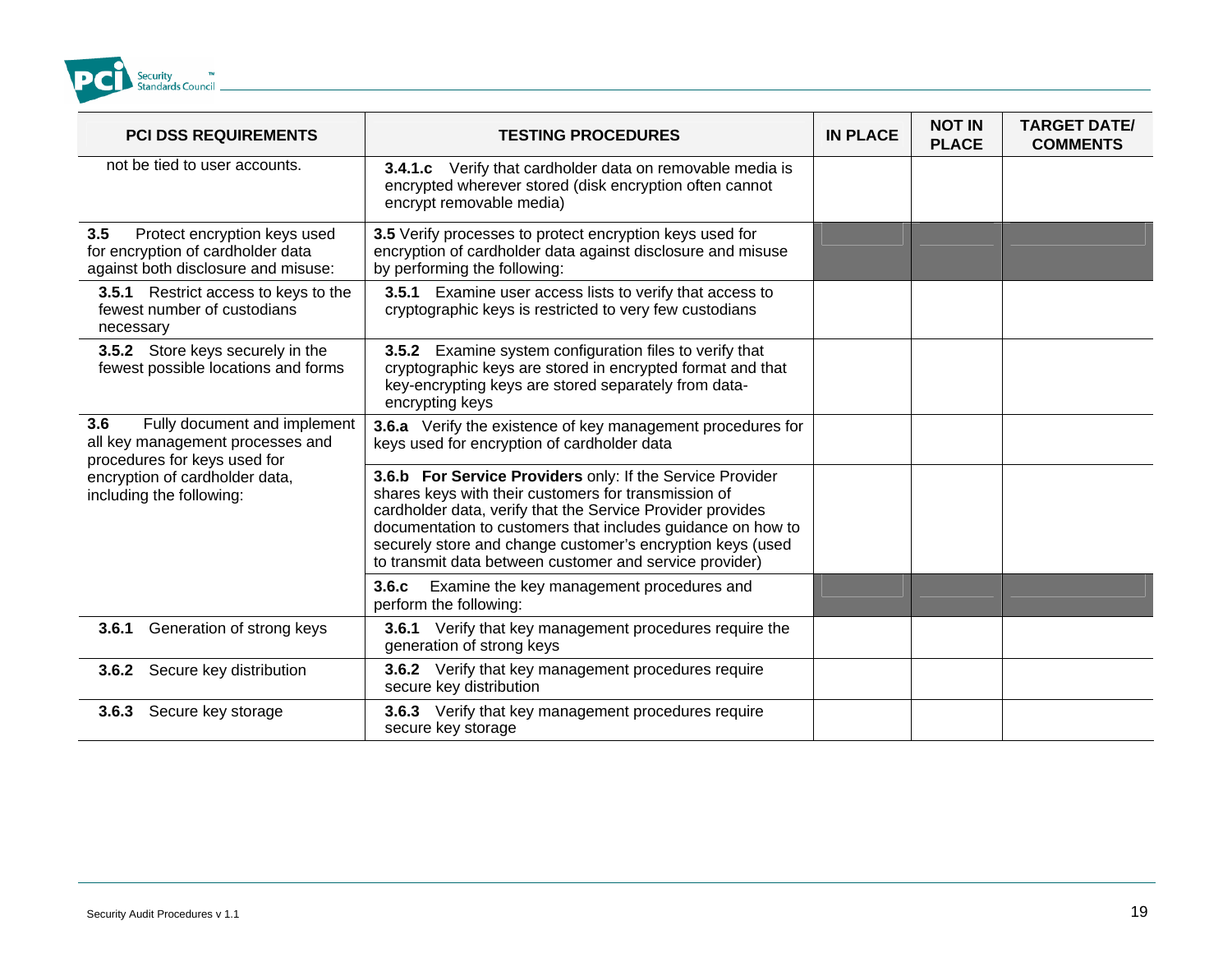

| <b>PCI DSS REQUIREMENTS</b>                                                                                                                                                                         | <b>TESTING PROCEDURES</b>                                                                                                                                                                                              | <b>IN PLACE</b> | <b>NOT IN</b><br><b>PLACE</b> | <b>TARGET DATE/</b><br><b>COMMENTS</b> |
|-----------------------------------------------------------------------------------------------------------------------------------------------------------------------------------------------------|------------------------------------------------------------------------------------------------------------------------------------------------------------------------------------------------------------------------|-----------------|-------------------------------|----------------------------------------|
| Periodic key changes<br>3.6.4<br>As deemed necessary and<br>recommended by the<br>associated application (for<br>example, re-keying);<br>preferably automatically<br>At least annually<br>$\bullet$ | <b>3.6.4</b> Verify that key management procedures require<br>periodic key changes. Verify that key change procedures are<br>carried out at least annually                                                             |                 |                               |                                        |
| Destruction of old keys.<br>3.6.5                                                                                                                                                                   | Verify that key management procedures require the<br>3.6.5<br>destruction of old keys                                                                                                                                  |                 |                               |                                        |
| 3.6.6 Split knowledge and<br>establishment of dual control of keys<br>(so that it requires two or three<br>people, each knowing only their part<br>of the key, to reconstruct the whole<br>key      | 3.6.6 Verify that key management procedures require split<br>knowledge and dual control of keys (so that it requires two or<br>three people, each knowing only their part of the key, to<br>reconstruct the whole key) |                 |                               |                                        |
| Prevention of unauthorized<br>3.6.7<br>substitution of keys                                                                                                                                         | Verify that key management procedures require the<br>3.6.7<br>prevention of unauthorized substitution of keys                                                                                                          |                 |                               |                                        |
| Replacement of known or<br>3.6.8<br>suspected compromised keys                                                                                                                                      | 3.6.8 Verify that key management procedures require the<br>replacement of known or suspected compromised keys                                                                                                          |                 |                               |                                        |
| Revocation of old or invalid<br>3.6.9<br>keys                                                                                                                                                       | <b>3.6.9</b> Verify that key management procedures require the<br>revocation of old or invalid keys (mainly for RSA keys)                                                                                              |                 |                               |                                        |
| 3.6.10 Requirement for key<br>custodians to sign a form stating that<br>they understand and accept their<br>key-custodian responsibilities                                                          | 3.6.10 Verify that key management procedures require key<br>custodians to sign a form specifying that they understand<br>and accept their key-custodian responsibilities                                               |                 |                               |                                        |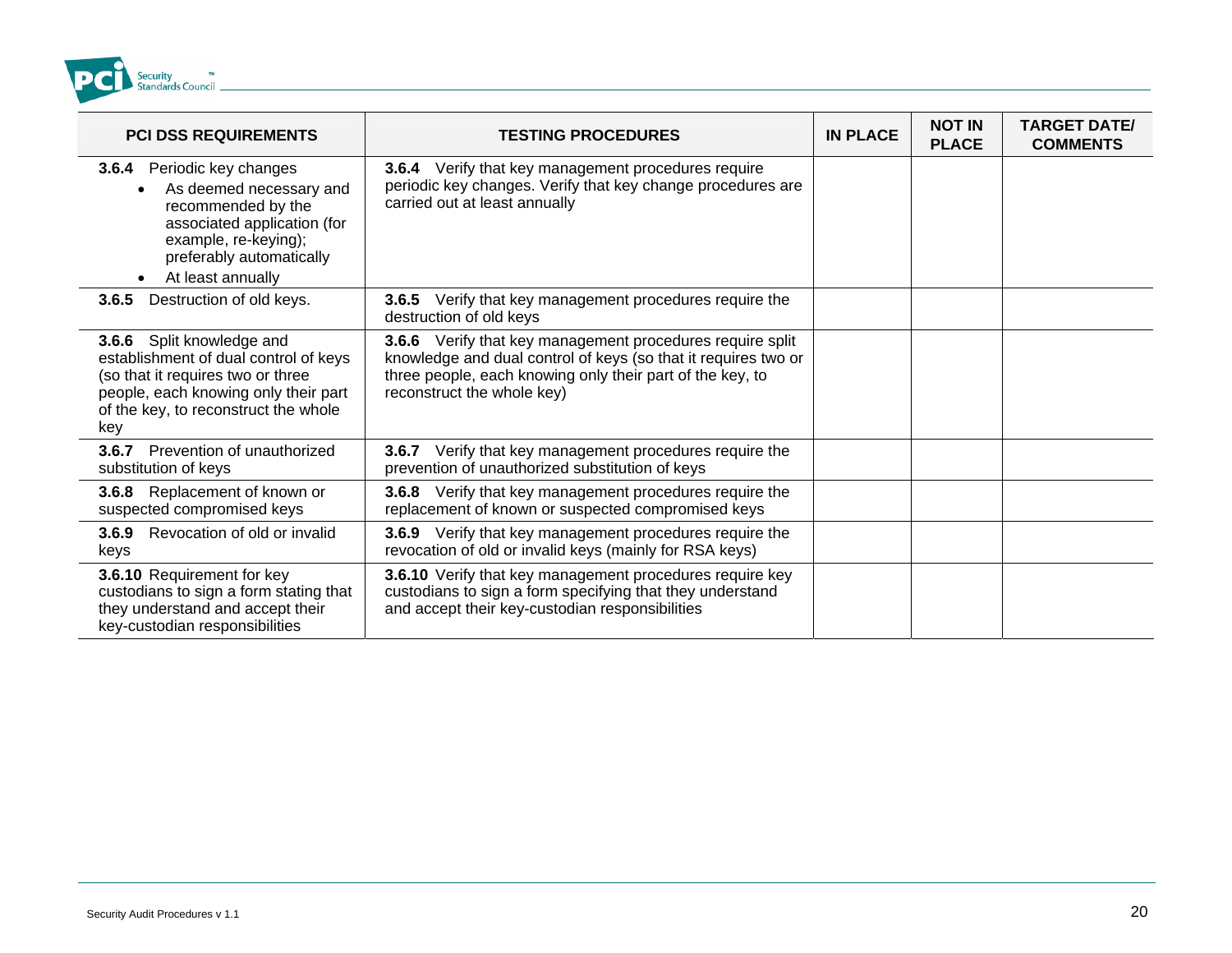

### **Req ansmission of car open, public uirement 4: Encrypt tr dholder data across networks**

Sensitive information must be encrypted during transmission over networks that are easy and common for a hacker to intercept, modify, and divert data while in transit.

| <b>PCI DSS REQUIREMENTS</b>                                                                                                                                                                                                                                                                                                                                                                                                                                                                      | <b>TESTING PROCEDURES</b>                                                                                                                                                                                                                                                                                                                                                                                                                                                                                                                                                                                                                                                                                                                                                                                                                                              | <b>IN PLACE</b> | <b>NOT IN</b><br><b>PLACE</b> | <b>TARGET DATE/</b><br><b>COMMENTS</b> |
|--------------------------------------------------------------------------------------------------------------------------------------------------------------------------------------------------------------------------------------------------------------------------------------------------------------------------------------------------------------------------------------------------------------------------------------------------------------------------------------------------|------------------------------------------------------------------------------------------------------------------------------------------------------------------------------------------------------------------------------------------------------------------------------------------------------------------------------------------------------------------------------------------------------------------------------------------------------------------------------------------------------------------------------------------------------------------------------------------------------------------------------------------------------------------------------------------------------------------------------------------------------------------------------------------------------------------------------------------------------------------------|-----------------|-------------------------------|----------------------------------------|
| 4.1<br>Use strong cryptography and<br>security protocols such as secure<br>sockets layer (SSL) / transport layer<br>security (TLS) and internet protocol<br>security (IPSEC) to safeguard<br>sensitive cardholder data during<br>transmission over open, public<br>networks.<br>Examples of open, public networks<br>that are in scope of the PCI DSS are<br>the Internet, WiFi (IEEE 802.11x),<br>global system for mobile<br>communications (GSM), and general<br>packet radio service (GPRS). | 4.1.a Verify the use of encryption (for example, SSL/TLS or<br>IPSEC) wherever cardholder data is transmitted or received<br>over open, public networks<br>Verify that strong encryption is used during data<br>$\bullet$<br>transmission<br>For SSL implementations, verify that HTTPS appears<br>as a part of the browser Universal Record Locator<br>(URL), and that no cardholder data is required when<br>HTTPS does not appear in the URL<br>Select a sample of transactions as they are received<br>$\bullet$<br>and observe transactions as they occur to verify that<br>cardholder data is encrypted during transit<br>Verify that only trusted SSL/TLS keys/certificates are<br>$\bullet$<br>accepted<br>Verify that the proper encryption strength is<br>implemented for the encryption methodology in use<br>(Check vendor recommendations/best practices) |                 |                               |                                        |
| 4.1.1 For wireless networks<br>transmitting cardholder data,<br>encrypt the transmissions by using<br>WiFi protected access (WPA or<br>WPA2) technology, IPSEC VPN, or<br>SSL/TLS. Never rely exclusively on<br>wired equivalent privacy (WEP) to<br>protect confidentiality and access to a<br>wireless LAN.                                                                                                                                                                                    | 4.1.1.a For wireless networks transmitting cardholder<br>data or connected to cardholder environments, verify that<br>appropriate encryption methodologies are used for any<br>wireless transmissions, such as: Wi-Fi Protected Access<br>(WPA or WPA2), IPSEC VPN, or SSL/TLS                                                                                                                                                                                                                                                                                                                                                                                                                                                                                                                                                                                         |                 |                               |                                        |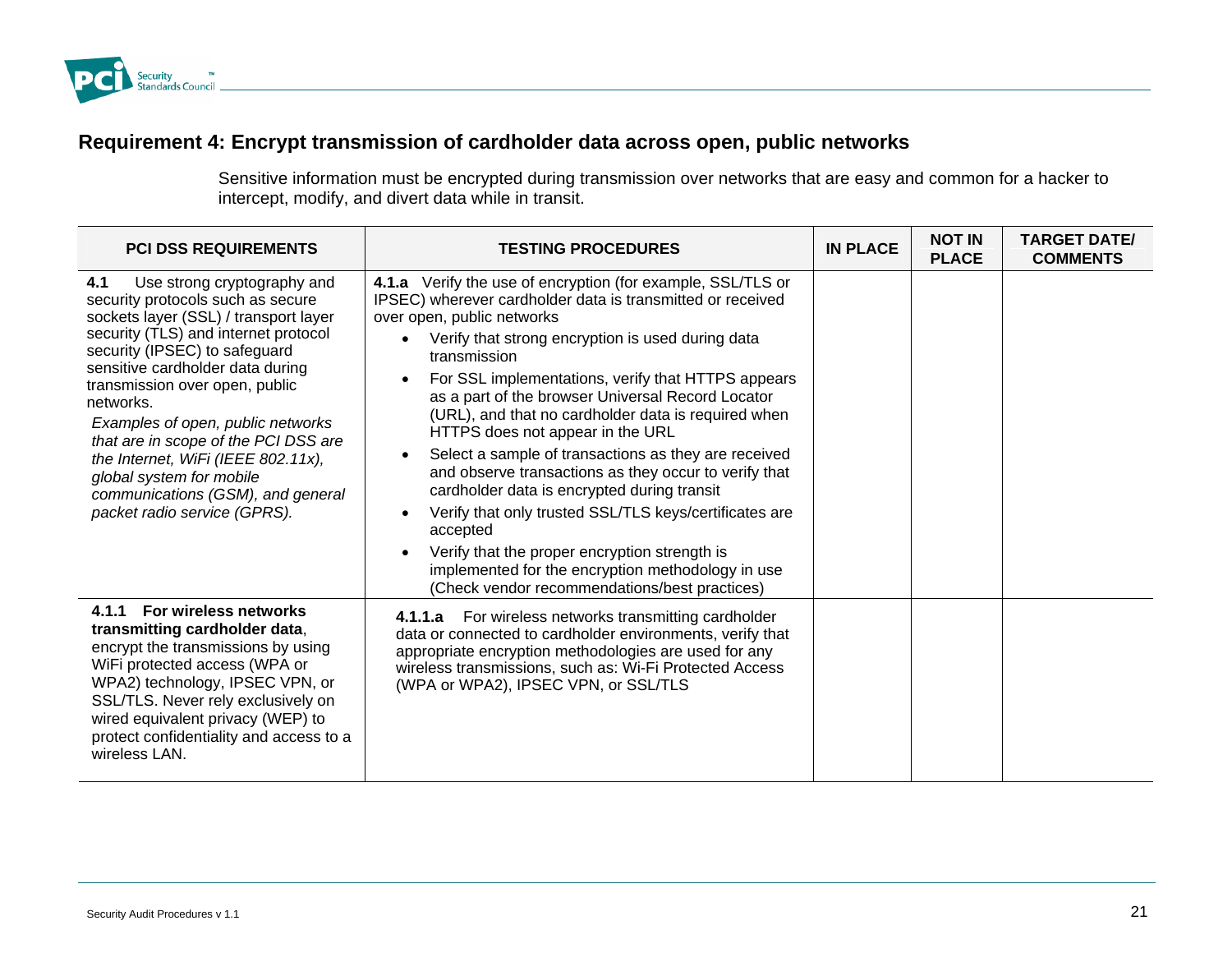<span id="page-21-0"></span>

| <b>PCI DSS REQUIREMENTS</b>                                                                                                                                                                                                                                                                                                                                                                                                                                             | <b>TESTING PROCEDURES</b>                                                                                                                                                                                                                                                                                                                                                                                                                                                                                                              | <b>IN PLACE</b> | <b>NOT IN</b><br><b>PLACE</b> | <b>TARGET DATE/</b><br><b>COMMENTS</b> |
|-------------------------------------------------------------------------------------------------------------------------------------------------------------------------------------------------------------------------------------------------------------------------------------------------------------------------------------------------------------------------------------------------------------------------------------------------------------------------|----------------------------------------------------------------------------------------------------------------------------------------------------------------------------------------------------------------------------------------------------------------------------------------------------------------------------------------------------------------------------------------------------------------------------------------------------------------------------------------------------------------------------------------|-----------------|-------------------------------|----------------------------------------|
| If WEP is used, do the following:<br>Use with a minimum 104-bit<br>encryption key and 24 bit-<br>initialization value<br>Use ONLY in conjunction with<br>WiFi protected access (WPA or<br>WPA2) technology, VPN, or<br><b>SSL/TLS</b><br>Rotate shared WEP keys<br>quarterly (or automatically if the<br>technology permits)<br>Rotate shared WEP keys<br>$\bullet$<br>whenever there are changes in<br>personnel with access to keys<br>Restrict access based on media | 4.1.1.b<br>If WEP is used, verify<br>it is used with a minimum 104-bit<br>encryption key and 24 bit-initialization<br>value<br>it is used only in conjunction with Wi-Fi<br>$\bullet$<br>Protected Access (WPA or WPA2)<br>technology, VPN, or SSL/TLS<br>shared WEP keys are rotated at least<br>$\bullet$<br>quarterly (or automatically if the technology<br>is capable)<br>shared WEP keys are rotated whenever<br>$\bullet$<br>there are changes in personnel with access<br>to keys<br>access is restricted based on MAC address |                 |                               |                                        |
| access code (MAC) address<br>4.2<br>Never send unencrypted PANs<br>by e-mail.                                                                                                                                                                                                                                                                                                                                                                                           | Verify that an email encryption solution is used<br>4.2.a<br>whenever cardholder data is sent via email                                                                                                                                                                                                                                                                                                                                                                                                                                |                 |                               |                                        |
|                                                                                                                                                                                                                                                                                                                                                                                                                                                                         | Verify the existence of a policy stating that<br>4.2.b<br>unencrypted PAN is not to be sent via email                                                                                                                                                                                                                                                                                                                                                                                                                                  |                 |                               |                                        |
|                                                                                                                                                                                                                                                                                                                                                                                                                                                                         | Interview 3-5 employees to verify that email<br>4.2.c<br>encryption software is required for emails containing PANs                                                                                                                                                                                                                                                                                                                                                                                                                    |                 |                               |                                        |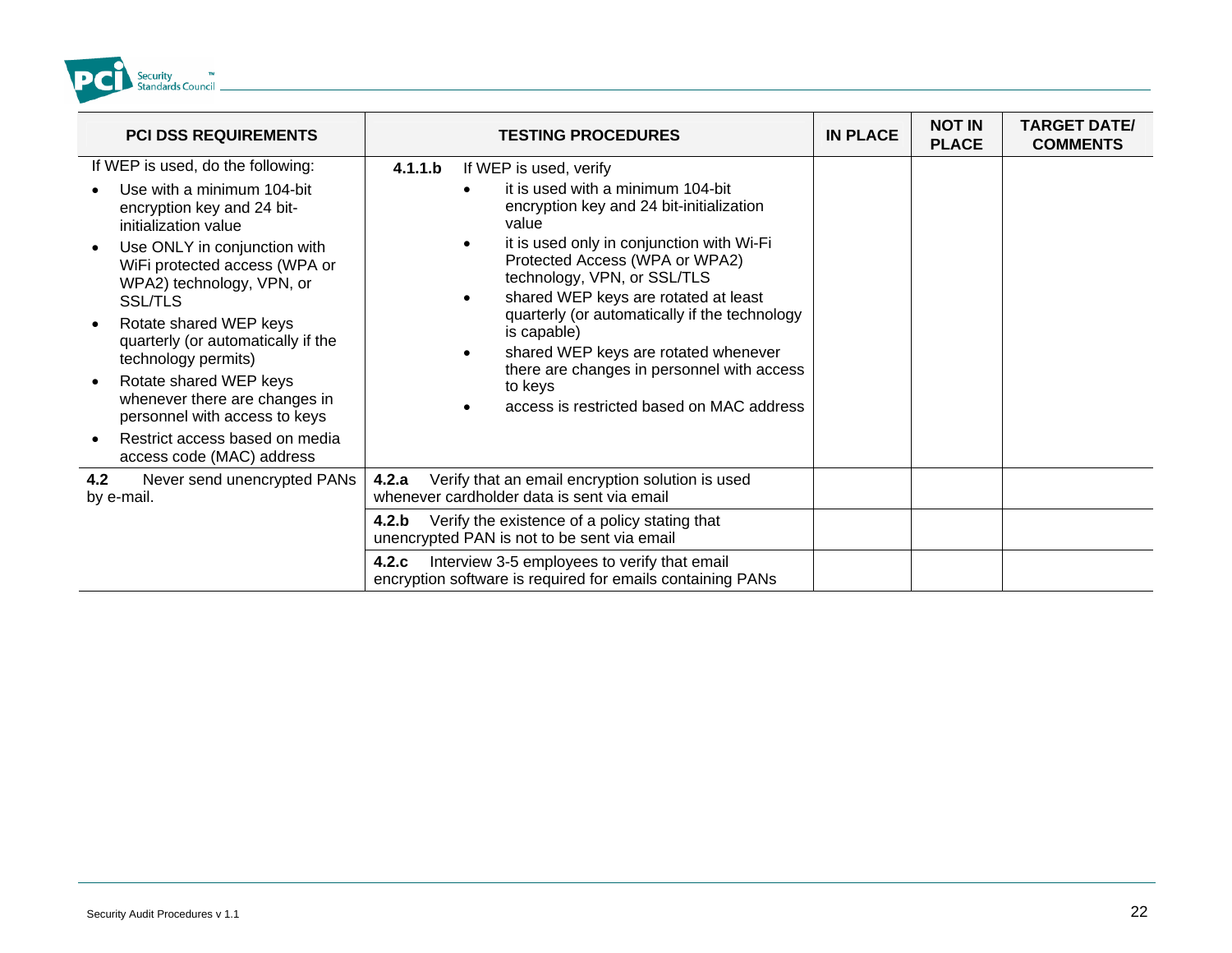

### **Maintain a Vulnerability Management Program**

#### Requirement 5: Use and regularly update anti-virus software or programs

Many vulnerabilities and malicious viruses enter the network via employees' e-mail activities. Anti-virus software must be used on all systems commonly affected by viruses to protect systems from malicious software.

| <b>PCI DSS REQUIREMENTS</b>                                                                                                                                                      | <b>TESTING PROCEDURES</b>                                                                                                                                                                                                                                  | <b>IN PLACE</b> | <b>NOT IN</b><br><b>PLACE</b> | <b>TARGET DATE/</b><br><b>COMMENTS</b> |
|----------------------------------------------------------------------------------------------------------------------------------------------------------------------------------|------------------------------------------------------------------------------------------------------------------------------------------------------------------------------------------------------------------------------------------------------------|-----------------|-------------------------------|----------------------------------------|
| 5.1 Deploy anti-virus software on all<br>systems commonly affected by<br>viruses (particularly personal<br>computers and servers)                                                | 5.1<br>For a sample of system components, critical servers,<br>and wireless access points, verify that anti-virus software is<br>installed                                                                                                                 |                 |                               |                                        |
| Note: Systems commonly affected by<br>viruses typically do not include UNIX-<br>based operating systems or<br>mainframes.                                                        |                                                                                                                                                                                                                                                            |                 |                               |                                        |
| 5.1.1<br>Ensure that anti-virus<br>programs are capable of detecting,<br>removing, and protecting against<br>other forms of malicious software,<br>including spyware and adware. | 5.1.1 For a sample of system components, critical servers,<br>and wireless access points, verify that anti-virus programs<br>detect, remove, and protect against other malicious software,<br>including spyware and adware                                 |                 |                               |                                        |
| <b>5.2</b> Ensure that all anti-virus<br>mechanisms are current, actively                                                                                                        | 5.2<br>Verify that anti-virus software is current, actively<br>running, and capable of generating logs                                                                                                                                                     |                 |                               |                                        |
| running, and capable of generating<br>audit logs.                                                                                                                                | Obtain and examine the policy and verify that is<br>$\bullet$<br>contains requirements for updating anti-virus software<br>and definitions                                                                                                                 |                 |                               |                                        |
|                                                                                                                                                                                  | Verify that the master installation of the software is<br>$\bullet$<br>enabled for automatic updates and periodic scans,<br>and that a sample of system components, critical<br>servers, and wireless access points servers have<br>these features enabled |                 |                               |                                        |
|                                                                                                                                                                                  | Verify that log generation is enabled and that logs are<br>$\bullet$<br>retained in accordance with company retention policy                                                                                                                               |                 |                               |                                        |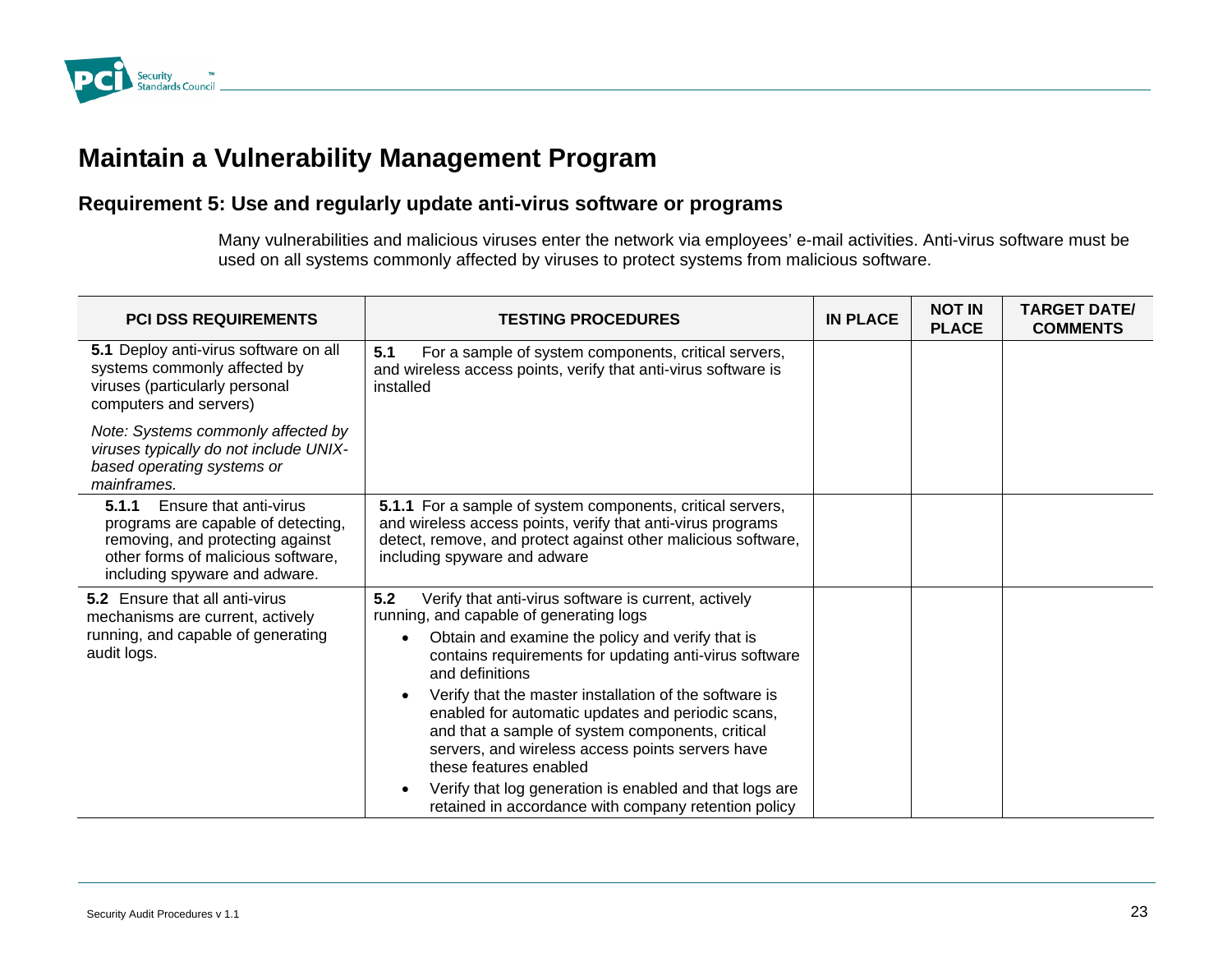<span id="page-23-0"></span>

### **Requirement 6: Develop and maintain secure systems and applications**

Unscrupulous individuals use security vulnerabilities to gain privileged access to systems. Many of these vulnerabilities are fixed by vendor-provided security patches. All systems must have the most recently released, appropriate software patches to protect against exploitation by employees, external hackers, and viruses. Note: Appropriate software patches are those patches that have been evaluated and tested sufficiently to determine that the patches do not conflict with existing security configurations. For in-house developed applications, numerous vulnerabilities can be avoided by using standard system development processes and secure coding techniques.

| <b>PCI DSS REQUIREMENTS</b>                                                                                                                                                                                                        | <b>TESTING PROCEDURES</b>                                                                                                                                                                                                                                                                                                                                                                                             | <b>IN PLACE</b> | <b>NOT IN</b><br><b>PLACE</b> | <b>TARGET DATE/</b><br><b>COMMENTS</b> |
|------------------------------------------------------------------------------------------------------------------------------------------------------------------------------------------------------------------------------------|-----------------------------------------------------------------------------------------------------------------------------------------------------------------------------------------------------------------------------------------------------------------------------------------------------------------------------------------------------------------------------------------------------------------------|-----------------|-------------------------------|----------------------------------------|
| 6.1<br>Ensure that all system<br>components and software have the<br>latest vendor-supplied security patches<br>installed. Install relevant security<br>patches within one month of release.                                       | <b>6.1.a</b> For a sample of system components, critical servers,<br>and wireless access points and related software, compare the<br>list of security patches installed on each system to the most<br>recent vendor security patch list, to verify that current vendor<br>patches are installed                                                                                                                       |                 |                               |                                        |
|                                                                                                                                                                                                                                    | <b>6.1.b</b> Examine policies related to security patch installation to<br>verify they require installation of all relevant new security<br>patches within 30 days                                                                                                                                                                                                                                                    |                 |                               |                                        |
| Establish a process to identify<br>6.2<br>newly discovered security<br>vulnerabilities (for example, subscribe<br>to alert services freely available on the<br>Internet). Update standards to address<br>new vulnerability issues. | 6.2.a Interview responsible personnel to verify that<br>processes are implemented to identify new security<br>vulnerabilities                                                                                                                                                                                                                                                                                         |                 |                               |                                        |
|                                                                                                                                                                                                                                    | 6.2.b Verify that processes to identify new security<br>vulnerabilities include use of outside sources for security<br>vulnerability information and updating the system configuration<br>standards reviewed in Requirement 2 as new vulnerability<br>issues are found                                                                                                                                                |                 |                               |                                        |
| Develop software applications<br>6.3<br>based on industry best practices and<br>incorporate information security<br>throughout the software development<br>life cycle.                                                             | Obtain and examine written software development<br>6.3<br>processes to verify that they are based on industry standards<br>and that security is included throughout the life cycle<br>From an examination of written software development<br>processes, interviews of software developers, and<br>examination of relevant data (network configuration<br>documentation, production and test data, etc.), verify that: |                 |                               |                                        |
| Testing of all security patches<br>6.3.1<br>and system and software<br>configuration changes before<br>deployment                                                                                                                  | All changes (including patches) are tested before<br>6.3.1<br>being deployed into production                                                                                                                                                                                                                                                                                                                          |                 |                               |                                        |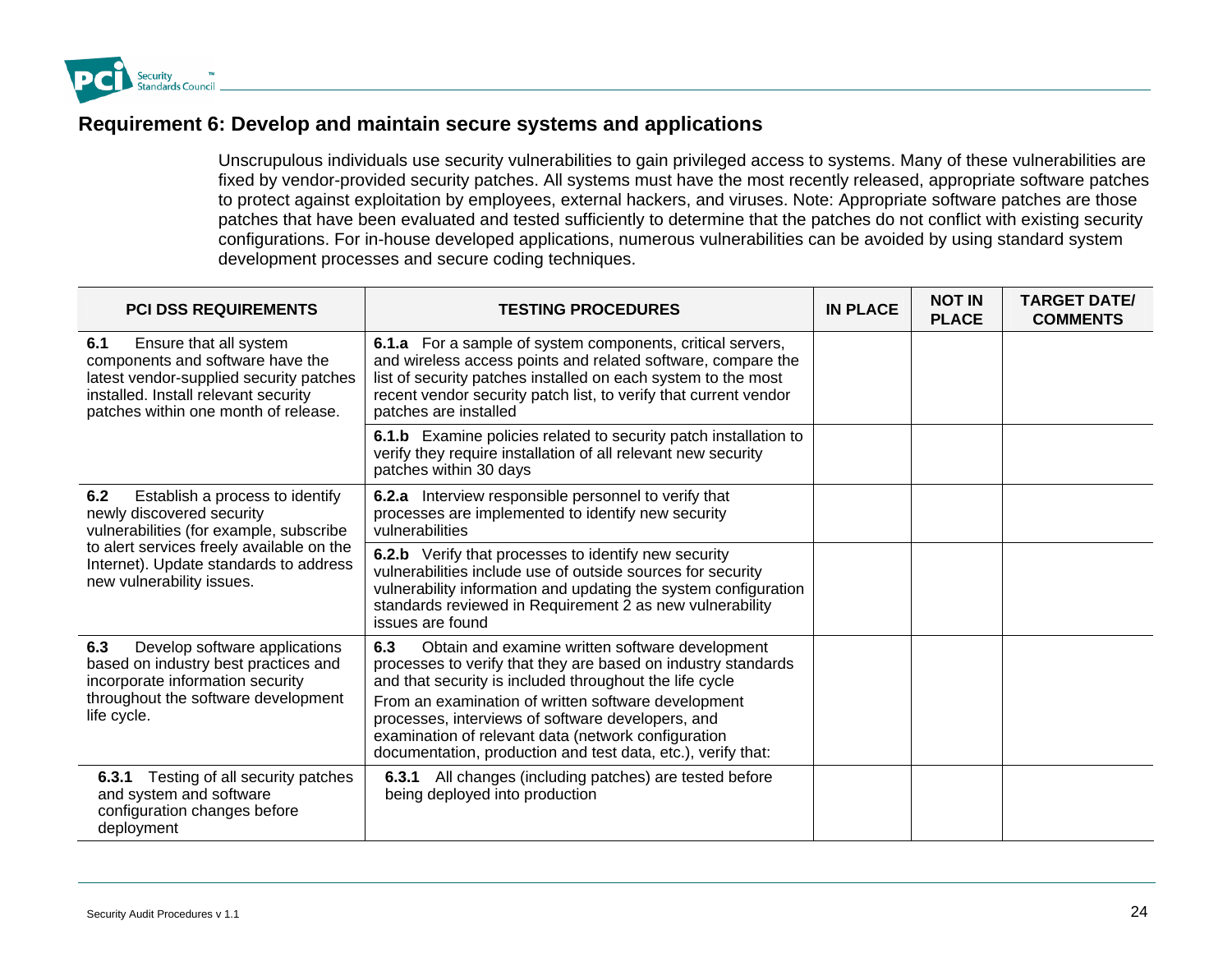<span id="page-24-0"></span>

| <b>PCI DSS REQUIREMENTS</b>                                                                                                                       | <b>TESTING PROCEDURES</b>                                                                                                                                                                                                                                                                                                                                                                                                                    | <b>IN PLACE</b> | <b>NOT IN</b><br><b>PLACE</b> | <b>TARGET DATE/</b><br><b>COMMENTS</b> |
|---------------------------------------------------------------------------------------------------------------------------------------------------|----------------------------------------------------------------------------------------------------------------------------------------------------------------------------------------------------------------------------------------------------------------------------------------------------------------------------------------------------------------------------------------------------------------------------------------------|-----------------|-------------------------------|----------------------------------------|
| 6.3.2 Separate development, test,<br>and production environments                                                                                  | 6.3.2 The test/development environments are separate<br>from the production environment, with access control in<br>place to enforce the separation                                                                                                                                                                                                                                                                                           |                 |                               |                                        |
| 6.3.3 Separation of duties between<br>development, test, and production<br>environments                                                           | 6.3.3 There is a separation of duties between personnel<br>assigned to the development/test environments and those<br>assigned to the production environment                                                                                                                                                                                                                                                                                 |                 |                               |                                        |
| <b>6.3.4</b> Production data (live PANs)<br>are not used for testing or<br>development                                                            | <b>6.3.4</b> Production data (live PANs) are not used for testing<br>and development, or are sanitized before use                                                                                                                                                                                                                                                                                                                            |                 |                               |                                        |
| 6.3.5 Removal of test data and<br>accounts before production systems<br>become active                                                             | 6.3.5 Test data and accounts are removed before a<br>production system becomes active                                                                                                                                                                                                                                                                                                                                                        |                 |                               |                                        |
| 6.3.6 Removal of custom<br>application accounts, usernames,<br>and passwords before applications<br>become active or are released to<br>customers | 6.3.6 Custom application accounts, usernames and/or<br>passwords are removed before system goes into production<br>or is released to customers                                                                                                                                                                                                                                                                                               |                 |                               |                                        |
| 6.3.7 Review of custom code prior<br>to release to production or customers<br>in order to identify any potential<br>coding vulnerability.         | 6.3.7.a Obtain and review any written or other policies to<br>confirm that code reviews are required and must be<br>performed by individuals other then originating code author                                                                                                                                                                                                                                                              |                 |                               |                                        |
|                                                                                                                                                   | 6.3.7.b Verify code reviews are conducted for new code<br>and after code changes<br>Note: This requirement applies to code reviews for custom<br>software development, as part of the System Development<br>Life Cycle (SDLC) – these reviews can be conducted by<br>internal personnel. Custom code for web-facing applications<br>will be subject to additional controls as of June 30, 2008 -<br>see PCI DSS requirement 6.6 for details. |                 |                               |                                        |
| 6.4<br>Follow change control<br>procedures for all system and software<br>configuration changes. The procedures<br>must include the following:    | Obtain and examine company change-control<br>6.4.a<br>procedures related to implementing security patches and<br>software modifications, and verify that the procedures require<br>items $6.4.1 - 6.4.4$ below                                                                                                                                                                                                                               |                 |                               |                                        |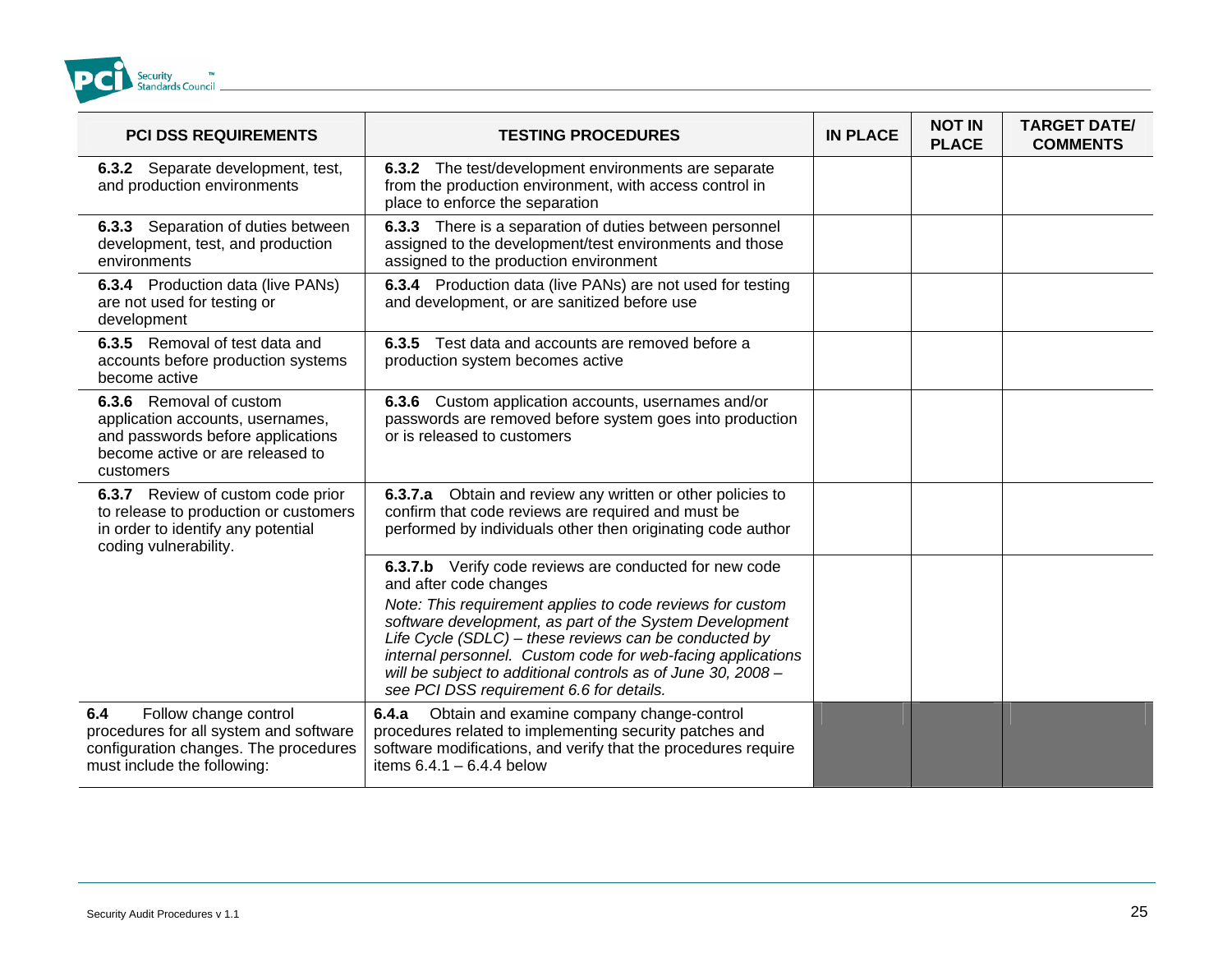

| PCI DSS REQUIREMENTS                                                                                                                                                                                                                                                                                                                           | <b>TESTING PROCEDURES</b>                                                                                                                                                                                                                                                                                                                                                           | <b>IN PLACE</b> | <b>NOT IN</b><br><b>PLACE</b> | <b>TARGET DATE/</b><br><b>COMMENTS</b> |
|------------------------------------------------------------------------------------------------------------------------------------------------------------------------------------------------------------------------------------------------------------------------------------------------------------------------------------------------|-------------------------------------------------------------------------------------------------------------------------------------------------------------------------------------------------------------------------------------------------------------------------------------------------------------------------------------------------------------------------------------|-----------------|-------------------------------|----------------------------------------|
|                                                                                                                                                                                                                                                                                                                                                | 6.4.b<br>For a sample of system components, critical servers,<br>and wireless access points, examine the three most recent<br>changes/security patches for each system component, and<br>trace those changes back to related change control<br>documentation. Verify that, for each change examined, the<br>following was documented according to the change control<br>procedures: |                 |                               |                                        |
| Documentation of impact<br>6.4.1                                                                                                                                                                                                                                                                                                               | 6.4.1 Verify that documentation of customer impact is<br>included in the change control documentation for each<br>sampled change                                                                                                                                                                                                                                                    |                 |                               |                                        |
| 6.4.2 Management sign-off by<br>appropriate parties                                                                                                                                                                                                                                                                                            | 6.4.2 Verify that management sign-off by appropriate<br>parties is present for each sampled change                                                                                                                                                                                                                                                                                  |                 |                               |                                        |
| 6.4.3 Testing of operational<br>functionality                                                                                                                                                                                                                                                                                                  | 6.4.3 Verify that operational functionality testing was<br>performed for each sampled change                                                                                                                                                                                                                                                                                        |                 |                               |                                        |
| 6.4.4 Back-out procedures                                                                                                                                                                                                                                                                                                                      | 6.4.4 Verify that back-out procedures are prepared for<br>each sampled change                                                                                                                                                                                                                                                                                                       |                 |                               |                                        |
| Develop all web applications<br>6.5<br>based on secure coding guidelines.<br>such as the Open Web Application<br>Security Project Guidelines. Review<br>custom application code to identify<br>coding vulnerabilities. Cover<br>prevention of common coding<br>vulnerabilities in software development<br>processes, to include the following: | 6.5.a Obtain and review software development processes for<br>any web-based applications. Verify that processes require<br>training in secure coding techniques for developers, and are<br>based on guidance such as the OWASP Guidelines<br>(http://www.owasp.org)                                                                                                                 |                 |                               |                                        |
|                                                                                                                                                                                                                                                                                                                                                | 6.5.b For any web-based applications, verify that processes<br>are in place to confirm that web applications are not<br>vulnerable to the following                                                                                                                                                                                                                                 |                 |                               |                                        |
| 6.5.1<br>Unvalidated input                                                                                                                                                                                                                                                                                                                     | Unvalidated input<br>6.5.1                                                                                                                                                                                                                                                                                                                                                          |                 |                               |                                        |
| 6.5.2 Broken access control (for<br>example, malicious use of user IDs)                                                                                                                                                                                                                                                                        | Malicious use of User IDs<br>6.5.2                                                                                                                                                                                                                                                                                                                                                  |                 |                               |                                        |
| 6.5.3 Broken authentication and<br>session management (use of account<br>credentials and session cookies)                                                                                                                                                                                                                                      | 6.5.3 Malicious use of account credentials and session<br>cookies                                                                                                                                                                                                                                                                                                                   |                 |                               |                                        |
| <b>6.5.4</b> Cross-site scripting (XSS)<br>attacks                                                                                                                                                                                                                                                                                             | Cross-site scripting<br>6.5.4                                                                                                                                                                                                                                                                                                                                                       |                 |                               |                                        |
| 6.5.5 Buffer overflows                                                                                                                                                                                                                                                                                                                         | 6.5.5 Buffer overflows due to unvalidated input and other<br>causes                                                                                                                                                                                                                                                                                                                 |                 |                               |                                        |
| 6.5.6<br>Injection flaws (for example,                                                                                                                                                                                                                                                                                                         | 6.5.6 SQL injection and other command injection flaws                                                                                                                                                                                                                                                                                                                               |                 |                               |                                        |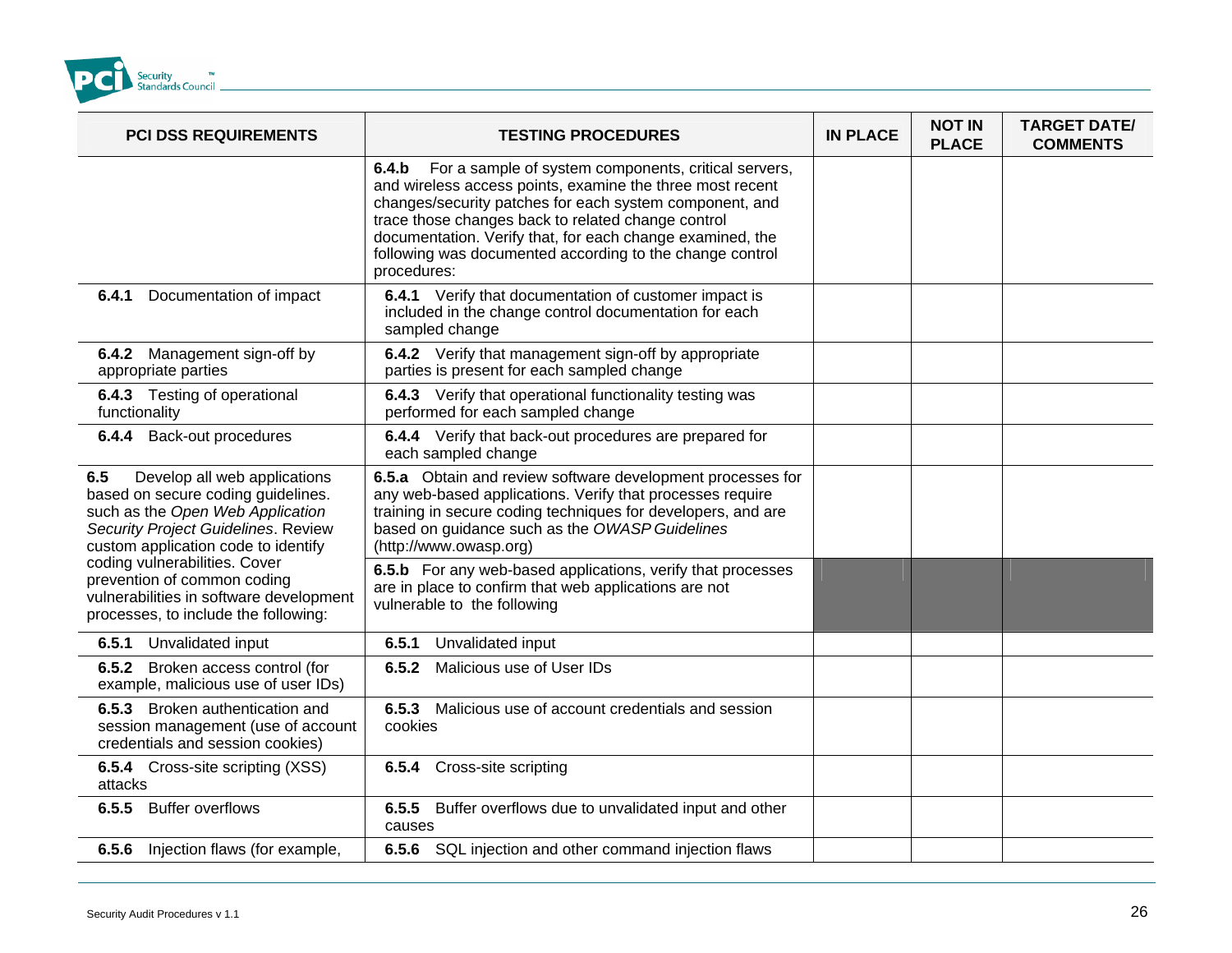

| <b>PCI DSS REQUIREMENTS</b>                                                                                                                                                                                                                                                                                                                                             | <b>TESTING PROCEDURES</b>                                                                                                                                                                                                                                                                                                                                                                                                                                                                                   | <b>IN PLACE</b> | <b>NOT IN</b><br><b>PLACE</b> | <b>TARGET DATE/</b><br><b>COMMENTS</b> |
|-------------------------------------------------------------------------------------------------------------------------------------------------------------------------------------------------------------------------------------------------------------------------------------------------------------------------------------------------------------------------|-------------------------------------------------------------------------------------------------------------------------------------------------------------------------------------------------------------------------------------------------------------------------------------------------------------------------------------------------------------------------------------------------------------------------------------------------------------------------------------------------------------|-----------------|-------------------------------|----------------------------------------|
| structured query language (SQL)<br>injection)                                                                                                                                                                                                                                                                                                                           |                                                                                                                                                                                                                                                                                                                                                                                                                                                                                                             |                 |                               |                                        |
| 6.5.7<br>Improper error handling                                                                                                                                                                                                                                                                                                                                        | Error handling flaws<br>6.5.7                                                                                                                                                                                                                                                                                                                                                                                                                                                                               |                 |                               |                                        |
| 6.5.8<br>Insecure storage                                                                                                                                                                                                                                                                                                                                               | 6.5.8<br>Insecure storage                                                                                                                                                                                                                                                                                                                                                                                                                                                                                   |                 |                               |                                        |
| Denial of service<br>6.5.9                                                                                                                                                                                                                                                                                                                                              | Denial of service<br>6.5.9                                                                                                                                                                                                                                                                                                                                                                                                                                                                                  |                 |                               |                                        |
| 6.5.10 Insecure configuration<br>management                                                                                                                                                                                                                                                                                                                             | 6.5.10 Insecure configuration management                                                                                                                                                                                                                                                                                                                                                                                                                                                                    |                 |                               |                                        |
| Ensure that all web-facing<br>6.6<br>applications are protected against<br>known attacks by either of the<br>following methods:<br>Having all custom application<br>code reviewed for common<br>vulnerabilities by an<br>organization that specializes in<br>application security<br>Installing an application-layer<br>firewall in front of web-facing<br>applications | 6.6<br>For web-based applications, ensure that one of the<br>following methods are in place as follows:<br>Verify that custom application code is periodically<br>reviewed by an organization that specializes in<br>application security; that all coding vulnerabilities were<br>corrected; and that the application was re-evaluated<br>after the corrections<br>Verify that an application-layer firewall is in place in<br>front of web-facing applications to detect and prevent<br>web-based attacks |                 |                               |                                        |
| Note: This method is considered a best<br>practice until June 30, 2008, after<br>which it becomes a requirement.                                                                                                                                                                                                                                                        |                                                                                                                                                                                                                                                                                                                                                                                                                                                                                                             |                 |                               |                                        |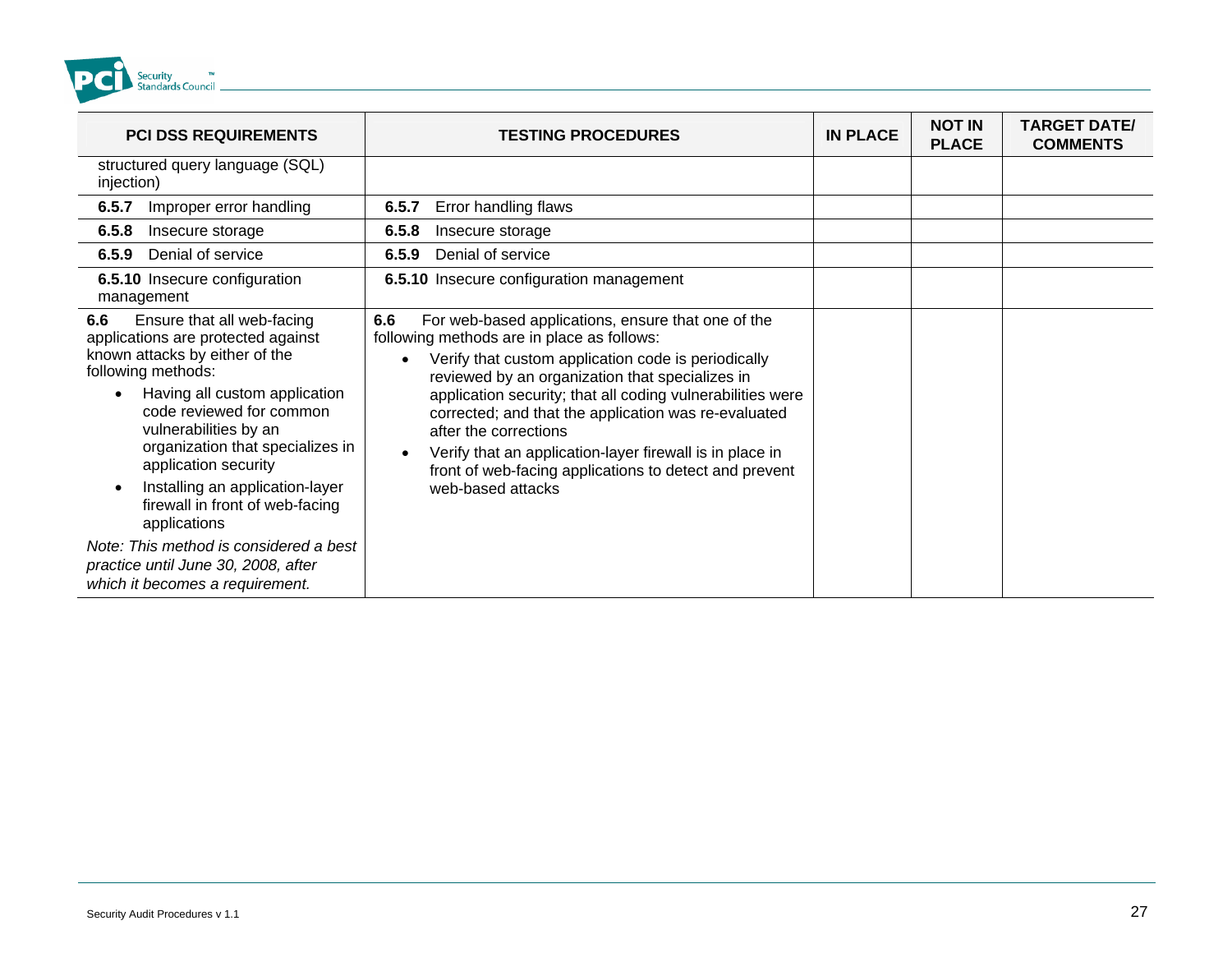

# **Implement Strong Access Control Measures**

### Requirement 7: Restrict access to cardholder data by business need-to-know

This requirement ensures critical data can only be accessed by authorized personnel.

| <b>PCI DSS REQUIREMENTS</b>                                                                                                                                                           | <b>TESTING PROCEDURES</b>                                                                                                                                                                                                                                                           | IN<br><b>PLACE</b> | <b>NOT IN</b><br><b>PLACE</b> | <b>TARGET DATE/</b><br><b>COMMENTS</b> |
|---------------------------------------------------------------------------------------------------------------------------------------------------------------------------------------|-------------------------------------------------------------------------------------------------------------------------------------------------------------------------------------------------------------------------------------------------------------------------------------|--------------------|-------------------------------|----------------------------------------|
| Limit access to computing<br>7.1<br>resources and cardholder                                                                                                                          | 7.1<br>Obtain and examine written policy for data control, and verify that<br>the policy incorporates the following:                                                                                                                                                                |                    |                               |                                        |
| information only to those individuals<br>whose job requires such access.                                                                                                              | Access rights to privileged User IDs are restricted to least<br>privileges necessary to perform job responsibilities                                                                                                                                                                |                    |                               |                                        |
|                                                                                                                                                                                       | Assignment of privileges is based on individual personnel's job<br>classification and function                                                                                                                                                                                      |                    |                               |                                        |
|                                                                                                                                                                                       | Requirement for an authorization form signed by management<br>that specifies required privileges                                                                                                                                                                                    |                    |                               |                                        |
|                                                                                                                                                                                       | Implementation of an automated access control system                                                                                                                                                                                                                                |                    |                               |                                        |
| Establish a mechanism for<br>7.2<br>systems with multiple users that<br>restricts access based on a user's<br>need to know, and is set to "deny"<br>all" unless specifically allowed. | 7.2<br>Examine system settings and vendor documentation to verify that<br>an access control system is implemented and that it includes the<br>following<br>Coverage of all system components<br>Assignment of privileges to individuals based on job<br>classification and function |                    |                               |                                        |
|                                                                                                                                                                                       | Default "deny-all" setting (some access control systems are set<br>by default to "allow-all" thereby permitting access unless/until a<br>rule is written to specifically deny it)                                                                                                   |                    |                               |                                        |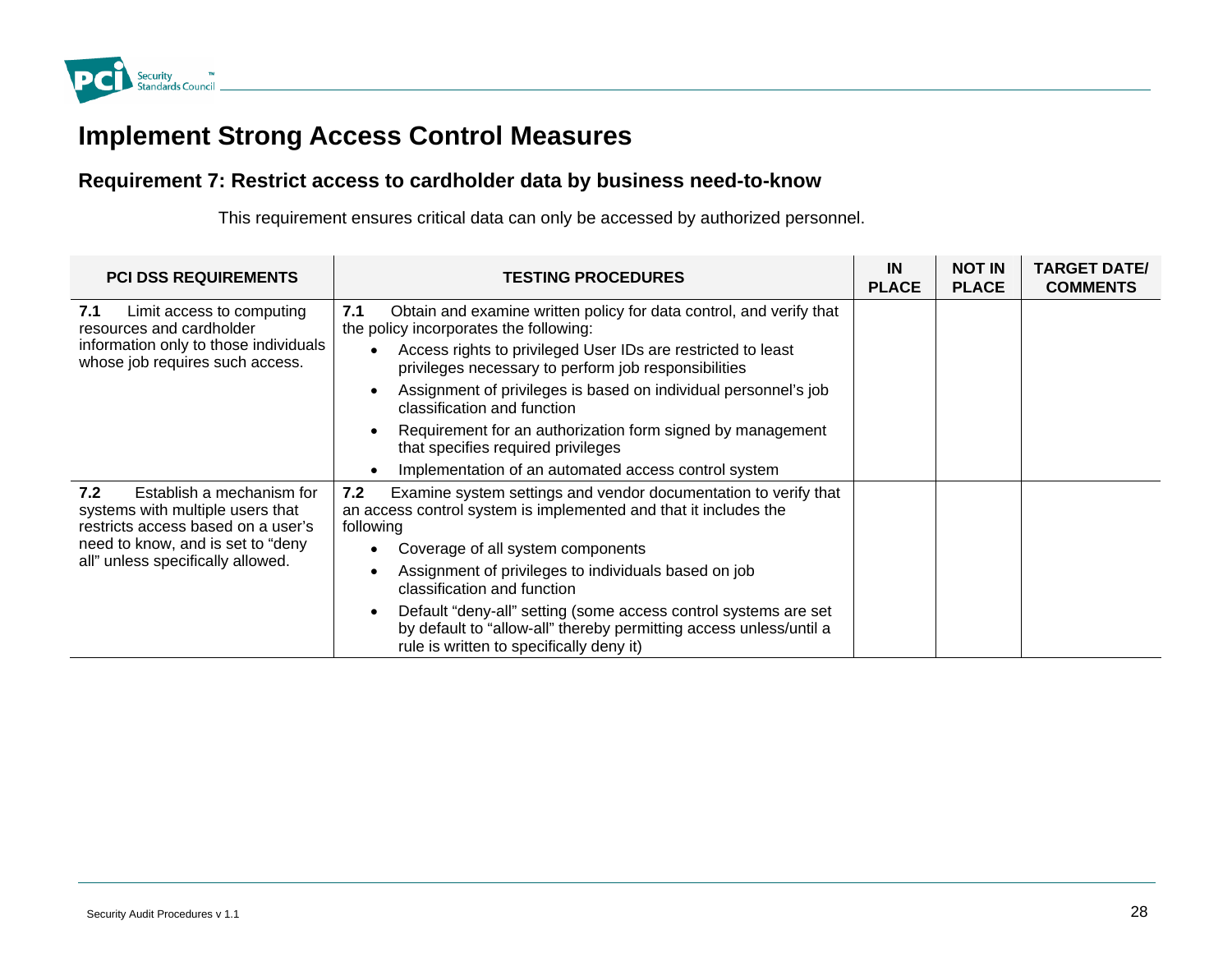<span id="page-28-0"></span>

### **Requirement 8: Assign a unique ID to each person with computer access.**

Assigning a unique identification (ID) to each person with access ensures that actions taken on critical data and systems are performed by, and can be traced to, known and authorized users.

| <b>PCI DSS REQUIREMENTS</b>                                                                                                                                                                                                                                                                                                                                                       | <b>TESTING PROCEDURES</b>                                                                                                                                                                                                                                                                                                                                                                                                                                                                                                       | <b>IN PLACE</b> | <b>NOT IN</b><br><b>PLACE</b> | <b>TARGET DATE/</b><br><b>COMMENTS</b> |
|-----------------------------------------------------------------------------------------------------------------------------------------------------------------------------------------------------------------------------------------------------------------------------------------------------------------------------------------------------------------------------------|---------------------------------------------------------------------------------------------------------------------------------------------------------------------------------------------------------------------------------------------------------------------------------------------------------------------------------------------------------------------------------------------------------------------------------------------------------------------------------------------------------------------------------|-----------------|-------------------------------|----------------------------------------|
| 8.1<br>Identify all users with a<br>unique user name before allowing<br>them to access system<br>components or cardholder data.                                                                                                                                                                                                                                                   | 8.1<br>For a sample of user IDs, review user ID listings and verify that<br>all users have a unique username for access to system components or<br>cardholder data                                                                                                                                                                                                                                                                                                                                                              |                 |                               |                                        |
| 8.2<br>In addition to assigning a<br>unique ID, employ at least one of<br>the following methods to<br>authenticate all users:<br>Password<br>Token devices (for<br>example, SecureID,<br>certificates, or public key)<br><b>Biometrics</b><br>$\bullet$                                                                                                                           | To verify that users are authenticated using unique ID and<br>8.2<br>additional authentication (for example, a password) for access to the<br>cardholder environment, perform the following:<br>Obtain and examine documentation describing the<br>$\bullet$<br>authentication method(s) used<br>For each type of authentication method used and for each<br>$\bullet$<br>type of system component, observe an authentication to verify<br>authentication is functioning consistent with documented<br>authentication method(s) |                 |                               |                                        |
| Implement two-factor<br>8.3<br>authentication for remote access to<br>the network by employees,<br>administrators, and third parties.<br>Use technologies such as remote<br>authentication and dial-in service<br>(RADIUS) or terminal access<br>controller access control system<br>(TACACS) with tokens; or VPN<br>(based on SSL/TLS or IPSEC) with<br>individual certificates. | To verify that two-factor authentication is implemented for all<br>8.3<br>remote network access, observe an employee (for example, an<br>administrator) connecting remotely to the network and verify that both<br>a password and an additional authentication item (Smart card, token<br>PIN) are required.                                                                                                                                                                                                                    |                 |                               |                                        |
| 8.4<br>Encrypt all passwords<br>during transmission and storage<br>on all system components.                                                                                                                                                                                                                                                                                      | 8.4.a For a sample of system components, critical servers, and<br>wireless access points, examine password files to verify that<br>passwords are unreadable                                                                                                                                                                                                                                                                                                                                                                     |                 |                               |                                        |
|                                                                                                                                                                                                                                                                                                                                                                                   | 8.4.b For Service Providers only, observe password files to verify<br>that customer passwords are encrypted                                                                                                                                                                                                                                                                                                                                                                                                                     |                 |                               |                                        |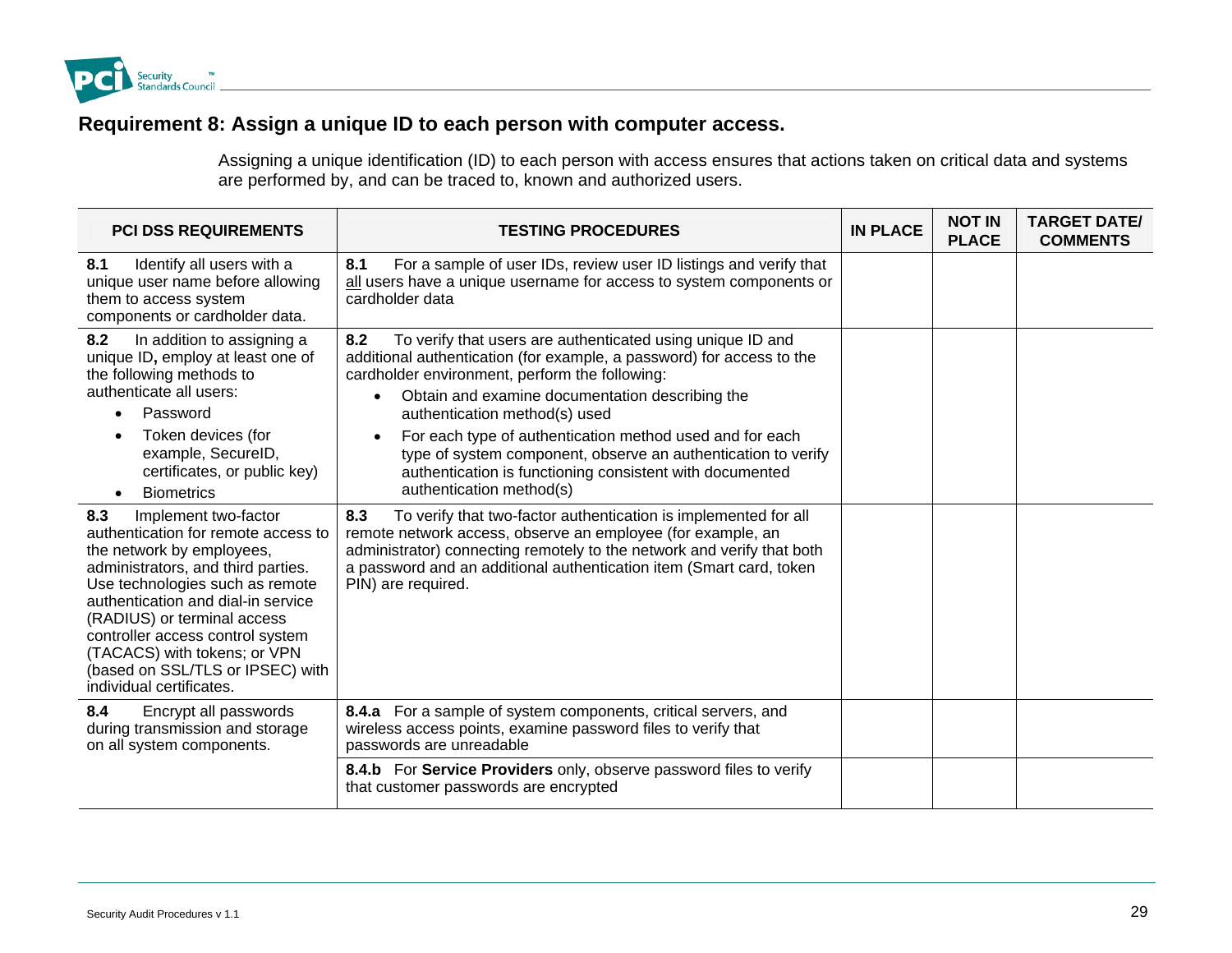<span id="page-29-0"></span>

| <b>PCI DSS REQUIREMENTS</b>                                                                                                                                 | <b>TESTING PROCEDURES</b>                                                                                                                                                                                                                                                                                                                                                                                                                                                                                                                       | <b>IN PLACE</b> | <b>NOT IN</b><br><b>PLACE</b> | <b>TARGET DATE/</b><br><b>COMMENTS</b> |
|-------------------------------------------------------------------------------------------------------------------------------------------------------------|-------------------------------------------------------------------------------------------------------------------------------------------------------------------------------------------------------------------------------------------------------------------------------------------------------------------------------------------------------------------------------------------------------------------------------------------------------------------------------------------------------------------------------------------------|-----------------|-------------------------------|----------------------------------------|
| 8.5<br>Ensure proper user<br>authentication and password<br>management for non-consumer<br>users and administrators on all<br>system components as follows: | 8.5<br>Review procedures and interview personnel to verify that<br>procedures are implemented for user authentication and password<br>management, by performing the following:                                                                                                                                                                                                                                                                                                                                                                  |                 |                               |                                        |
| 8.5.1 Control addition, deletion,<br>and modification of user IDs,<br>credentials, and other identifier<br>objects                                          | 8.5.1.a Select a sample of user IDs, including both administrators<br>and general users. Verify that each user is authorized to use the<br>system according to company policy by performing the following:<br>Obtain and examine an authorization form for each ID<br>$\bullet$<br>Verify that the sampled User IDs are implemented in<br>$\bullet$<br>accordance with the authorization form (including with<br>privileges as specified and all signatures obtained,.), by<br>tracing information from the authorization form to the<br>system |                 |                               |                                        |
|                                                                                                                                                             | 8.5.1.b Verify that only administrators have access to management<br>consoles for wireless networks                                                                                                                                                                                                                                                                                                                                                                                                                                             |                 |                               |                                        |
| 8.5.2 Verify user identity before<br>performing password resets                                                                                             | 8.5.2<br>Examine password procedures and observe security<br>personnel to verify that, if a user requests a password reset by<br>phone, email, web, or other non-face-to-face method, the user's<br>identity is verified before the password is reset                                                                                                                                                                                                                                                                                           |                 |                               |                                        |
| 8.5.3 Set first-time passwords<br>to a unique value for each user<br>and change immediately after<br>the first use                                          | 8.5.3<br>Examine password procedures and observe security<br>personnel to verify that first-time passwords for new users are set to<br>a unique value for each user and changed after first use                                                                                                                                                                                                                                                                                                                                                 |                 |                               |                                        |
| 8.5.4 Immediately revoke<br>access for any terminated users                                                                                                 | 8.5.4<br>Select a sample of employees terminated in the past six<br>months, and review current user access lists to verify that their IDs<br>have been inactivated or removed                                                                                                                                                                                                                                                                                                                                                                   |                 |                               |                                        |
| 8.5.5 Remove inactive user<br>accounts at least every 90 days                                                                                               | 8.5.5 For a sample of user IDs, verify that there are no inactive<br>accounts over 90 days old                                                                                                                                                                                                                                                                                                                                                                                                                                                  |                 |                               |                                        |
| 8.5.6 Enable accounts used by<br>vendors for remote maintenance<br>only during the time period<br>needed                                                    | 8.5.6 Verify that any accounts used by vendors to support and<br>maintain system components are inactive, enabled only when<br>needed by the vendor, and monitored while being used                                                                                                                                                                                                                                                                                                                                                             |                 |                               |                                        |
| 8.5.7 Communicate password<br>procedures and policies to all                                                                                                | 8.5.7 Interview the users from a sample of user IDs, to verify that<br>they are familiar with password procedures and policies                                                                                                                                                                                                                                                                                                                                                                                                                  |                 |                               |                                        |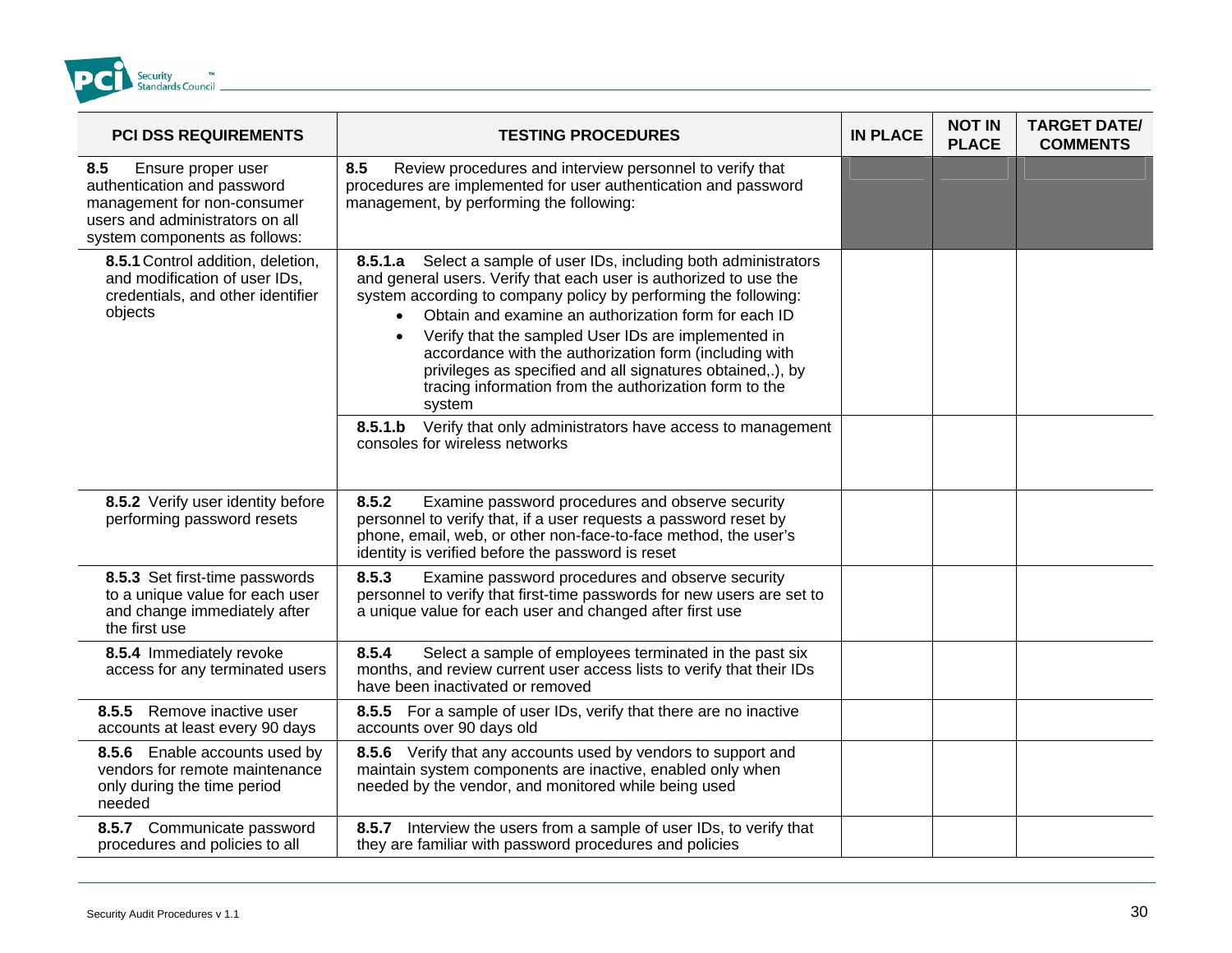

| <b>PCI DSS REQUIREMENTS</b>                                                  | <b>TESTING PROCEDURES</b>                                                                                                                                                                                                                                                                                                                                                                                                                                                                                                                     | <b>IN PLACE</b> | <b>NOT IN</b><br><b>PLACE</b> | <b>TARGET DATE/</b><br><b>COMMENTS</b> |
|------------------------------------------------------------------------------|-----------------------------------------------------------------------------------------------------------------------------------------------------------------------------------------------------------------------------------------------------------------------------------------------------------------------------------------------------------------------------------------------------------------------------------------------------------------------------------------------------------------------------------------------|-----------------|-------------------------------|----------------------------------------|
| users who have access to<br>cardholder data                                  |                                                                                                                                                                                                                                                                                                                                                                                                                                                                                                                                               |                 |                               |                                        |
| 8.5.8 Do not use group, shared,<br>or generic accounts and<br>passwords      | 8.5.8.a For a sample of system components, critical servers, and<br>wireless access points, examine user ID lists to verify the following<br>Generic User IDs and accounts are disabled or removed<br>Shared User IDs for system administration activities and other<br>$\bullet$<br>critical functions do not exist<br>Shared and generic User IDs are not used to administer<br>$\bullet$<br>wireless LANs and devices                                                                                                                      |                 |                               |                                        |
|                                                                              | 8.5.8.b Examine password policies/procedures to verify that group<br>and shared passwords are explicitly prohibited                                                                                                                                                                                                                                                                                                                                                                                                                           |                 |                               |                                        |
|                                                                              | 8.5.8.c Interview system administrators to verify that group and<br>shared passwords are not distributed, even if requested                                                                                                                                                                                                                                                                                                                                                                                                                   |                 |                               |                                        |
| 8.5.9 Change user passwords<br>at least every 90 days                        | 8.5.9 For a sample of system components, critical servers, and<br>wireless access points, obtain and inspect system configuration<br>settings to verify that user password parameters are set to require<br>users to change passwords at least every 90 days<br>For Service Providers only, review internal processes and<br>customer/user documentation to verify that customer passwords are<br>required to change periodically and that customers are given<br>guidance as to when, and under what circumstances, passwords<br>must change |                 |                               |                                        |
| 8.5.10 Require a minimum<br>password length of at least seven<br>characters  | 8.5.10 For a sample of system components, critical servers, and<br>wireless access points, obtain and inspect system configuration<br>settings to verify that password parameters are set to require<br>passwords to be at least seven characters long<br>For Service Providers only, review internal processes and<br>customer/user documentation to verify that customer passwords are<br>required to meet minimum length requirements                                                                                                      |                 |                               |                                        |
| 8.5.11 Use passwords<br>containing both numeric and<br>alphabetic characters | 8.5.11 For a sample of system components, critical servers, and<br>wireless access points, obtain and inspect system configuration<br>settings to verify that password parameters are set to require<br>passwords to contain both numeric and alphabetic characters<br>For Service Providers only, review internal processes and                                                                                                                                                                                                              |                 |                               |                                        |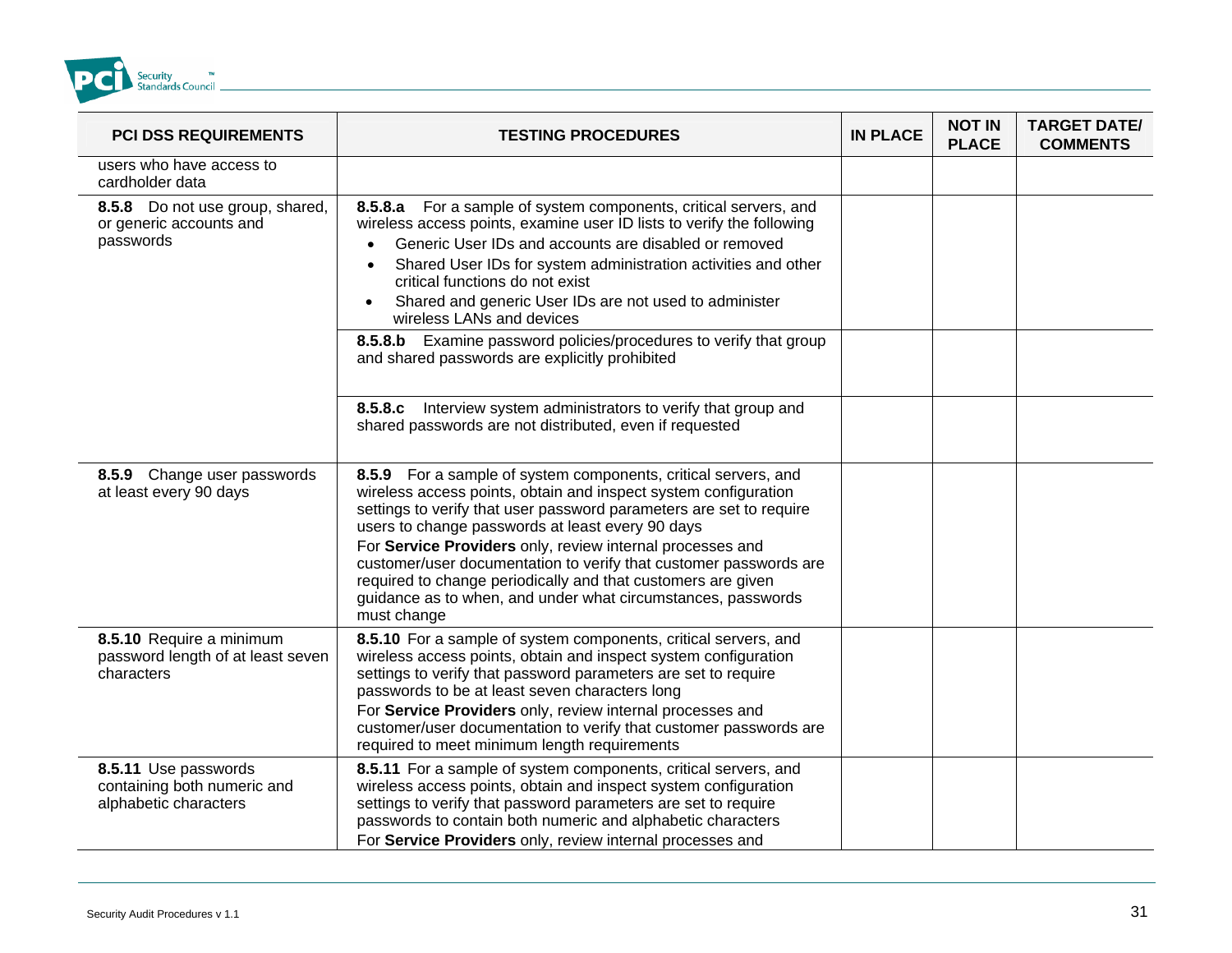

| <b>PCI DSS REQUIREMENTS</b>                                                                                                                   | <b>TESTING PROCEDURES</b>                                                                                                                                                                                                                                                                                                                                                                                                                                                                                   | <b>IN PLACE</b> | <b>NOT IN</b><br><b>PLACE</b> | <b>TARGET DATE/</b><br><b>COMMENTS</b> |
|-----------------------------------------------------------------------------------------------------------------------------------------------|-------------------------------------------------------------------------------------------------------------------------------------------------------------------------------------------------------------------------------------------------------------------------------------------------------------------------------------------------------------------------------------------------------------------------------------------------------------------------------------------------------------|-----------------|-------------------------------|----------------------------------------|
|                                                                                                                                               | customer/user documentation to verify that customer passwords are<br>required to contain both numeric and alphabetic characters                                                                                                                                                                                                                                                                                                                                                                             |                 |                               |                                        |
| 8.5.12 Do not allow an individual<br>to submit a new password that is<br>the same as any of the last four<br>passwords he or she has used     | 8.5.12 For a sample of system components, critical servers, and<br>wireless access points, obtain and inspect system configuration<br>settings to verify that password parameters are set to require that<br>new passwords cannot be the same as the four previously used<br>passwords<br>For Service Providers only, review internal processes and<br>customer/user documentation to verify that new customer passwords<br>cannot be the same as the previous four passwords                               |                 |                               |                                        |
| 8.5.13 Limit repeated access<br>attempts by locking out the user<br>ID after not more than six<br>attempts                                    | 8.5.13 For a sample of system components, critical servers, and<br>wireless access points, obtain and inspect system configuration<br>settings to verify that password parameters are set to require that a<br>user's account is locked out after not more than six invalid logon<br>attempts<br>For Service Providers only, review internal processes and<br>customer/user documentation to verify that customer accounts are<br>temporarily locked-out after not more than six invalid access<br>attempts |                 |                               |                                        |
| 8.5.14 Set the lockout duration<br>to thirty minutes or until<br>administrator enables the user ID                                            | 8.5.14 For a sample of system components, critical servers, and<br>wireless access points, obtain and inspect system configuration<br>settings to verify that password parameters are set to require that<br>once a user account is locked out, it remains locked for thirty minutes<br>or until a system administrator resets the account                                                                                                                                                                  |                 |                               |                                        |
| 8.5.15 If a session has been<br>idle for more than 15 minutes,<br>require the user to re-enter the<br>password to re-activate the<br>terminal | 8.5.15 For a sample of system components, critical servers, and<br>wireless access points, obtain and inspect system configuration<br>settings to verify that system/session idle time out features have<br>been set to 15 minutes or less                                                                                                                                                                                                                                                                  |                 |                               |                                        |
| 8.5.16 Authenticate all access<br>to any database containing<br>cardholder data. This includes<br>access by applications,                     | 8.5.16.a Review database configuration settings for a sample of<br>databases to verify that access is authenticated, including for<br>individual users, applications, and administrators                                                                                                                                                                                                                                                                                                                    |                 |                               |                                        |
| administrators, and all other<br>users                                                                                                        | 8.5.16.b Review database configuration settings and database<br>accounts to verify that direct SQL queries to the database are<br>prohibited (there should be very few individual database login<br>accounts. Direct SQL queries should be limited to database<br>administrators)                                                                                                                                                                                                                           |                 |                               |                                        |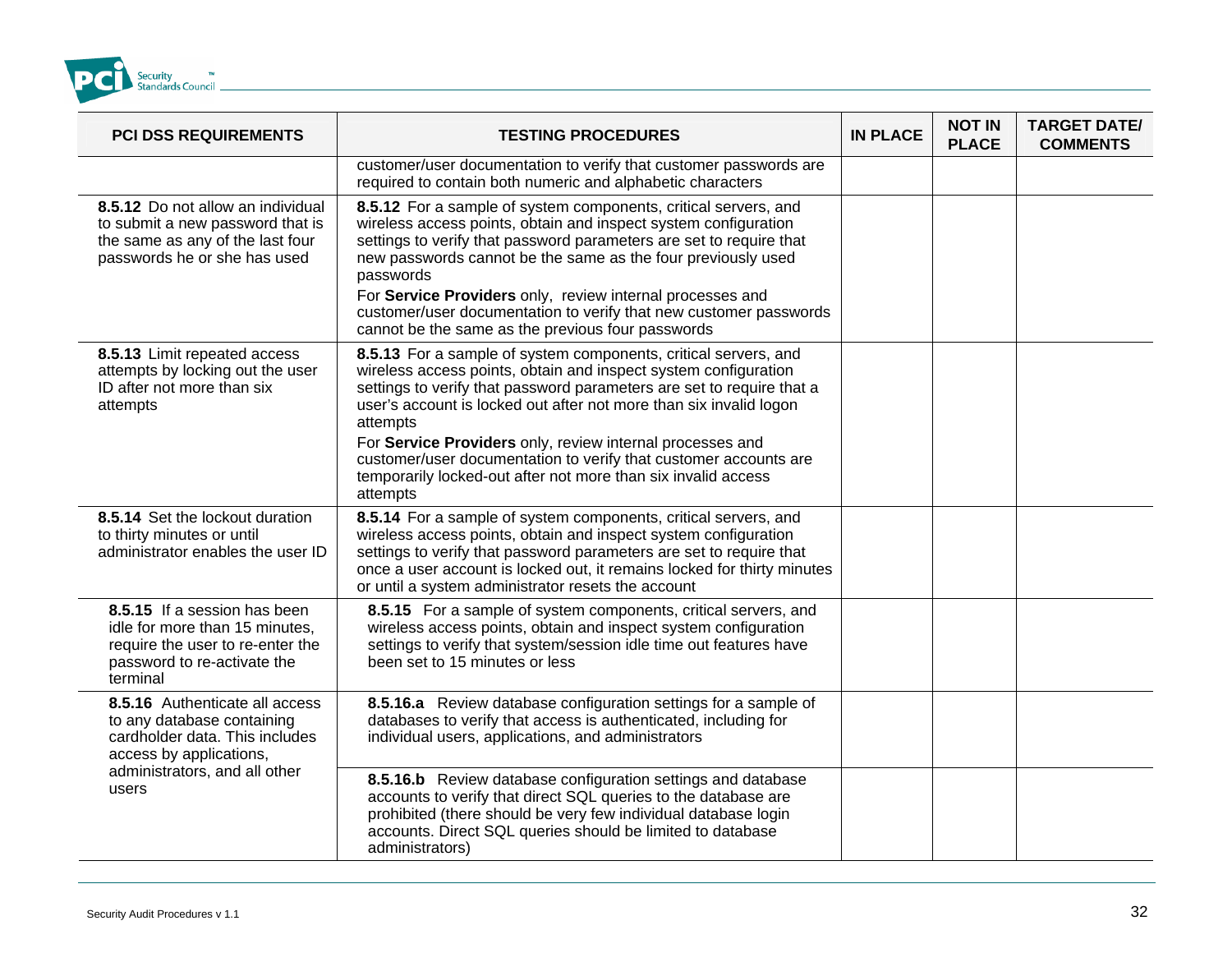

### **Requirement 9: Restrict physical access to cardholder data.**

Any physical access to data or systems that house cardholder data provides the opportunity for individuals to access devices or data and to remove systems or hardcopies, and should be appropriately restricted.

| <b>PCI DSS REQUIREMENTS</b>                                                                                                                                                                                                                     | <b>TESTING PROCEDURES</b>                                                                                                                                                                                                                                                                                                                                               | <b>IN PLACE</b> | <b>NOT IN</b><br><b>PLACE</b> | <b>TARGET DATE/</b><br><b>COMMENTS</b> |
|-------------------------------------------------------------------------------------------------------------------------------------------------------------------------------------------------------------------------------------------------|-------------------------------------------------------------------------------------------------------------------------------------------------------------------------------------------------------------------------------------------------------------------------------------------------------------------------------------------------------------------------|-----------------|-------------------------------|----------------------------------------|
| 9.1<br>Use appropriate facility<br>entry controls to limit and monitor<br>physical access to systems that                                                                                                                                       | Verify the existence of physical security controls for each<br>9.1<br>computer room, data center, and other physical areas with systems<br>that contain cardholder data                                                                                                                                                                                                 |                 |                               |                                        |
| store, process, or transmit<br>cardholder data.                                                                                                                                                                                                 | • Verify that access is controlled with badge readers and other<br>devices including authorized badges and lock and key                                                                                                                                                                                                                                                 |                 |                               |                                        |
|                                                                                                                                                                                                                                                 | Observe a system administrator's attempt to log into consoles<br>$\bullet$<br>for three randomly selected systems in the cardholder<br>environment and verify that they are "locked" to prevent<br>unauthorized use                                                                                                                                                     |                 |                               |                                        |
| <b>9.1.1</b> Use cameras to monitor<br>sensitive areas. Audit collected<br>data and correlate with other<br>entries. Store for at least three<br>months, unless otherwise<br>restricted by law.                                                 | Verify that video cameras monitor the entry/exit points of data<br>9.1.1<br>centers where cardholder data is stored or present. Video cameras<br>should be internal to the data center or otherwise protected from<br>tampering or disabling. Verify that cameras are monitored and that<br>data from cameras is stored for at least three months                       |                 |                               |                                        |
| 9.1.2 Restrict physical access<br>to publicly accessible network<br>jacks                                                                                                                                                                       | 9.1.2 Verify by interviewing network administrators and by<br>observation that network jacks are enabled only when needed by<br>authorized employees. For example, conference rooms used to host<br>visitors should not have network ports enabled with DHCP.<br>Alternatively, verify that visitors are escorted at all times in areas with<br>active network jacks    |                 |                               |                                        |
| 9.1.3 Restrict physical access<br>to wireless access points,<br>gateways, and handheld devices                                                                                                                                                  | 9.1.3 Verify that physical access to wireless access points,<br>gateways, and handheld devices is appropriately restricted                                                                                                                                                                                                                                              |                 |                               |                                        |
| 9.2<br>Develop procedures to help<br>all personnel easily distinguish<br>between employees and visitors,<br>especially in areas where<br>cardholder data is accessible.<br>"Employee" refers to full-time and<br>part-time employees, temporary | 9.2.a Review processes and procedures for assigning badges to<br>employees, contractors, and visitors, and verify these processes<br>include the following:<br>Procedures in place for granting new badges, changing<br>$\bullet$<br>access requirements, and revoking terminated employee and<br>expired visitor badges<br>Limited access to badge system<br>$\bullet$ |                 |                               |                                        |
|                                                                                                                                                                                                                                                 |                                                                                                                                                                                                                                                                                                                                                                         |                 |                               |                                        |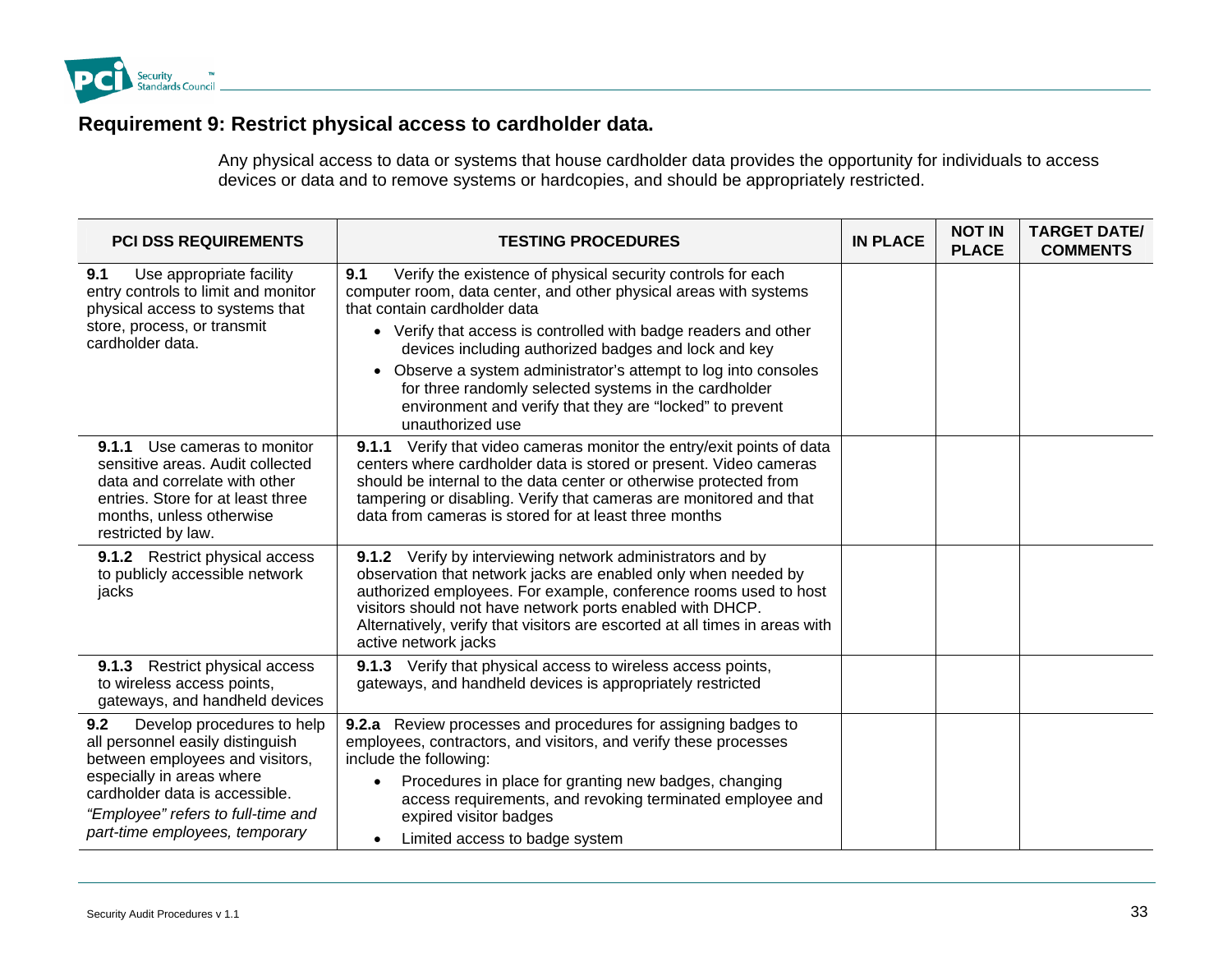<span id="page-33-0"></span>

| <b>PCI DSS REQUIREMENTS</b>                                                                                                                                                                                                                                                        | <b>TESTING PROCEDURES</b>                                                                                                                                                                                                                                               | <b>IN PLACE</b> | <b>NOT IN</b><br><b>PLACE</b> | <b>TARGET DATE/</b><br><b>COMMENTS</b> |
|------------------------------------------------------------------------------------------------------------------------------------------------------------------------------------------------------------------------------------------------------------------------------------|-------------------------------------------------------------------------------------------------------------------------------------------------------------------------------------------------------------------------------------------------------------------------|-----------------|-------------------------------|----------------------------------------|
| employees and personnel, and<br>consultants who are "resident" on<br>the entity's site. A "visitor" is<br>defined as a vendor, guest of an<br>employee, service personnel, or<br>anyone who needs to enter the<br>facility for a short duration, usually<br>not more than one day. | 9.2.b Observe people within the facility to verify that it is easy to<br>distinguish between employees and visitors                                                                                                                                                     |                 |                               |                                        |
| Make sure all visitors are<br>9.3<br>handled as follows:                                                                                                                                                                                                                           | 9.3<br>Verify that employee/visitor controls are in place as follows:                                                                                                                                                                                                   |                 |                               |                                        |
| 9.3.1 Authorized before<br>entering areas where cardholder<br>data is processed or maintained                                                                                                                                                                                      | 9.3.1 Observe visitors to verify the use of visitor ID badges. Attempt<br>to gain access to the data center to verify that a visitor ID badge<br>does not permit unescorted access to physical areas that store<br>cardholder data                                      |                 |                               |                                        |
| 9.3.2 Given a physical token<br>(for example, a badge or access<br>device) that expires and that<br>identifies the visitors as non-<br>employees                                                                                                                                   | 9.3.2 Examine employee and visitor badges to verify that ID<br>badges clearly distinguish employees from visitors/outsiders and that<br>visitor badges expire                                                                                                           |                 |                               |                                        |
| 9.3.3 Asked to surrender the<br>physical token before leaving the<br>facility or at the date of expiration                                                                                                                                                                         | 9.3.3 Observe visitors leaving the facility to verify visitors are asked<br>to surrender their ID badge upon departure or expiration                                                                                                                                    |                 |                               |                                        |
| 9.4<br>Use a visitor log to maintain<br>a physical audit trail of visitor<br>activity. Retain this log for a                                                                                                                                                                       | 9.4.a Verify that a visitor log is in use to record physical access to the<br>facility as well as for computer rooms and data centers where<br>cardholder data is stored or transmitted                                                                                 |                 |                               |                                        |
| minimum of three months, unless<br>otherwise restricted by law.                                                                                                                                                                                                                    | <b>9.4.b</b> Verify that the log contains the visitor's name, the firm<br>represented, and the employee authorizing physical access, and is<br>retained for at least three months                                                                                       |                 |                               |                                        |
| Store media back-ups in a<br>9.5<br>secure location, preferably an off-<br>site facility, such as an alternate or<br>backup site, or a commercial<br>storage facility.                                                                                                             | 9.5<br>Verify that the storage location for media backups is secure.<br>Verify that offsite storage is visited periodically to determine that<br>backup media storage is physically secure and fireproof                                                                |                 |                               |                                        |
| 9.6<br>Physically secure all paper<br>and electronic media (including<br>computers, electronic media,<br>networking and communications                                                                                                                                             | 9.6<br>Verify that procedures for protecting cardholder data include<br>controls for physically securing paper and electronic media in<br>computer rooms and data centers (including paper receipts, paper<br>reports, faxes, CDs, and disks in employee desks and open |                 |                               |                                        |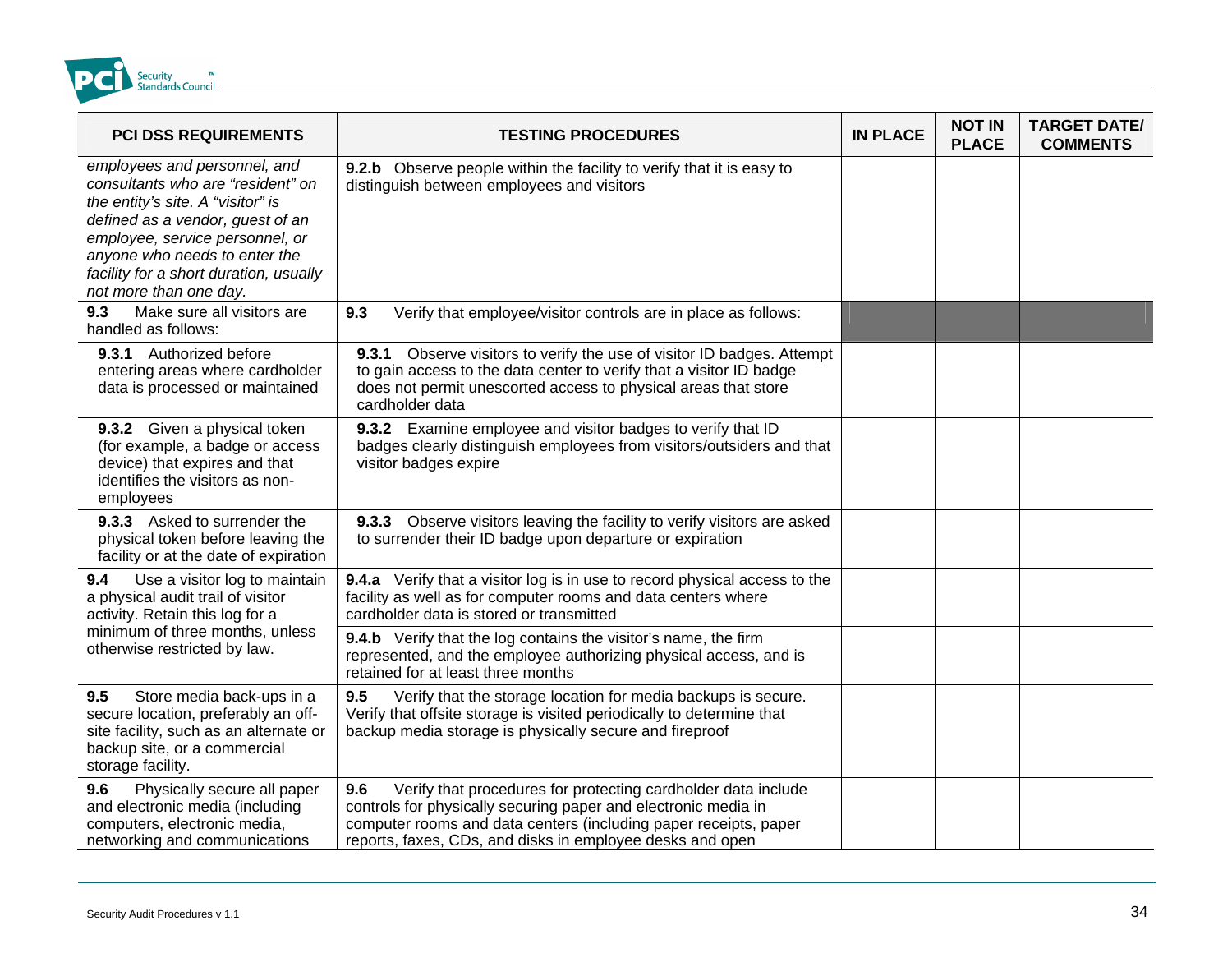

| <b>PCI DSS REQUIREMENTS</b>                                                                                                                                       | <b>TESTING PROCEDURES</b>                                                                                                                                                                                    | <b>IN PLACE</b> | <b>NOT IN</b><br><b>PLACE</b> | <b>TARGET DATE/</b><br><b>COMMENTS</b> |
|-------------------------------------------------------------------------------------------------------------------------------------------------------------------|--------------------------------------------------------------------------------------------------------------------------------------------------------------------------------------------------------------|-----------------|-------------------------------|----------------------------------------|
| hardware, telecommunication<br>lines, paper receipts, paper<br>reports, and faxes) that contain<br>cardholder data                                                | workspaces, and PC hard drives)                                                                                                                                                                              |                 |                               |                                        |
| Maintain strict control over<br>9.7<br>the internal or external distribution<br>of any kind of media that contains<br>cardholder data: including the<br>following | 9.7<br>Verify that a policy exists to control distribution of media<br>containing cardholder data, that the policy covers all distributed media<br>including that distributed to individuals                 |                 |                               |                                        |
| Classify the media so it<br>9.7.1<br>can be identified as confidential                                                                                            | 9.7.1 Verify that all media is classified so that it can be identified as<br>"confidential"                                                                                                                  |                 |                               |                                        |
| 9.7.2 Send the media by<br>secured courier or other delivery<br>method that can be accurately<br>tracked                                                          | 9.7.2 Verify that all media sent outside the facility is logged and<br>authorized by management and sent via secured courier or other<br>delivery mechanism that can be tracked                              |                 |                               |                                        |
| 9.8<br>Ensure management<br>approves any and all media that is<br>moved from a secured area<br>(especially when media is<br>distributed to individuals).          | 9.8<br>Select a recent sample of several days of offsite media tracking<br>logs, and verify the presence in the logs of tracking details and proper<br>management authorization                              |                 |                               |                                        |
| 9.9<br>Maintain strict control over<br>the storage and accessibility of<br>media that contains cardholder<br>data.                                                | Obtain and examine the policy for controlling storage and<br>9.9<br>maintenance of hardcopy and electronic media and verify that the<br>policy requires periodic media inventories.                          |                 |                               |                                        |
| 9.9.1 Properly inventory all<br>media and make sure it is<br>securely stored.                                                                                     | 9.9.1.a Obtain and review the media inventory log to verify that periodic<br>media inventories are performed<br>9.9.1.b Review processes to verify that media is securely stored                             |                 |                               |                                        |
| 9.10 Destroy media containing<br>cardholder data when it is no<br>longer needed for business or<br>legal reasons as follows                                       | Obtain and examine the periodic media destruction policy and<br>9.10<br>verify that it covers all media containing cardholder data and confirm<br>the following:                                             |                 |                               |                                        |
| 9.10.1 Cross-cut shred,<br>incinerate, or pulp hardcopy<br>materials                                                                                              | 9.10.1.a Verify that hard-copy materials are cross-cut shredded,<br>incinerated, or pulped, in accordance with ISO 9564-1 or ISO 11568-<br>3e                                                                |                 |                               |                                        |
|                                                                                                                                                                   | 9.10.1.b Examine storage containers used for information to be<br>destroyed to verify that the containers are secured. For example,<br>verify that a "to-be-shredded" container has a lock preventing access |                 |                               |                                        |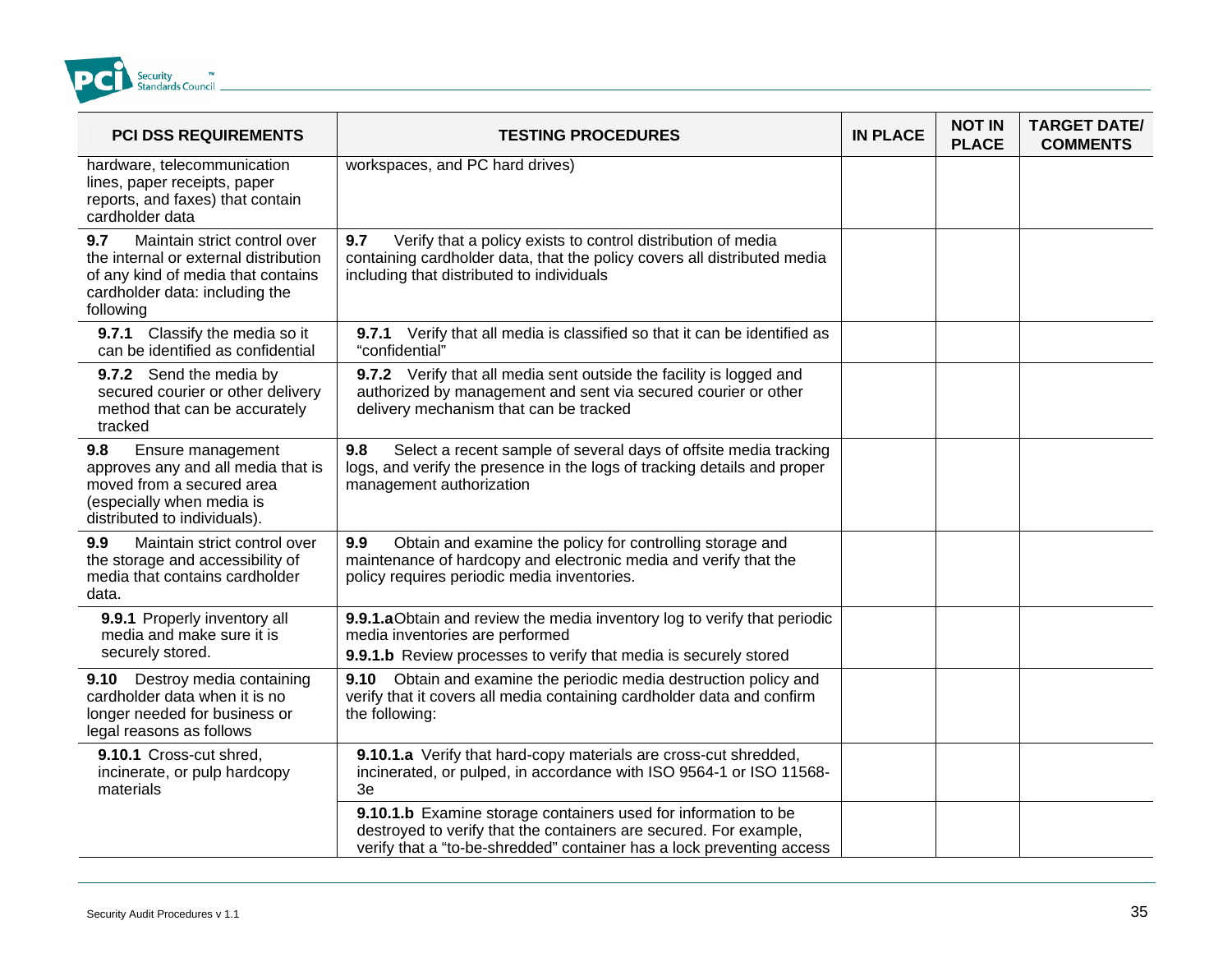

| <b>PCI DSS REQUIREMENTS</b>                                                                                                  | <b>TESTING PROCEDURES</b>                                                                                                                                                                      | <b>IN PLACE</b> | <b>NOT IN</b><br><b>PLACE</b> | <b>TARGET DATE/</b><br><b>COMMENTS</b> |
|------------------------------------------------------------------------------------------------------------------------------|------------------------------------------------------------------------------------------------------------------------------------------------------------------------------------------------|-----------------|-------------------------------|----------------------------------------|
|                                                                                                                              | to its contents                                                                                                                                                                                |                 |                               |                                        |
| 9.10.2 Purge, degauss, shred, or<br>otherwise destroy electronic<br>media so that cardholder data<br>cannot be reconstructed | <b>9.10.2</b> Verify that electronic media is destroyed beyond recovery by<br>using a military wipe program to delete files, or via degaussing or<br>otherwise physically destroying the media |                 |                               |                                        |

### **Regularly Monitor and Test Networks**

#### **R d m a**. **equirement 10: Track an onitor all access to network resources and cardholder dat**

Logging mechanisms and the ability to track user activities are critical. The presence of logs in all environments allows thorough tracking and analysis when something does go wrong. Determining the cause of a compromise is very difficult without system activity l ogs.

| <b>PCI DSS REQUIREMENTS</b>                                                                                                                                                 | <b>TESTING PROCEDURES</b>                                                                                                                                                              | IN<br><b>PLACE</b> | <b>NOT IN</b><br><b>PLACE</b> | <b>TARGET DATE/</b><br><b>COMMENTS</b> |
|-----------------------------------------------------------------------------------------------------------------------------------------------------------------------------|----------------------------------------------------------------------------------------------------------------------------------------------------------------------------------------|--------------------|-------------------------------|----------------------------------------|
| 10.1 Establish a process for linking all<br>access to system components (especially<br>access done with administrative privileges<br>such as root) to each individual user. | Verify through observation and interviewing the<br>10.1<br>system administrator, that audit trails are enabled and<br>active, including for any connected wireless networks.           |                    |                               |                                        |
| Implement automated audit trails for<br>10.2<br>all system components to reconstruct the<br>following events:                                                               | Verify though interviews, examination of audit<br>10.2 <sub>1</sub><br>logs, and examination of audit log settings, that the<br>following events are logged into system activity logs: |                    |                               |                                        |
| <b>10.2.1</b> All individual accesses to<br>cardholder data                                                                                                                 | 10.2.1 All individual access to cardholder data                                                                                                                                        |                    |                               |                                        |
| <b>10.2.2</b> All actions taken by any individual<br>with root or administrative privileges                                                                                 | 10.2.2 Actions taken by any individual with root or<br>administrative privileges                                                                                                       |                    |                               |                                        |
| <b>10.2.3</b> Access to all audit trails                                                                                                                                    | 10.2.3 Access to all audit trails                                                                                                                                                      |                    |                               |                                        |
| <b>10.2.4</b> Invalid logical access attempts                                                                                                                               | 10.2.4 Invalid logical access attempts                                                                                                                                                 |                    |                               |                                        |
| <b>10.2 5</b> Use of identification and<br>authentication mechanisms                                                                                                        | 10.2.5 Use of identification and authentication<br>mechanisms                                                                                                                          |                    |                               |                                        |
| 10.2.6 Initialization of the audit logs                                                                                                                                     | 10.2.6 Initialization of audit logs                                                                                                                                                    |                    |                               |                                        |
| 10.2.7 Creation and deletion of system-                                                                                                                                     | 10.2.7 Creation and deletion of system level objects                                                                                                                                   |                    |                               |                                        |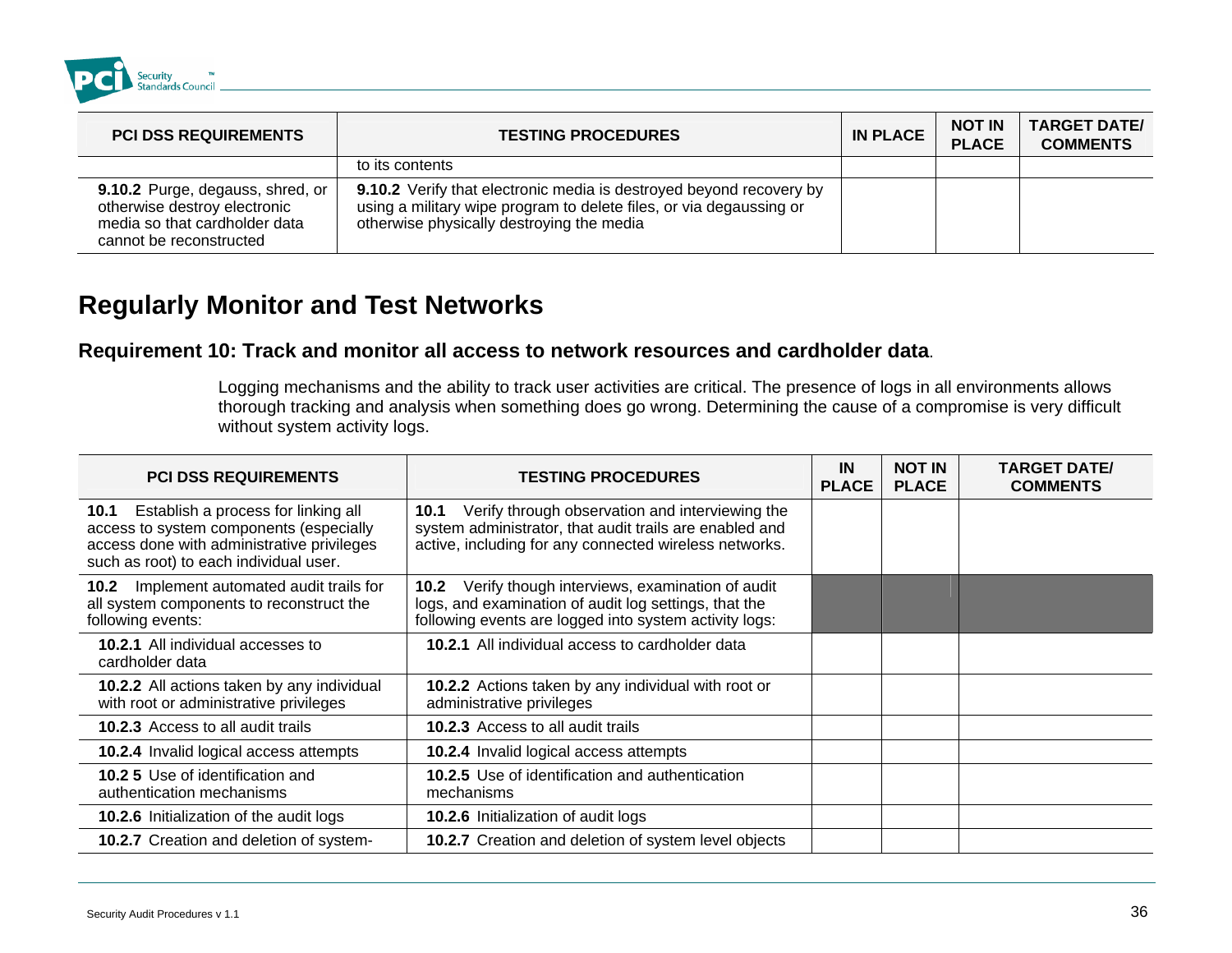<span id="page-36-0"></span>

| <b>PCI DSS REQUIREMENTS</b>                                                                            | <b>TESTING PROCEDURES</b>                                                                                                                                                                                                                                                                                                                                                                                                                      | IN<br><b>PLACE</b> | <b>NOT IN</b><br><b>PLACE</b> | <b>TARGET DATE/</b><br><b>COMMENTS</b> |
|--------------------------------------------------------------------------------------------------------|------------------------------------------------------------------------------------------------------------------------------------------------------------------------------------------------------------------------------------------------------------------------------------------------------------------------------------------------------------------------------------------------------------------------------------------------|--------------------|-------------------------------|----------------------------------------|
| level objects                                                                                          |                                                                                                                                                                                                                                                                                                                                                                                                                                                |                    |                               |                                        |
| 10.3 Record at least the following audit trail<br>entries for all system components for each<br>event: | 10.3 Verify through interviews and observation, for<br>each auditable event (from 10.2), that the audit trail<br>captures the following:                                                                                                                                                                                                                                                                                                       |                    |                               |                                        |
| 10.3.1 User identification                                                                             | 10.3.1 User identification                                                                                                                                                                                                                                                                                                                                                                                                                     |                    |                               |                                        |
| 10.3.2 Type of event                                                                                   | 10.3.2 Type of event                                                                                                                                                                                                                                                                                                                                                                                                                           |                    |                               |                                        |
| 10.3.3 Date and time                                                                                   | 10.3.3 Date and time stamp                                                                                                                                                                                                                                                                                                                                                                                                                     |                    |                               |                                        |
| 10.3.4 Success or failure indication                                                                   | 10.3.4 Success or failure indication, including those<br>for wireless connections                                                                                                                                                                                                                                                                                                                                                              |                    |                               |                                        |
| 10.3.5 Origination of event                                                                            | 10.3.5 Origination of event                                                                                                                                                                                                                                                                                                                                                                                                                    |                    |                               |                                        |
| 10.3.6 Identity or name of affected data,<br>system component, or resource                             | 10.3.6 Identity or name of affected data, system<br>component, or resources                                                                                                                                                                                                                                                                                                                                                                    |                    |                               |                                        |
| 10.4 Synchronize all critical system clocks<br>and times                                               | 10.4 Obtain and review the process for acquiring and<br>distributing the correct time within the organization, as<br>well as the time-related system-parameter settings for a<br>sample of system components, critical servers, and<br>wireless access points. Verify the following is included in<br>the process and implemented:                                                                                                             |                    |                               |                                        |
|                                                                                                        | 10.4.aVerify that NTP or similar technology is used for<br>time synchronization                                                                                                                                                                                                                                                                                                                                                                |                    |                               |                                        |
|                                                                                                        | 10.4.b Verify that internal servers are not all receiving<br>time signals from external sources. [Two or three<br>central time servers within the organization receive<br>external time signals [directly from a special radio, GPS<br>satellites, or other external sources based on<br>International Atomic Time and UTC (formerly GMT)],<br>peer with each other to keep accurate time, and share<br>the time with other internal servers.] |                    |                               |                                        |
|                                                                                                        | 10.4.cVerify that the Network Time Protocol (NTP) is<br>running the most recent version                                                                                                                                                                                                                                                                                                                                                        |                    |                               |                                        |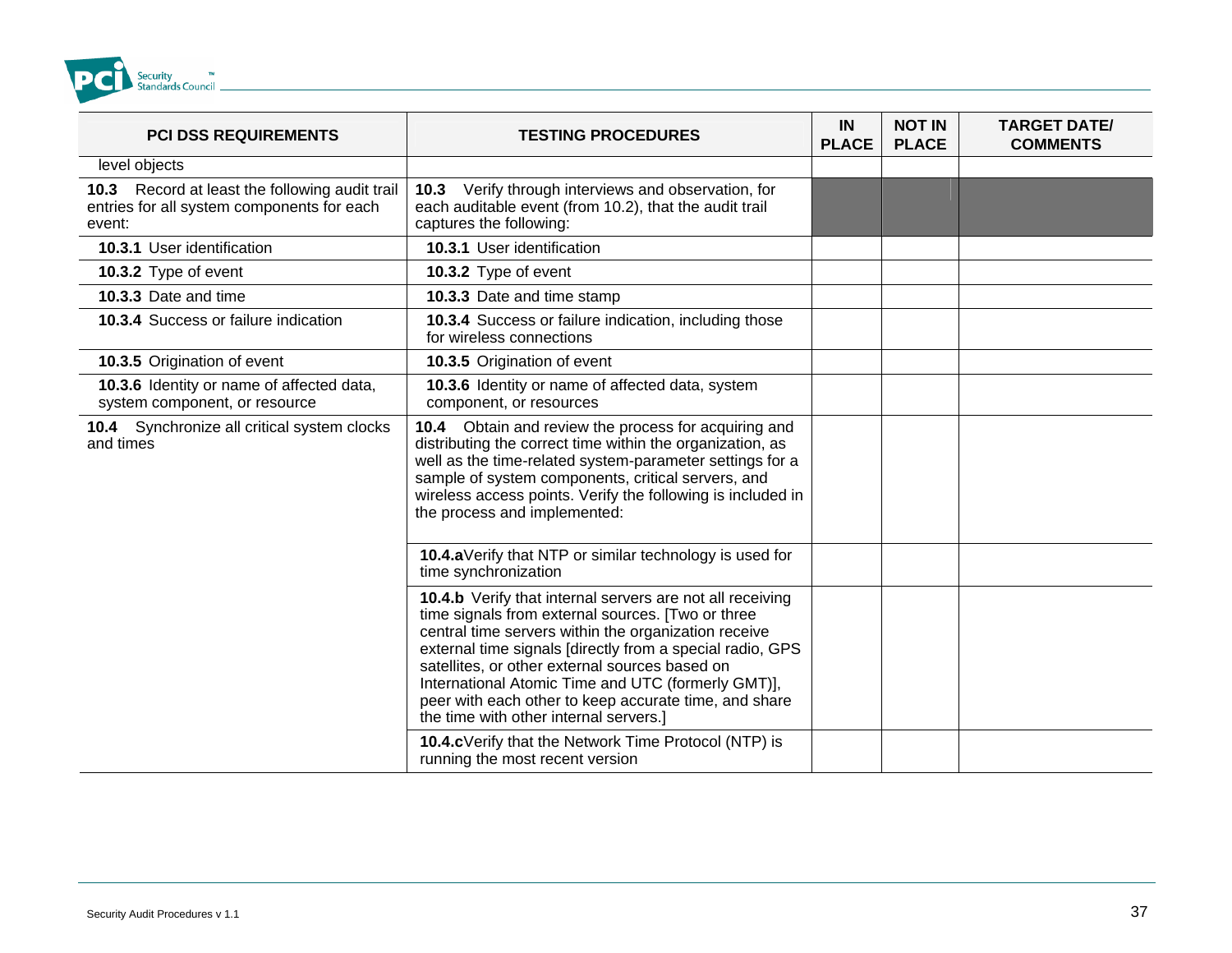

| <b>PCI DSS REQUIREMENTS</b>                                                                                                                                                                                                      | <b>TESTING PROCEDURES</b>                                                                                                                                                                                                                                                                                                                                                                                                                                                                      | <b>IN</b><br><b>PLACE</b> | <b>NOT IN</b><br><b>PLACE</b> | <b>TARGET DATE/</b><br><b>COMMENTS</b> |
|----------------------------------------------------------------------------------------------------------------------------------------------------------------------------------------------------------------------------------|------------------------------------------------------------------------------------------------------------------------------------------------------------------------------------------------------------------------------------------------------------------------------------------------------------------------------------------------------------------------------------------------------------------------------------------------------------------------------------------------|---------------------------|-------------------------------|----------------------------------------|
|                                                                                                                                                                                                                                  | 10.4.d Verify that specific external hosts are<br>designated from which the time servers will accept NTP<br>time updates (to prevent an attacker from changing the<br>clock). Optionally, those updates can be encrypted with<br>a symmetric key, and access control lists can be<br>created that specify the IP addresses of client<br>machines that will be provided with the NTP service (to<br>prevent unauthorized use of internal time servers).<br>See www.ntp.org for more information |                           |                               |                                        |
| 10.5 Secure audit trails so they cannot be<br>altered                                                                                                                                                                            | Interview system administrator and examine<br>10.5<br>permissions to verify that audit trails are secured so that<br>they cannot be altered as follows:                                                                                                                                                                                                                                                                                                                                        |                           |                               |                                        |
| 10.5.1 Limit viewing of audit trails to those<br>with a job-related need                                                                                                                                                         | 10.5.1 Verify that only individuals who have a job-<br>related need can view audit trail files                                                                                                                                                                                                                                                                                                                                                                                                 |                           |                               |                                        |
| 10.5.2 Protect audit trail files from<br>unauthorized modifications                                                                                                                                                              | 10.5.2 Verify that current audit trail files are protected<br>from unauthorized modifications via access control<br>mechanisms, physical segregation, and/or network<br>segregation                                                                                                                                                                                                                                                                                                            |                           |                               |                                        |
| 10.5.3 Promptly back up audit trail files to<br>a centralized log server or media that is<br>difficult to alter.                                                                                                                 | 10.5.3 Verify that current audit trail files are promptly<br>backed up to a centralized log server or media that is<br>difficult to alter                                                                                                                                                                                                                                                                                                                                                      |                           |                               |                                        |
| 10.5.4 Copy logs for wireless networks<br>onto a log server on the internal LAN                                                                                                                                                  | 10.5.4 Verify that logs for wireless networks are<br>offloaded or copied onto a centralized internal log<br>server or media that is difficult to alter                                                                                                                                                                                                                                                                                                                                         |                           |                               |                                        |
| 10.5.5 Use file integrity monitoring and<br>change detection software on logs to<br>ensure that existing log data cannot be<br>changed without generating alerts<br>(although new data being added should not<br>cause an alert) | 10.5.5 Verify the use of file integrity monitoring or<br>change detection software for logs by examining<br>system settings and monitored files and results from<br>monitoring activities                                                                                                                                                                                                                                                                                                      |                           |                               |                                        |
| 10.6 Review logs for all system<br>components at least daily. Log reviews must<br>include those servers that perform security<br>functions like intrusion detection system<br>(IDS) and authentication, authorization, and       | 10.6.a Obtain and examine security policies and<br>procedures to verify that they include procedures to<br>review security logs at least daily and that follow-up to<br>exceptions is required                                                                                                                                                                                                                                                                                                 |                           |                               |                                        |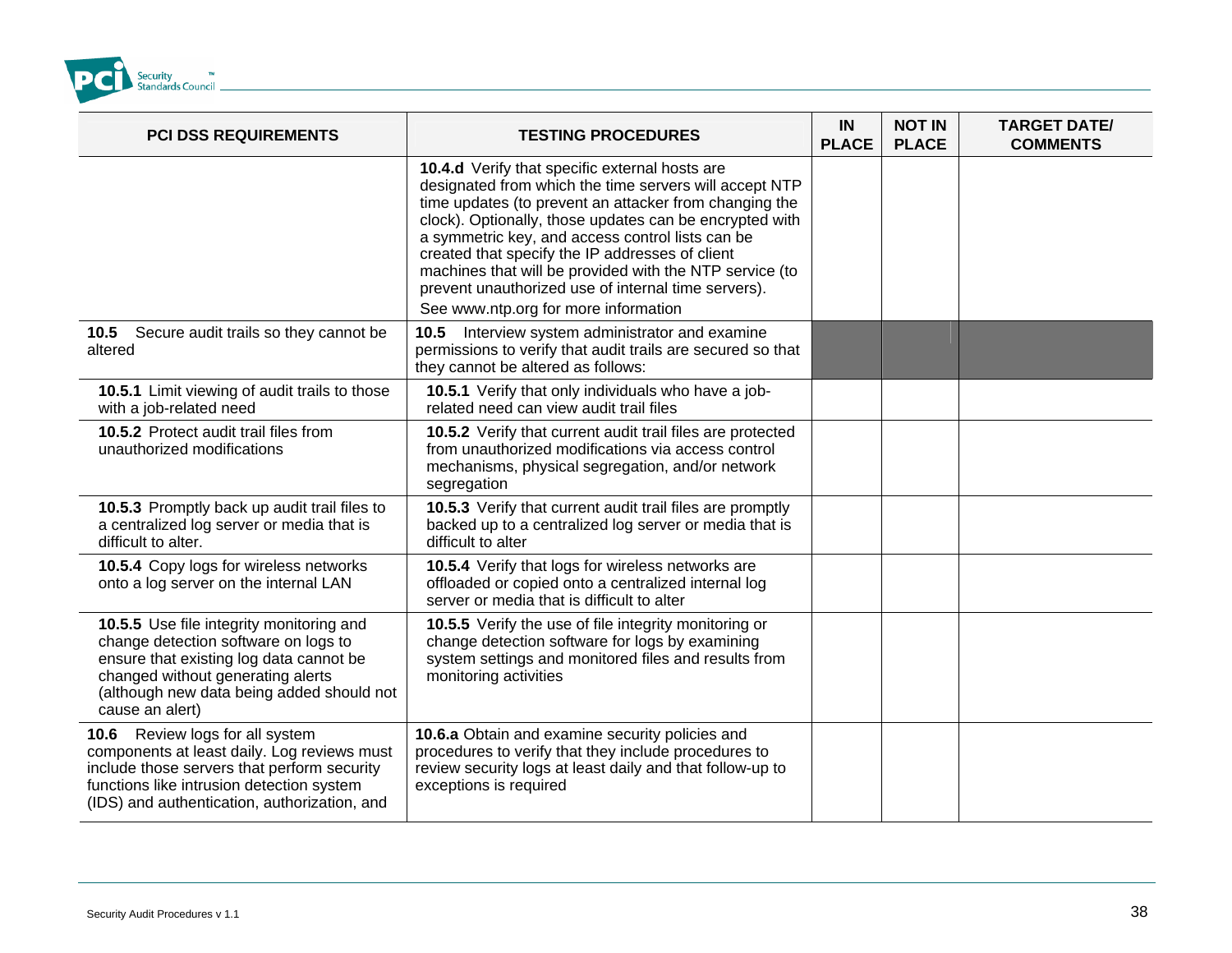

| <b>PCI DSS REQUIREMENTS</b>                                                                                                                             | <b>TESTING PROCEDURES</b>                                                                                                                                                                  | IN<br><b>PLACE</b> I | <b>NOT IN</b><br><b>PLACE</b> | <b>TARGET DATE/</b><br><b>COMMENTS</b> |
|---------------------------------------------------------------------------------------------------------------------------------------------------------|--------------------------------------------------------------------------------------------------------------------------------------------------------------------------------------------|----------------------|-------------------------------|----------------------------------------|
| accounting protocol (AAA) servers (for<br>example, RADIUS).<br>Note: Log harvesting, parsing, and alerting<br>tools may be used to meet compliance with | 10.6.b Through observation and interviews, verify that<br>regular log reviews are performed for all system<br>components                                                                   |                      |                               |                                        |
| Requirement 10.6                                                                                                                                        |                                                                                                                                                                                            |                      |                               |                                        |
| Retain audit trail history for at least<br>10.7<br>one year, with a minimum of three months<br>available online.                                        | <b>10.7.a</b> Obtain and examine security policies and<br>procedures and verify that they include audit log<br>retention policies and require audit log retention for at<br>least one year |                      |                               |                                        |
|                                                                                                                                                         | 10.7.b Verify that audit logs are available online or on<br>tape for at least one year                                                                                                     |                      |                               |                                        |

#### **R gularly test secu equirement 11: Re rity systems and processes.**

Vulnerabilities are being discovered continually by hackers and researchers, and being introduced by new software. Systems, processes, and custom software should be tested frequently to ensure security is maintained over time and with any changes in software.

| <b>PCI DSS REQUIREMENTS</b>                                                                                                                                                                                                                                            | <b>TESTING PROCEDURES</b>                                                                                                                                                                                                                                                                                        | IN<br><b>PLACE</b> | <b>NOT IN</b><br><b>PLACE</b> | <b>TARGET DATE/</b><br><b>COMMENTS</b> |
|------------------------------------------------------------------------------------------------------------------------------------------------------------------------------------------------------------------------------------------------------------------------|------------------------------------------------------------------------------------------------------------------------------------------------------------------------------------------------------------------------------------------------------------------------------------------------------------------|--------------------|-------------------------------|----------------------------------------|
| 11.1 Test security controls, limitations,<br>network connections, and restrictions annually<br>to assure the ability to adequately identify and<br>to stop any unauthorized access attempts.<br>Use a wireless analyzer at least quarterly to                          | 11.1.a Confirm by interviewing security personnel and<br>examining relevant code, documentation, and<br>processes that security testing of devices is in place to<br>assure that controls identify and stop unauthorized<br>access attempts within the cardholder environment.                                   |                    |                               |                                        |
| identify all wireless devices in use.                                                                                                                                                                                                                                  | 11.1.b Verify that a wireless analyzer is used at least<br>quarterly to identify all wireless devices.                                                                                                                                                                                                           |                    |                               |                                        |
| 11.2 Run internal and external network<br>vulnerability scans at least quarterly and after<br>any significant change in the network (such as<br>new system component installations, changes<br>in network topology, firewall rule<br>modifications, product upgrades). | 11.2.a Inspect output from the most recent four<br>quarters of network, host, and application vulnerability<br>scans to verify that periodic security testing of the<br>devices within the cardholder environment occurs.<br>Verify that the scan process includes rescans until<br>"clean" results are obtained |                    |                               |                                        |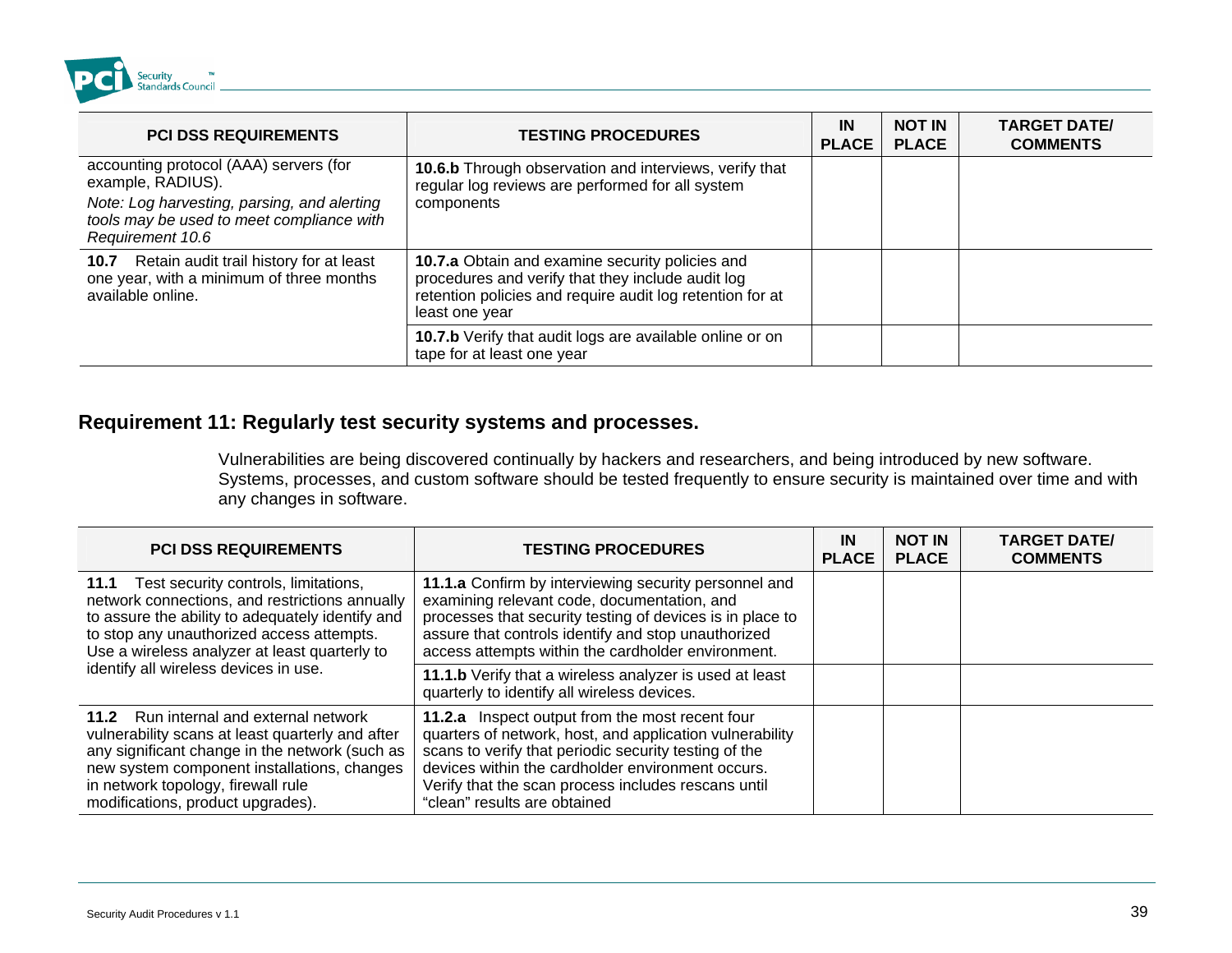<span id="page-39-0"></span>

| <b>PCI DSS REQUIREMENTS</b>                                                                                                                                                                                                                                                                                                            | <b>TESTING PROCEDURES</b>                                                                                                                                                                                                                                                                                            | IN<br><b>PLACE</b> | <b>NOT IN</b><br><b>PLACE</b> | <b>TARGET DATE/</b><br><b>COMMENTS</b> |
|----------------------------------------------------------------------------------------------------------------------------------------------------------------------------------------------------------------------------------------------------------------------------------------------------------------------------------------|----------------------------------------------------------------------------------------------------------------------------------------------------------------------------------------------------------------------------------------------------------------------------------------------------------------------|--------------------|-------------------------------|----------------------------------------|
| Note: Quarterly external vulnerability scans<br>must be performed by a scan vendor qualified<br>by the payment card industry. Scans<br>conducted after network changes may be<br>performed by the company's internal staff.                                                                                                            | 11.2.b To verify that external scanning is occurring on<br>a quarterly basis in accordance with the PCI Security<br>Scanning Procedures, inspect output from the four<br>most recent quarters of external vulnerability scans to<br>verify that                                                                      |                    |                               |                                        |
|                                                                                                                                                                                                                                                                                                                                        | Four quarterly scans occurred in the most<br>recent 12-month period                                                                                                                                                                                                                                                  |                    |                               |                                        |
|                                                                                                                                                                                                                                                                                                                                        | The results of each scan satisfy the PCI<br>Security Scanning Procedures (for example, no<br>urgent, critical, or high vulnerabilities)                                                                                                                                                                              |                    |                               |                                        |
|                                                                                                                                                                                                                                                                                                                                        | The scans were completed by a vendor<br>approved to perform the PCI Security Scanning<br>Procedures                                                                                                                                                                                                                  |                    |                               |                                        |
| 11.3 Perform penetration testing at least<br>once a year and after any significant<br>infrastructure or application upgrade or<br>modification (such as an operating system<br>upgrade, a sub-network added to the<br>environment, or a web server added to the<br>environment). These penetration tests must<br>include the following | Obtain and examine the results from the most<br>11.3<br>recent penetration test to verify that penetration testing<br>is performed at least annually and after any significant<br>changes to the environment. Verify that any noted<br>vulnerabilities were corrected. Verify that the<br>penetration tests include: |                    |                               |                                        |
| 11.3.1 Network-layer penetration tests                                                                                                                                                                                                                                                                                                 | 11.3.1 Network-layer penetration tests                                                                                                                                                                                                                                                                               |                    |                               |                                        |
| 11.3.2 Application-layer penetration tests                                                                                                                                                                                                                                                                                             | 11.3.2 Application-layer penetration tests                                                                                                                                                                                                                                                                           |                    |                               |                                        |
| 11.4 Use network intrusion detection<br>systems, host-based intrusion detection<br>systems, and intrusion prevention systems to<br>monitor all network traffic and alert personnel                                                                                                                                                     | 11.4.a Observe the use of network intrusion detection<br>systems and/or intrusion prevention systems on the<br>network. Verify that all critical network traffic in the<br>cardholder data environment is monitored                                                                                                  |                    |                               |                                        |
| to suspected compromises. Keep all intrusion<br>detection and prevention engines up-to-date.                                                                                                                                                                                                                                           | 11.4.b Confirm IDS and/or IPS is in place to monitor<br>and alert personnel of suspected compromises                                                                                                                                                                                                                 |                    |                               |                                        |
|                                                                                                                                                                                                                                                                                                                                        | 11.4.c Examine IDS/IPS configurations and confirm<br>IDS/IPS devices are configured, maintained, and<br>updated per vendor instructions to ensure optimal<br>protection                                                                                                                                              |                    |                               |                                        |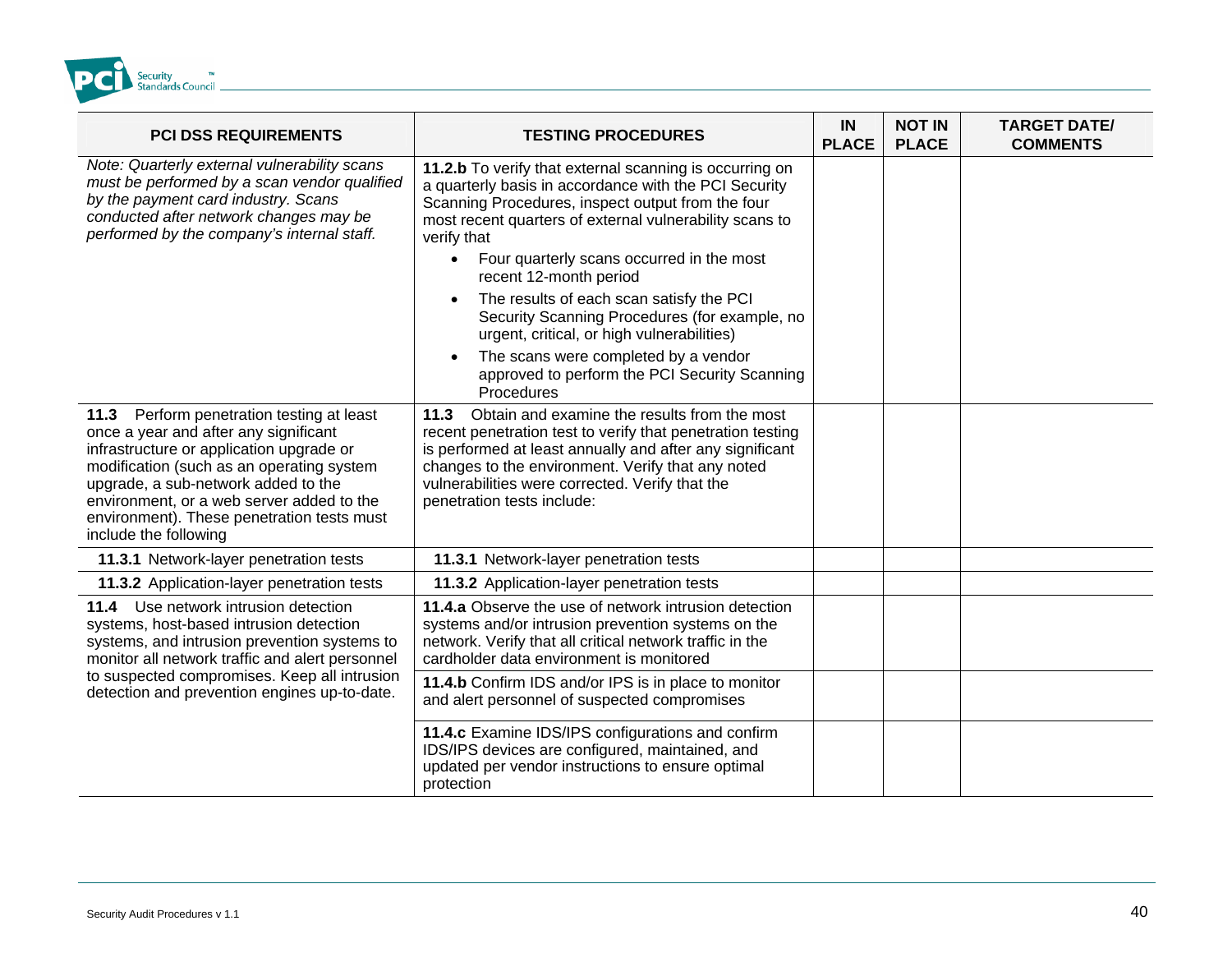

| <b>PCI DSS REQUIREMENTS</b>                                                                                                                                                                                                                                                                                                                                                                                                                                                                                                                                                                                                                                                                                                                                                                                            | <b>TESTING PROCEDURES</b>                                                                                                                                                                                           | IN<br><b>PLACE</b> | <b>NOT IN</b><br><b>PLACE</b> | <b>TARGET DATE/</b><br><b>COMMENTS</b> |
|------------------------------------------------------------------------------------------------------------------------------------------------------------------------------------------------------------------------------------------------------------------------------------------------------------------------------------------------------------------------------------------------------------------------------------------------------------------------------------------------------------------------------------------------------------------------------------------------------------------------------------------------------------------------------------------------------------------------------------------------------------------------------------------------------------------------|---------------------------------------------------------------------------------------------------------------------------------------------------------------------------------------------------------------------|--------------------|-------------------------------|----------------------------------------|
| 11.5 Deploy file integrity monitoring<br>software to alert personnel to unauthorized<br>modification of critical system or content files;<br>and configure the software to perform critical<br>file comparisons at least weekly.<br>Critical files are not necessarily only those<br>containing cardholder data. For file integrity<br>monitoring purposes, critical files are usually<br>those that do not regularly change, but the<br>modification of which could indicate a system<br>compromise or risk of compromise. File<br>integrity monitoring products usually come<br>pre-configured with critical files for the related<br>operating system. Other critical files, such as<br>those for custom applications, must be<br>evaluated and defined by the entity (that is the<br>merchant or service provider) | 11.5 Verify the use of file integrity monitoring<br>products within the cardholder data environment by<br>observing system settings and monitored files, as well<br>as reviewing results from monitoring activities |                    |                               |                                        |

# **ecurity Policy Maintain an Information S**

#### Requirement 12: Maintain a policy that addresses information security for employees and contractors.

A strong security policy sets the security tone for the whole company and informs employees what is expected of them. All employees should be aware of the sensitivity of data and their responsibilities for protecting it.

| <b>PCI DSS REQUIREMENTS</b>                                                                                 | <b>TESTING PROCEDURES</b>                                                                                                                                                                           | IN<br><b>PLACE</b> | <b>NOT IN</b><br><b>PLACE</b> | <b>TARGET DATE/</b><br><b>COMMENTS</b> |
|-------------------------------------------------------------------------------------------------------------|-----------------------------------------------------------------------------------------------------------------------------------------------------------------------------------------------------|--------------------|-------------------------------|----------------------------------------|
| 12.1 Establish, publish, maintain,<br>and disseminate a security policy that<br>accomplishes the following: | 12.1 Examine the information security policy and verify that<br>the policy is published and disseminated to all relevant<br>system users (including vendors, contractors, and business<br>partners) |                    |                               |                                        |
| 12.1.1 Addresses all requirements<br>in this specification                                                  | 12.1.1 Verify that the policy addresses all requirements in<br>this specification.                                                                                                                  |                    |                               |                                        |
| 12.1.2 Includes an annual process                                                                           | 12.1.2 Verify that the information security policy includes                                                                                                                                         |                    |                               |                                        |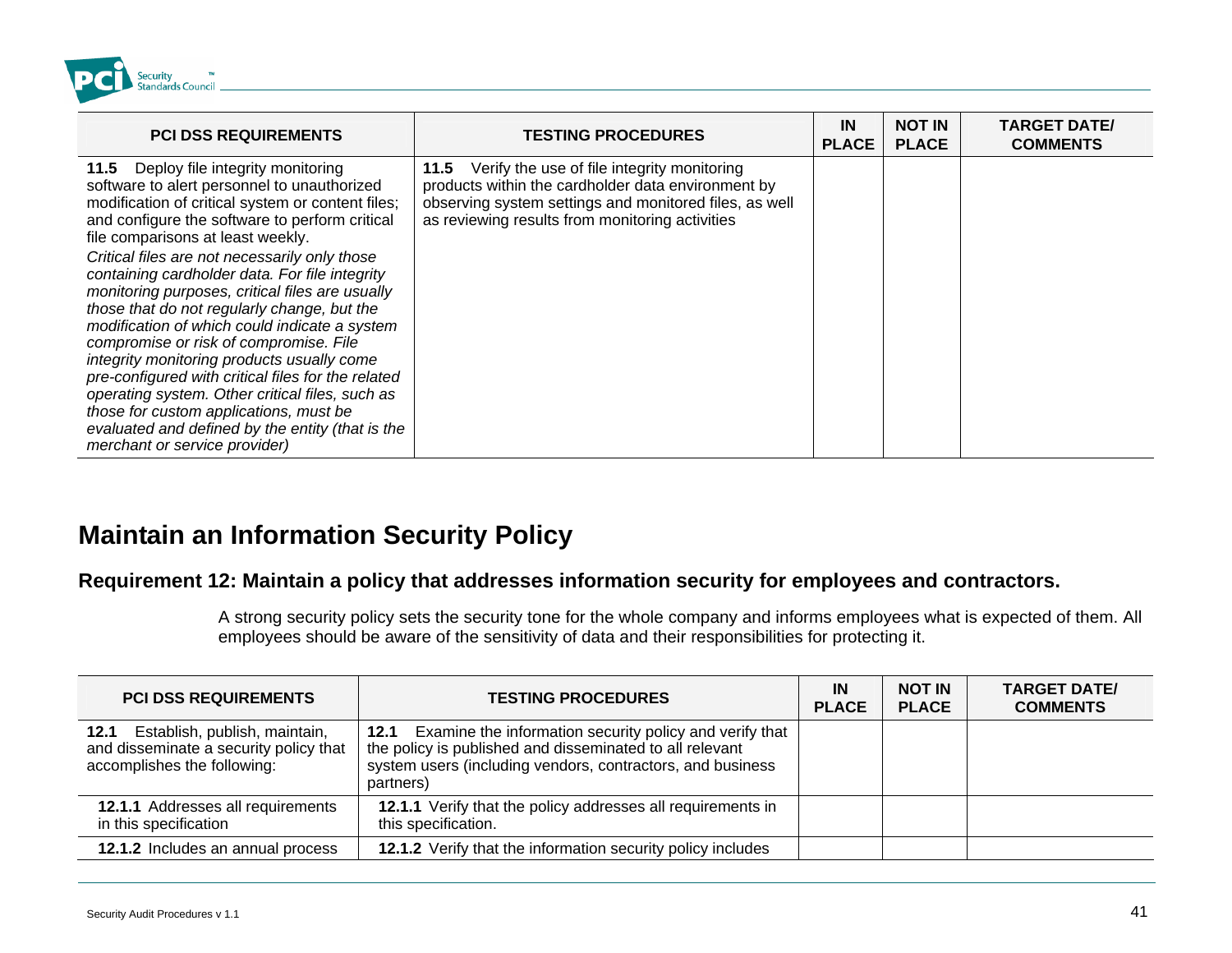<span id="page-41-0"></span>

| <b>PCI DSS REQUIREMENTS</b>                                                                                                                                                                                                                            | <b>TESTING PROCEDURES</b>                                                                                                                                                                                    | IN<br><b>PLACE</b> | <b>NOT IN</b><br><b>PLACE</b> | <b>TARGET DATE/</b><br><b>COMMENTS</b> |
|--------------------------------------------------------------------------------------------------------------------------------------------------------------------------------------------------------------------------------------------------------|--------------------------------------------------------------------------------------------------------------------------------------------------------------------------------------------------------------|--------------------|-------------------------------|----------------------------------------|
| that identifies threats, and<br>vulnerabilities, and results in a<br>formal risk assessment                                                                                                                                                            | an annual risk assessment process that identifies threats,<br>vulnerabilities, and results in a formal risk assessment                                                                                       |                    |                               |                                        |
| 12.1.3 Includes a review at least<br>once a year and updates when the<br>environment changes                                                                                                                                                           | 12.1.3 Verify that the information security policy is<br>reviewed at least annually and updated as needed to reflect<br>changes to business objectives or the risk environment                               |                    |                               |                                        |
| 12.2 Develop daily operational<br>security procedures that are<br>consistent with requirements in this<br>specification (for example, user<br>account maintenance procedures,<br>and log review procedures).                                           | 12.2.a Examine the daily operational security procedures.<br>Verify that they are consistent with this specification, and<br>include administrative and technical procedures for each of<br>the requirements |                    |                               |                                        |
| 12.3 Develop usage policies for<br>critical employee-facing technologies<br>(such as modems and wireless) to<br>define proper use of these<br>technologies for all employees and<br>contractors. Ensure these usage<br>policies require the following: | Obtain and examine the policy for critical employee-<br>12.3<br>facing technologies and verify the policy contains the<br>following:                                                                         |                    |                               |                                        |
| 12.3.1 Explicit management<br>approval                                                                                                                                                                                                                 | 12.3.1 Verify that the usage policies require explicit<br>management approval to use the devices                                                                                                             |                    |                               |                                        |
| 12.3.2 Authentication for use of the<br>technology                                                                                                                                                                                                     | 12.3.2 Verify that the usage policies require that all device<br>use is authenticated with username and password or other<br>authentication item (for example, token)                                        |                    |                               |                                        |
| 12.3.3 A list of all such devices and<br>personnel with access                                                                                                                                                                                         | 12.3.3 Verify that the usage policies require a list of all<br>devices and personnel authorized to use the devices                                                                                           |                    |                               |                                        |
| 12.3.4 Labeling of devices with<br>owner, contact information, and<br>purpose                                                                                                                                                                          | 12.3.4 Verify that the usage policies require labeling of<br>devices with owner, contact information, and purpose                                                                                            |                    |                               |                                        |
| 12.3.5 Acceptable uses of the<br>technology                                                                                                                                                                                                            | 12.3.5 Verify that the usage policies require acceptable<br>uses for the technology                                                                                                                          |                    |                               |                                        |
| 12.3.6 Acceptable network locations<br>for the technologies                                                                                                                                                                                            | 12.3.6 Verify that the usage policies require acceptable<br>network locations for the technology                                                                                                             |                    |                               |                                        |
| 12.3.7 List of company-approved<br>products                                                                                                                                                                                                            | 12.3.7 Verify that the usage policies require a list of<br>company-approved products                                                                                                                         |                    |                               |                                        |
| 12.3.8 Automatic disconnect of                                                                                                                                                                                                                         | 12.3.8 Verify that the usage policies require automatic                                                                                                                                                      |                    |                               |                                        |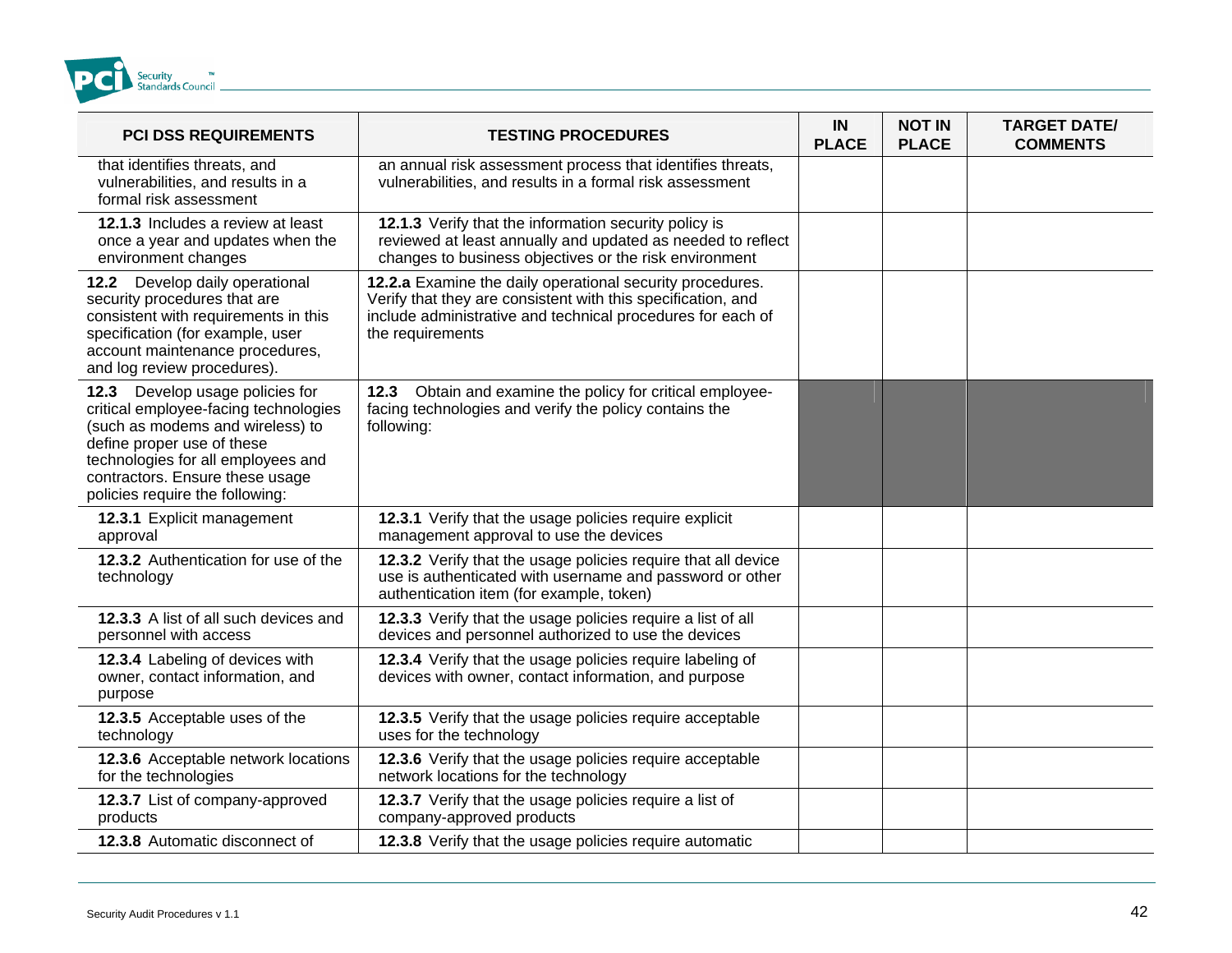

| <b>PCI DSS REQUIREMENTS</b>                                                                                                                                                                                                                                        | <b>TESTING PROCEDURES</b>                                                                                                                                                                                                                                                                                                             | IN<br><b>PLACE</b> | <b>NOT IN</b><br><b>PLACE</b> | <b>TARGET DATE/</b><br><b>COMMENTS</b> |
|--------------------------------------------------------------------------------------------------------------------------------------------------------------------------------------------------------------------------------------------------------------------|---------------------------------------------------------------------------------------------------------------------------------------------------------------------------------------------------------------------------------------------------------------------------------------------------------------------------------------|--------------------|-------------------------------|----------------------------------------|
| modem sessions after a specific<br>period of inactivity                                                                                                                                                                                                            | disconnect of modem sessions after a specific period of<br>inactivity                                                                                                                                                                                                                                                                 |                    |                               |                                        |
| 12.3.9 Activation of modems for<br>vendors only when needed by<br>vendors, with immediate<br>deactivation after use                                                                                                                                                | 12.3.9 Verify that the usage policies require activation of<br>modems used by vendors only when needed by vendors,<br>with immediate deactivation after use                                                                                                                                                                           |                    |                               |                                        |
| 12.3.10<br>When accessing<br>cardholder data remotely via<br>modem, prohibition of storage of<br>cardholder data onto local hard<br>drives, floppy disks, or other<br>external media. Prohibition of cut-<br>and-paste and print functions during<br>remote access | 12.3.10<br>Verify that the usage policies prohibit the<br>storage of cardholder data onto local hard drives, floppy<br>disks, or other external media when accessing such data<br>remotely via modem. Verify that the policies prohibit cut-<br>and-paste and print functions during remote access                                    |                    |                               |                                        |
| 12.4 Ensure that the security policy<br>and procedures clearly define<br>information security responsibilities<br>for all employees and contractors.                                                                                                               | 12.4 Verify that information security policies clearly define<br>information security responsibilities for both employees and<br>contractors                                                                                                                                                                                          |                    |                               |                                        |
| 12.5 Assign to an individual or team<br>the following information security<br>management responsibilities:                                                                                                                                                         | 12.5 Verify the formal assignment of information security to<br>a Chief Security Officer or other security-knowledgeable<br>member of management. Obtain and examine information<br>security policies and procedures to verify that the following<br>information security responsibilities are specifically and<br>formally assigned: |                    |                               |                                        |
| 12.5.1 Establish, document, and<br>distribute security policies and<br>procedures                                                                                                                                                                                  | 12.5.1 Verify that responsibility for creating and distributing<br>security policies and procedures is formally assigned                                                                                                                                                                                                              |                    |                               |                                        |
| 12.5.2 Monitor and analyze security<br>alerts and information, and distribute<br>to appropriate personnel                                                                                                                                                          | 12.5.2 Verify that responsibility for monitoring and<br>analyzing security alerts and distributing information to<br>appropriate information security and business unit<br>management personnel is formally assigned                                                                                                                  |                    |                               |                                        |
| 12.5.3 Establish, document, and<br>distribute security incident response<br>and escalation procedures to ensure<br>timely and effective handling of all<br>situations                                                                                              | 12.5.3 Verify that responsibility for creating and distributing<br>security incident response and escalation procedures is<br>formally assigned                                                                                                                                                                                       |                    |                               |                                        |
| 12.5.4 Administer user accounts,                                                                                                                                                                                                                                   | 12.5.4 Verify that responsibility for administering user                                                                                                                                                                                                                                                                              |                    |                               |                                        |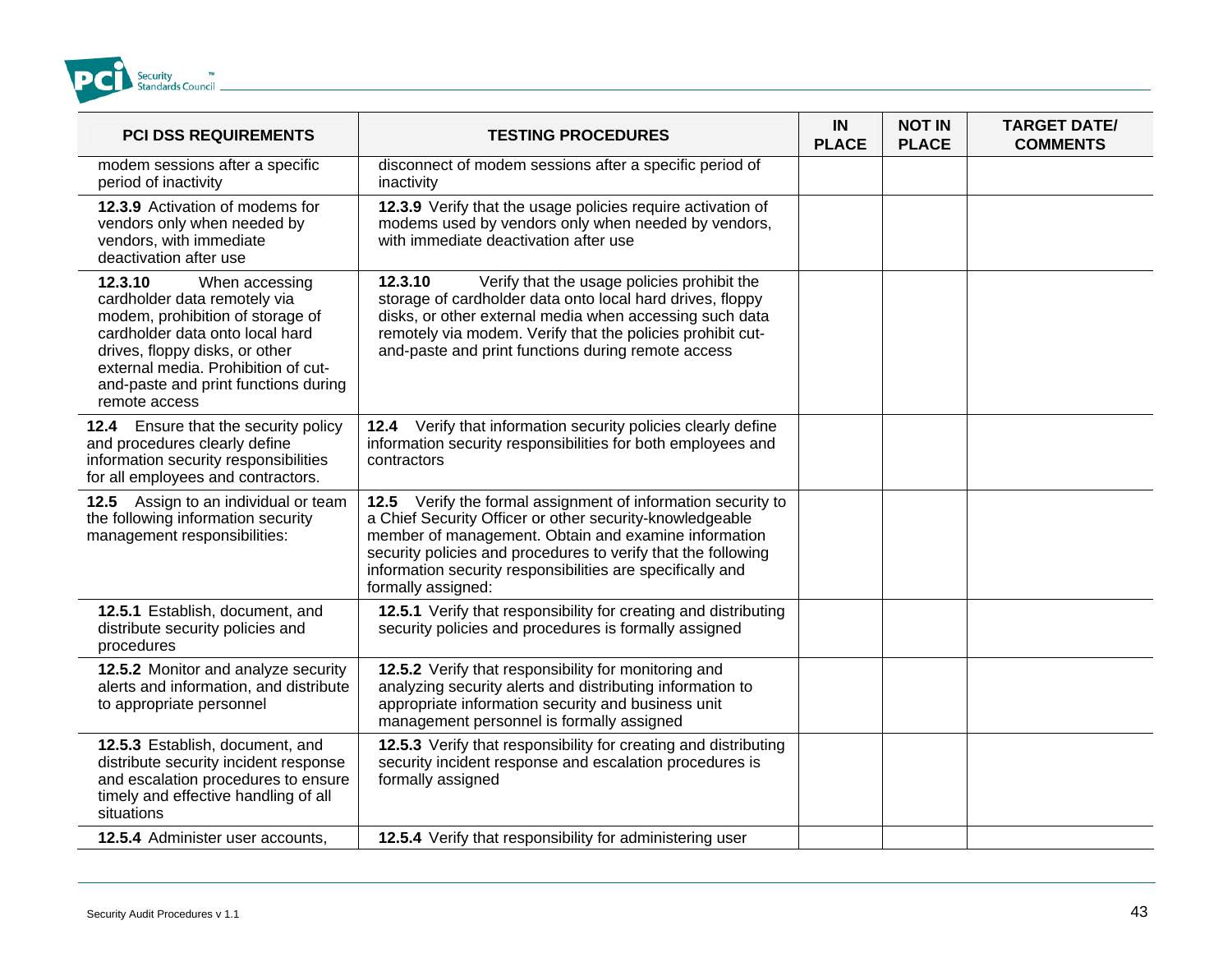

| <b>PCI DSS REQUIREMENTS</b>                                                                                                                                                                                                                                                             | <b>TESTING PROCEDURES</b>                                                                                                                                                                                                                                                                                                                                                                                              | IN<br><b>PLACE</b> | <b>NOT IN</b><br><b>PLACE</b> | <b>TARGET DATE/</b><br><b>COMMENTS</b> |
|-----------------------------------------------------------------------------------------------------------------------------------------------------------------------------------------------------------------------------------------------------------------------------------------|------------------------------------------------------------------------------------------------------------------------------------------------------------------------------------------------------------------------------------------------------------------------------------------------------------------------------------------------------------------------------------------------------------------------|--------------------|-------------------------------|----------------------------------------|
| including additions, deletions, and<br>modifications                                                                                                                                                                                                                                    | account and authentication management is formally<br>assigned                                                                                                                                                                                                                                                                                                                                                          |                    |                               |                                        |
| 12.5.5 Monitor and control all<br>access to data                                                                                                                                                                                                                                        | 12.5.5 Verify that responsibility for monitoring and<br>controlling all access to data is formally assigned                                                                                                                                                                                                                                                                                                            |                    |                               |                                        |
| 12.6 Implement a formal security<br>awareness program to make all<br>employees aware of the importance                                                                                                                                                                                  | Verify the existence of a formal security awareness<br>12.6.a<br>program for all employees                                                                                                                                                                                                                                                                                                                             |                    |                               |                                        |
| of cardholder data security:                                                                                                                                                                                                                                                            | 12.6.b<br>Obtain and examine security awareness program<br>procedures and documentation and perform the following:                                                                                                                                                                                                                                                                                                     |                    |                               |                                        |
| 12.6.1 Educate employees upon<br>hire and at least annually (for<br>example, by letters, posters,<br>memos, meetings, and promotions)                                                                                                                                                   | 12.6.1.a Verify that the security awareness program<br>provides multiple methods of communicating awareness<br>and educating employees (for example, posters, letters,<br>meetings)                                                                                                                                                                                                                                    |                    |                               |                                        |
|                                                                                                                                                                                                                                                                                         | 12.6.1.b Verify that employees attend awareness training<br>upon hire and at least annually                                                                                                                                                                                                                                                                                                                            |                    |                               |                                        |
| 12.6.2 Require employees to<br>acknowledge in writing that they<br>have read and understood the<br>company's security policy and<br>procedures                                                                                                                                          | 12.6.2 Verify that the security awareness program requires<br>employees to acknowledge in writing that they have read<br>and understand the company's information security policy                                                                                                                                                                                                                                      |                    |                               |                                        |
| 12.7 Screen potential employees to<br>minimize the risk of attacks from<br>internal sources.<br>For those employees such as store<br>cashiers who only have access to one<br>card number at a time when<br>facilitating a transaction, this<br>requirement is a recommendation<br>only. | Inquire of Human Resource department management<br>12.7<br>and verify that background checks are conducted (within the<br>constraints of local laws) on potential employees who will<br>have access to cardholder data or the cardholder data<br>environment. (Examples of background checks include pre-<br>employment, criminal, credit history, and reference checks)                                               |                    |                               |                                        |
| If cardholder data is shared<br>12.8<br>with service providers, then<br>contractually the following is required:                                                                                                                                                                        | 12.8 If the audited entity shares cardholder data with<br>another company, obtain and examine contracts between the<br>organization and any third parties that handle cardholder<br>data (for example, backup tape storage facilities, managed<br>service providers such as Web hosting companies or security<br>service providers, or those that receive data for fraud<br>modeling purposes). Perform the following: |                    |                               |                                        |
| 12.8.1 Service providers must                                                                                                                                                                                                                                                           | 12.8.1 Verify that the contract contains provisions requiring                                                                                                                                                                                                                                                                                                                                                          |                    |                               |                                        |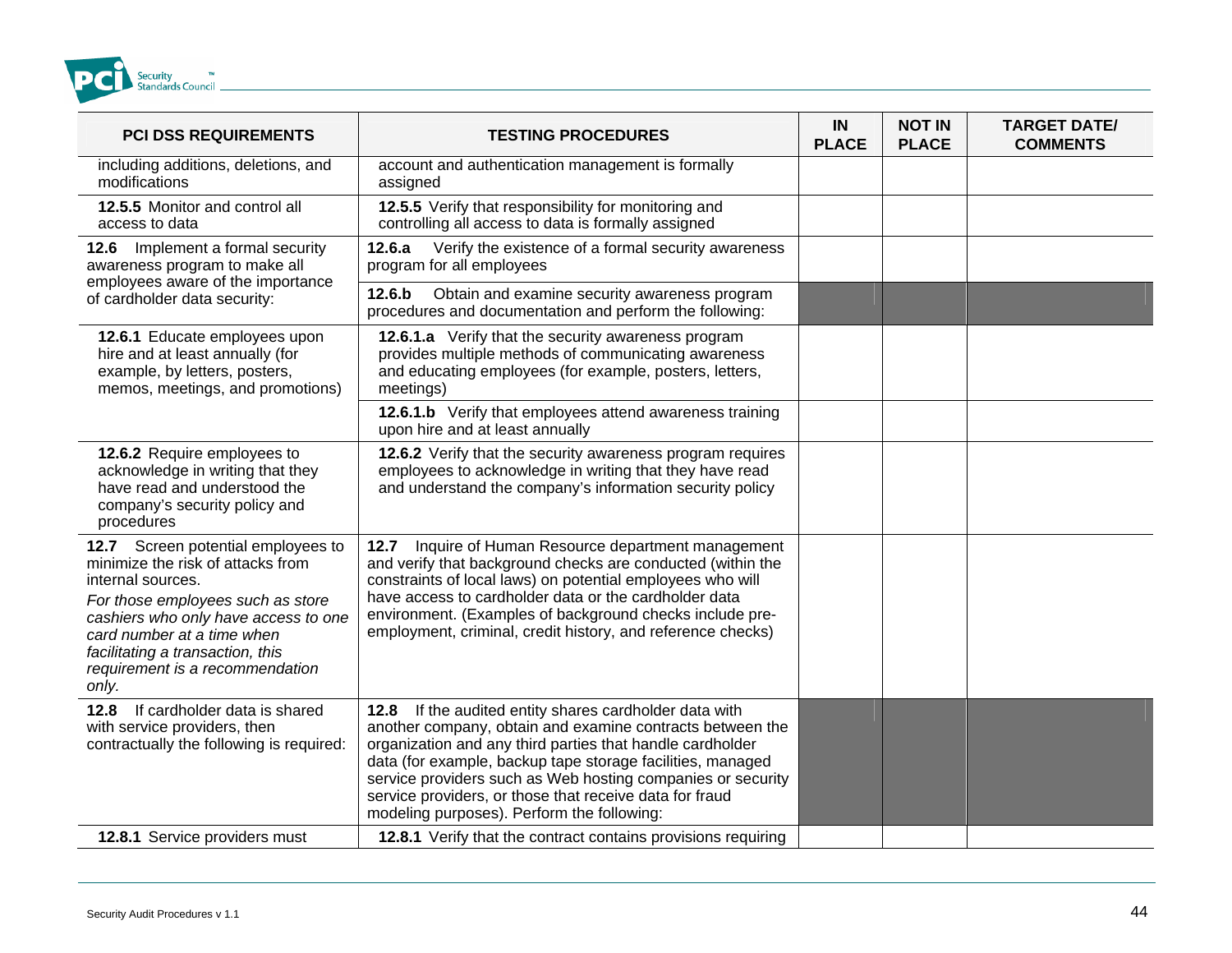

| <b>PCI DSS REQUIREMENTS</b>                                                                                                                                                                                                                                                                                                                                                                                                 | <b>TESTING PROCEDURES</b>                                                                                                                                                                                                                                                                                                                                                                                                                                                                                                                                                                                                                                                                                                                                                                   | IN<br><b>PLACE</b> | <b>NOT IN</b><br><b>PLACE</b> | <b>TARGET DATE/</b><br><b>COMMENTS</b> |
|-----------------------------------------------------------------------------------------------------------------------------------------------------------------------------------------------------------------------------------------------------------------------------------------------------------------------------------------------------------------------------------------------------------------------------|---------------------------------------------------------------------------------------------------------------------------------------------------------------------------------------------------------------------------------------------------------------------------------------------------------------------------------------------------------------------------------------------------------------------------------------------------------------------------------------------------------------------------------------------------------------------------------------------------------------------------------------------------------------------------------------------------------------------------------------------------------------------------------------------|--------------------|-------------------------------|----------------------------------------|
| adhere to the PCI DSS<br>requirements                                                                                                                                                                                                                                                                                                                                                                                       | adherence to the PCI DSS requirements                                                                                                                                                                                                                                                                                                                                                                                                                                                                                                                                                                                                                                                                                                                                                       |                    |                               |                                        |
| 12.8.2 Agreement that includes an<br>acknowledgement that the service<br>provider is responsible for the<br>security of cardholder data the<br>provider possesses                                                                                                                                                                                                                                                           | 12.8.2 Verify that the contract contains provisions for<br>acknowledgement by the third party of their responsibility<br>for securing cardholder data                                                                                                                                                                                                                                                                                                                                                                                                                                                                                                                                                                                                                                       |                    |                               |                                        |
| Implement an incident<br>12.9<br>response plan. Be prepared to<br>respond immediately to a system<br>breach.                                                                                                                                                                                                                                                                                                                | 12.9 Obtain and examine the Incident Response Plan and<br>related procedures and perform the following:                                                                                                                                                                                                                                                                                                                                                                                                                                                                                                                                                                                                                                                                                     |                    |                               |                                        |
| 12.9.1 Create the incident response<br>plan to be implemented in the event<br>of system compromise. Ensure the<br>plan addresses, at a minimum,<br>specific incident response<br>procedures, business recovery and<br>continuity procedures, data backup<br>processes, roles and<br>responsibilities, and communication<br>and contact strategies (for example,<br>informing the Acquirers and credit<br>card associations) | 12.9.1 Verify that the Incident Response Plan and related<br>procedures include<br>roles, responsibilities, and communication<br>$\bullet$<br>strategies in the event of a compromise<br>coverage and responses for all critical system<br>components<br>notification, at a minimum, of credit card<br>associations and acquirers<br>strategy for business continuity post compromise<br>$\bullet$<br>reference or inclusion of incident response<br>$\bullet$<br>procedures from card associations<br>analysis of legal requirements for reporting<br>compromises (for example, per California bill<br>1386, notification of affected consumers is a<br>requirement in the event of an actual or<br>suspected compromise, for any business with<br>California residents in their database) |                    |                               |                                        |
| 12.9.2 Test the plan at least<br>annually                                                                                                                                                                                                                                                                                                                                                                                   | 12.9.2 Verify that the plan is tested at least annually                                                                                                                                                                                                                                                                                                                                                                                                                                                                                                                                                                                                                                                                                                                                     |                    |                               |                                        |
| 12.9.3 Designate specific personnel<br>to be available on a 24/7 basis to<br>respond to alerts                                                                                                                                                                                                                                                                                                                              | 12.9.3 Verify through observation and review of policies,<br>that there is 24/7 incident response and monitoring<br>coverage for any evidence of unauthorized activity, critical<br>IDS alerts, and/or reports of unauthorized critical system or<br>content file changes                                                                                                                                                                                                                                                                                                                                                                                                                                                                                                                   |                    |                               |                                        |
| 12.9.4 Provide appropriate training<br>to staff with security breach                                                                                                                                                                                                                                                                                                                                                        | 12.9.4 Verify through observation and review of policies<br>that staff with security breach responsibilities are                                                                                                                                                                                                                                                                                                                                                                                                                                                                                                                                                                                                                                                                            |                    |                               |                                        |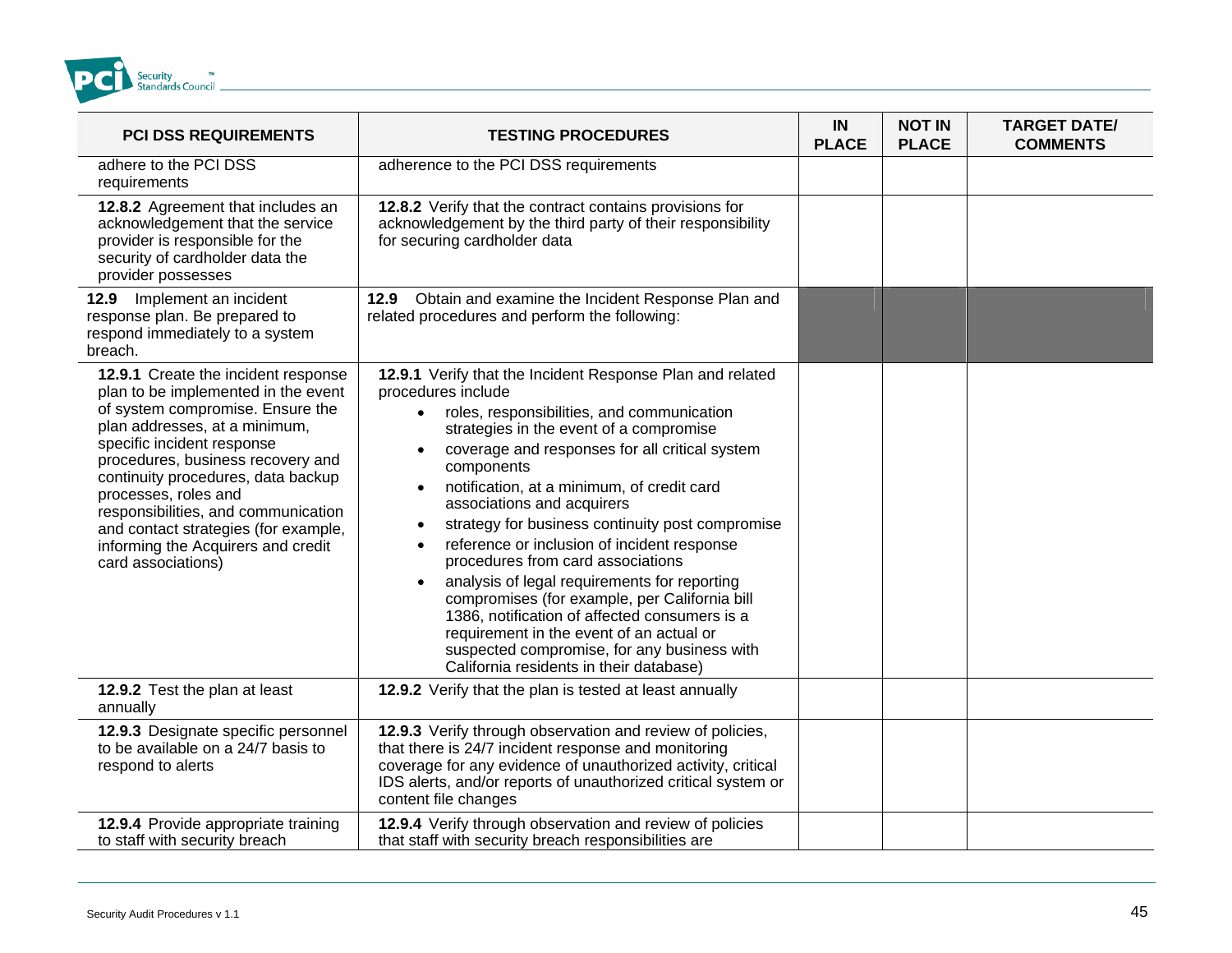

| <b>PCI DSS REQUIREMENTS</b>                                                                                                                                       | <b>TESTING PROCEDURES</b>                                                                                                                                                                                       | <b>IN</b><br><b>PLACE</b> | <b>NOT IN</b><br><b>PLACE</b> | <b>TARGET DATE/</b><br><b>COMMENTS</b> |
|-------------------------------------------------------------------------------------------------------------------------------------------------------------------|-----------------------------------------------------------------------------------------------------------------------------------------------------------------------------------------------------------------|---------------------------|-------------------------------|----------------------------------------|
| response responsibilities                                                                                                                                         | periodically trained                                                                                                                                                                                            |                           |                               |                                        |
| <b>12.9.5</b> Include alerts from intrusion<br>detection, intrusion prevention, and<br>file integrity monitoring systems                                          | 12.9.5 Verify through observation and review of processes<br>that monitoring and responding to alerts from security<br>systems are included in the Incident Response Plan                                       |                           |                               |                                        |
| 12.9.6 Develop process to modify<br>and evolve the incident response<br>plan according to lessons learned<br>and to incorporate industry<br>developments          | 12.9.6 Verify through observation and review of policies<br>that there is a process to modify and evolve the incident<br>response plan according to lessons learned and to<br>incorporate industry developments |                           |                               |                                        |
| 12.10 All processors and service<br>providers must maintain and<br>implement policies and procedures to<br>manage connected entities, to include<br>the following | 12.10 Verify through observation, review of policies and<br>procedures, and review of supporting documentation that<br>there is a process to manage connected entities by<br>performing the following:          |                           |                               |                                        |
| Maintain list of connected<br>12.10.1<br>entities                                                                                                                 | 12.10.1 Verify that a list of connected entities is<br>maintained                                                                                                                                               |                           |                               |                                        |
| Ensure proper due<br>12.10.2<br>diligence is conducted prior to<br>connecting an entity                                                                           | 12.10.2 Verify that procedures ensure that proper due<br>diligence is conducted prior to connecting an entity                                                                                                   |                           |                               |                                        |
| 12.10.3 Ensure the entity is PCI<br><b>DSS</b> compliant                                                                                                          | 12.10.3 Verify that procedures ensure that the entity is<br>PCI DSS compliant                                                                                                                                   |                           |                               |                                        |
| 12.10.4 Connect and disconnect<br>entities by following an established<br>process                                                                                 | 12.10.4 Verify that connecting and disconnecting entities<br>occurs following an established process                                                                                                            |                           |                               |                                        |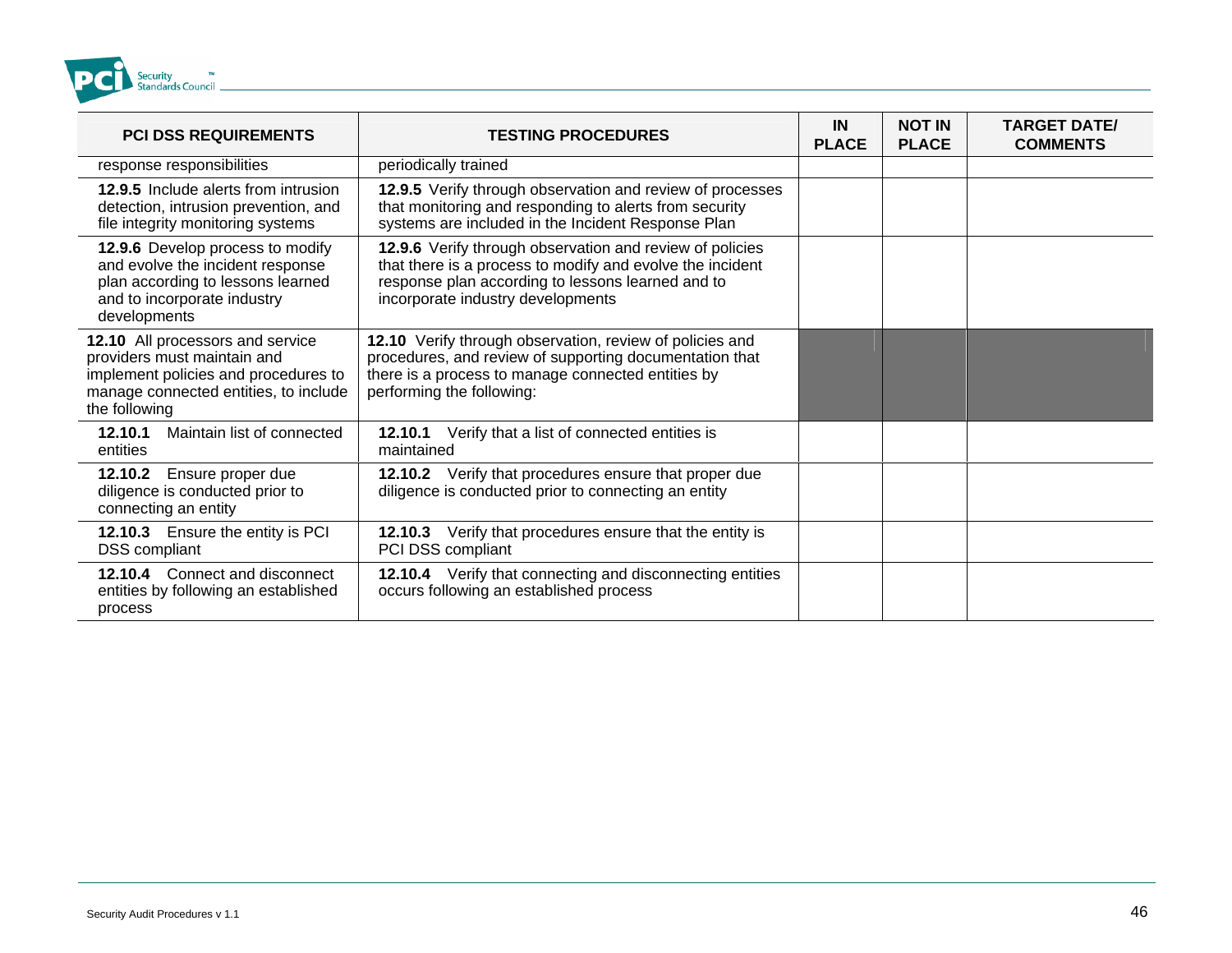

# Appendix A: PCI DSS Applicability for Hosting Providers (with Testing Procedures)

### **R rov equirement A.1: Hosting p iders protect cardholder data environment**

As referenced in Requirement 12.8, all service providers with access to cardholder data (including hosting providers) must adhere to the PCI DSS. In addition, Requirement 2.4 states that hosting providers must protect each entity's hosted environment and data. Therefore, hosting providers must give special consideration to the following::

| <b>Requirements</b>                                                                                                                                                                                                                                                                                                                                                                                                                                                                                                          | <b>Testing Procedures</b>                                                                                                                                                                                                                                                                                                                                                                        | In Place | <b>Not in Place</b> | <b>Target Date/</b><br><b>Comments</b> |
|------------------------------------------------------------------------------------------------------------------------------------------------------------------------------------------------------------------------------------------------------------------------------------------------------------------------------------------------------------------------------------------------------------------------------------------------------------------------------------------------------------------------------|--------------------------------------------------------------------------------------------------------------------------------------------------------------------------------------------------------------------------------------------------------------------------------------------------------------------------------------------------------------------------------------------------|----------|---------------------|----------------------------------------|
| Protect each entity's (that is<br>A.1<br>merchant, service provider, or other<br>entity) hosted environment and<br>data, as in A.1.1 through A.1.4:<br>A hosting provider must fulfill these<br>requirements as well as all other<br>relevant sections of the PCI DSS.<br>Note: Even though a hosting<br>provider may meet these<br>requirements, the compliance of the<br>entity that uses the hosting provider<br>is not guaranteed. Each entity must<br>comply with the PCI DSS and<br>validate compliance as applicable. | Specifically for a PCI audit of a Shared hosting<br>A.1<br>Provider, to verify that Shared hosting Providers protect<br>entities' (merchants and service providers) hosted<br>environment and data, select a sample of servers (Microsoft<br>Windows and Unix/Linux) across a representative sample of<br>hosted merchants and service providers, and verify A.1.1<br>through A.1.4 below.       |          |                     |                                        |
| A.1.1 Ensure that each entity only<br>has access to own cardholder data<br>environment                                                                                                                                                                                                                                                                                                                                                                                                                                       | A.1.1 If a shared hosting provider allows entities (for<br>example, merchants or service providers) to run their own<br>applications, verify these application processes run using the<br>unique ID of the entity. For example:<br>No entity on the system can use a shared web server<br>user ID<br>All CGI scripts used by an entity must be created and<br>run as the entity's unique user ID |          |                     |                                        |
| A.1.2 Restrict each entity's access<br>and privileges to own cardholder                                                                                                                                                                                                                                                                                                                                                                                                                                                      | A.1.2.a Verify the user ID of any application process is not a<br>privileged user (root/admin).                                                                                                                                                                                                                                                                                                  |          |                     |                                        |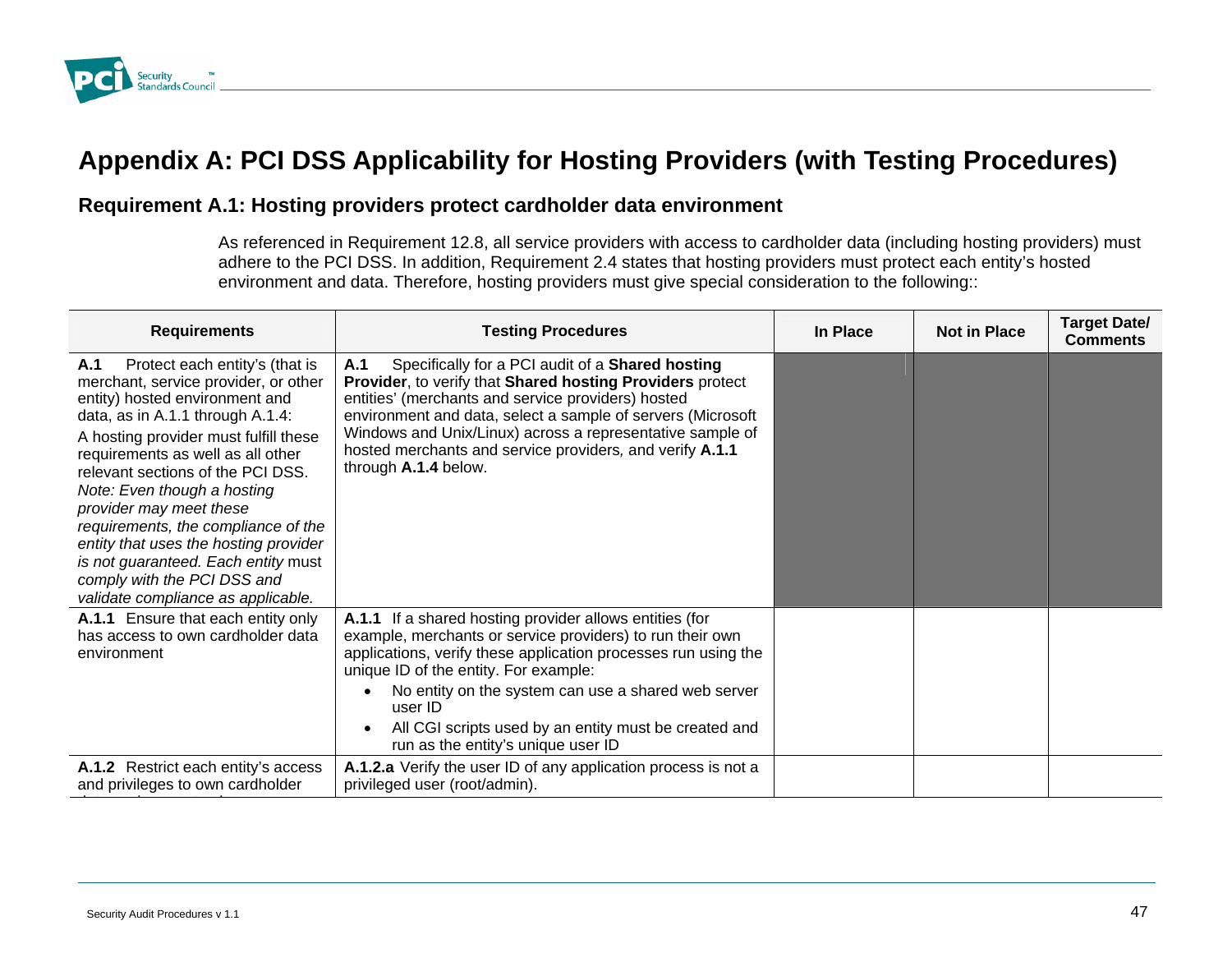<span id="page-47-0"></span>

| <b>Requirements</b>                                                                                                                                      | <b>Testing Procedures</b>                                                                                                                                                                                                                                                                                                            | In Place | <b>Not in Place</b> | <b>Target Date/</b><br><b>Comments</b> |
|----------------------------------------------------------------------------------------------------------------------------------------------------------|--------------------------------------------------------------------------------------------------------------------------------------------------------------------------------------------------------------------------------------------------------------------------------------------------------------------------------------|----------|---------------------|----------------------------------------|
|                                                                                                                                                          | A.1.2.b Verify each entity (merchant, service provider) has<br>read, write, or execute permissions only for files and<br>directories it owns or for necessary system files (restricted<br>via file system permissions, access control lists, chroot,<br>jailshell, etc.). IMPORTANT: An entity's files may not be<br>shared by group |          |                     |                                        |
|                                                                                                                                                          | A.1.2.c Verify an entity's users do not have write access to<br>shared system binaries                                                                                                                                                                                                                                               |          |                     |                                        |
|                                                                                                                                                          | A.1.2.d Verify that viewing of log entries is restricted to the<br>owning entity                                                                                                                                                                                                                                                     |          |                     |                                        |
|                                                                                                                                                          | A.1.2.e To ensure each entity cannot monopolize server<br>resources to exploit vulnerabilities (error, race, and restart<br>conditions, resulting in, for example, buffer overflows), verify<br>restrictions are in place for the use of these system<br>resources:                                                                  |          |                     |                                        |
|                                                                                                                                                          | Disk space<br>$\bullet$                                                                                                                                                                                                                                                                                                              |          |                     |                                        |
|                                                                                                                                                          | <b>Bandwidth</b><br>$\bullet$                                                                                                                                                                                                                                                                                                        |          |                     |                                        |
|                                                                                                                                                          | Memory                                                                                                                                                                                                                                                                                                                               |          |                     |                                        |
|                                                                                                                                                          | CPU                                                                                                                                                                                                                                                                                                                                  |          |                     |                                        |
| A.1.3 Ensure logging and audit<br>trails are enabled and unique to<br>each entity's cardholder data                                                      | A.1.3.a Verify the shared hosting provider has enabled<br>logging as follows, for each merchant and service provider<br>environment:                                                                                                                                                                                                 |          |                     |                                        |
| environment and consistent with                                                                                                                          | Logs are enabled for common third party applications<br>$\bullet$                                                                                                                                                                                                                                                                    |          |                     |                                        |
| PCI DSS Requirement 10                                                                                                                                   | Logs are active by default<br>$\bullet$                                                                                                                                                                                                                                                                                              |          |                     |                                        |
|                                                                                                                                                          | Logs are available for review by the owning entity                                                                                                                                                                                                                                                                                   |          |                     |                                        |
|                                                                                                                                                          | Log locations are clearly communicated to the owning<br>$\bullet$<br>entity                                                                                                                                                                                                                                                          |          |                     |                                        |
| A.1.4 Enable processes to provide<br>for timely forensic investigation in<br>the event of a compromise to any<br>hosted merchant or service<br>provider. | A.1.4 Verify the shared hosting provider has written policies<br>that provide for a timely forensics investigation of related<br>servers in the event of a compromise.                                                                                                                                                               |          |                     |                                        |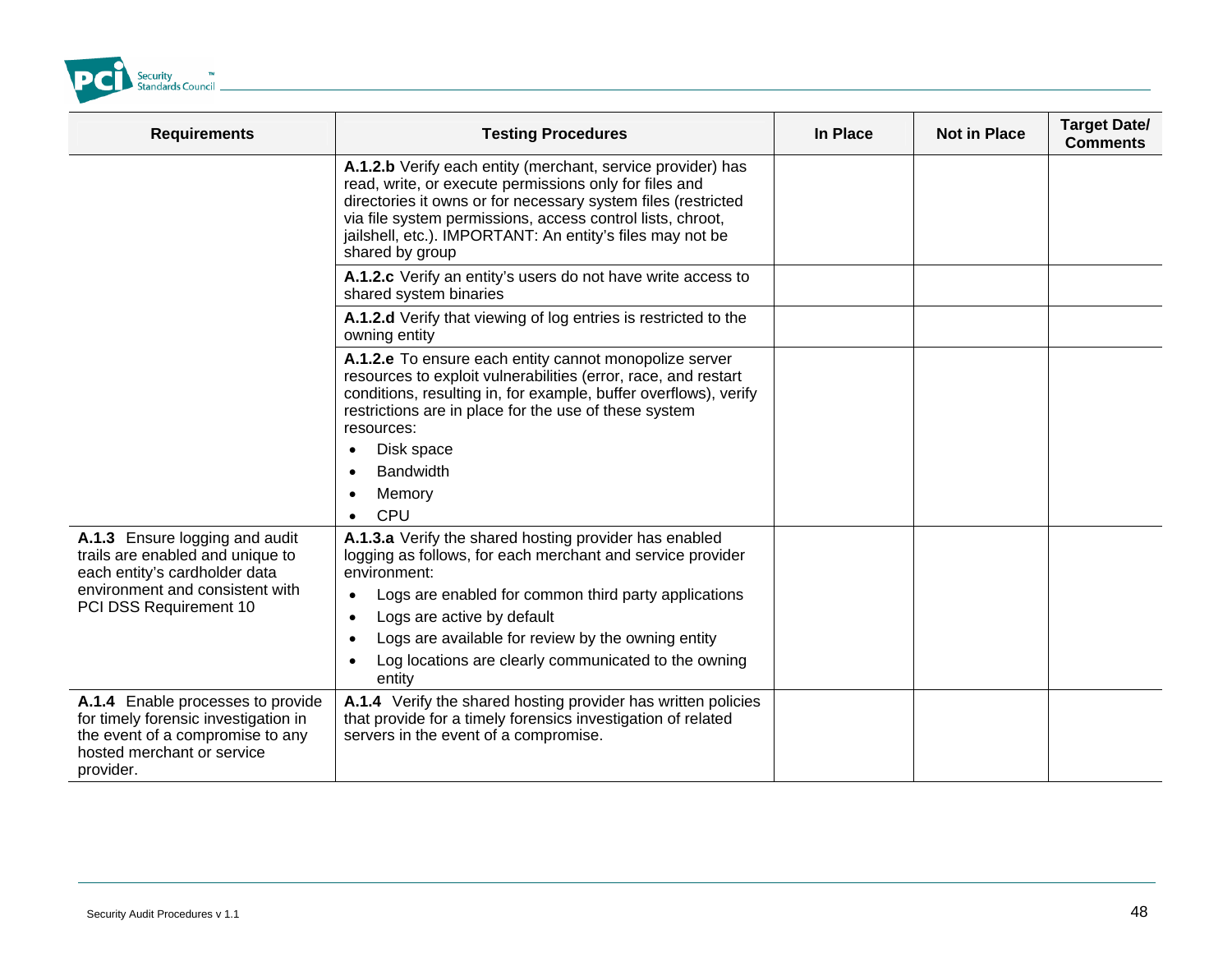

## **Appendix B – Compensating Controls**

### **Compensating Controls – General**

Compensating controls may be considered for most PCI DSS requirements when an entity cannot meet a technical specification of a requirement, but has sufficiently mitigated the associated risk. See the PCI DSS Glossary for the full definition of compensating controls.

The effectiveness of a compensating control is dependent on the specifics of the environment in which the control is implemented, the surrounding security controls, and the configuration of the control. Companies should be aware that a particular compensating control will not be effective in all environments. Each compensating control must be thoroughly evaluated after implementation to ensure effectiveness. The following guidance provides compensating controls when companies are unable to render cardholder data unreadable per requirement 3.4.

### **Compensating Controls fo r Requirement 3.4**

For companies unable to render cardholder data unreadable (for example, by encryption) due to technical constraints or business limitations, compensating controls may be considered. *Only companies that have undertaken a risk analysis and have legitimate technological or documented business constraints can consider the use of compen to achieve compliance. sating controls*

Companies that consider compensating controls for rendering cardholder data unreadable must understand the risk to the data posed by maintaining readable cardholder data. Generally, the controls must provide additional protection to mitigate any additional risk posed by maintaining readable cardholder data. The controls considered must be in addition to controls required in the PCI DSS, and must satisfy the "Compensating Controls" definition in the PCI DSS Glossary. Compensating controls may consist of either a device or combination of devices, applications, and controls that meet **all of the** following conditions:

- 1. Provide additional segmentation/abstraction (for example, at the network-layer)
- 2. Provide ability to restrict access to cardholder data or databases based on the following criteria:
	- IP address/Mac address
	- Application/service
	- User accounts/groups
	- •Data type (packet filtering)
- 3. Restrict logical access to the database
	- Control logical access to the database independent of Active Directory or Lightweight Directory Access Protocol (LDAP)
- 4. Prevent/detect common application or database attacks (for example, SQL injection).